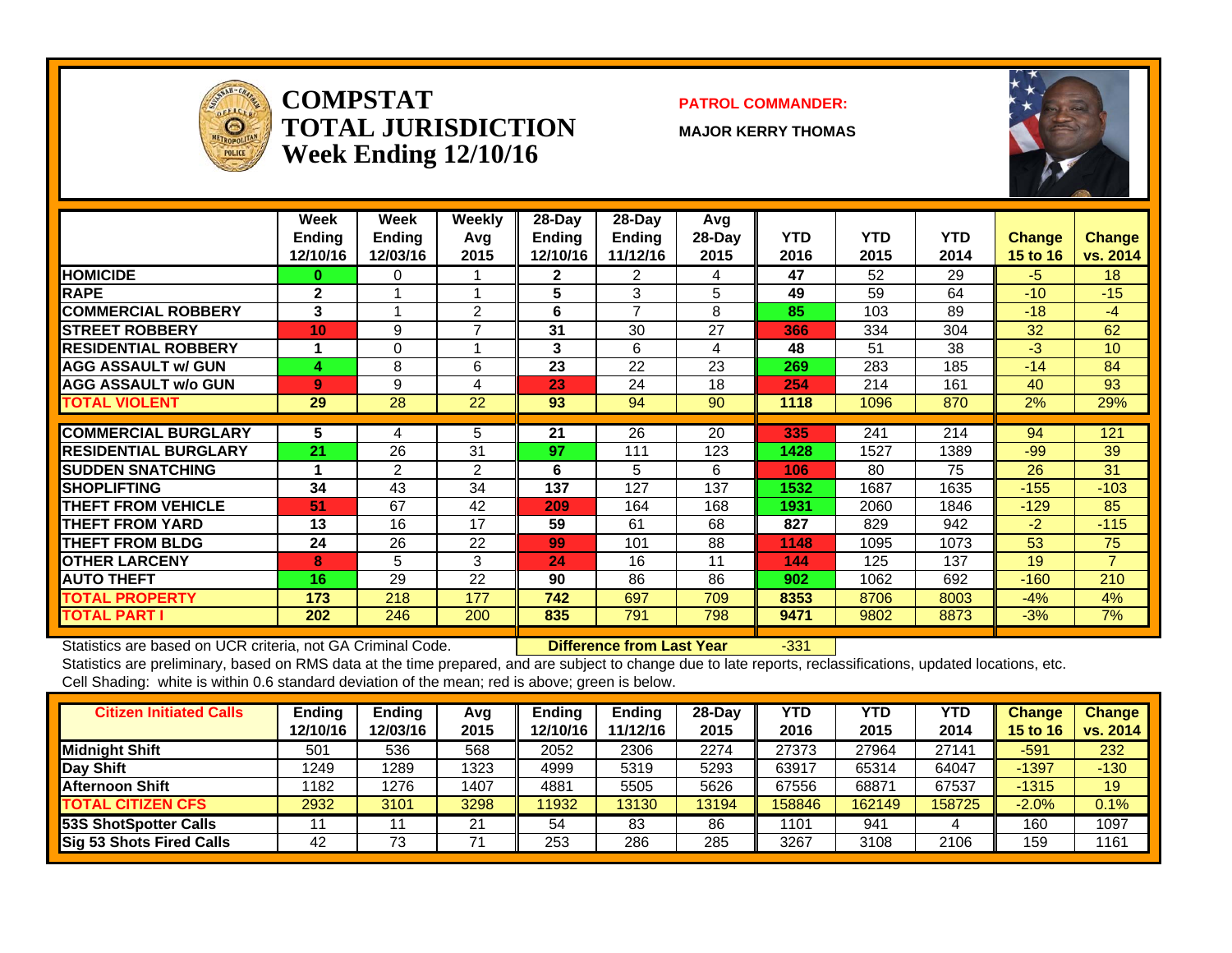

#### **Unincorporated Chatham County PRECINCT COMMANDER: within West Chatham PrecinctWeek Ending 12/10/16**

**CAPT. JOHN BEST**



|                             | Week<br><b>Ending</b><br>12/10/16 | Week<br><b>Ending</b><br>12/03/16 | Weekly<br>Avg<br>2015 | 28-Day<br><b>Ending</b><br>12/10/16 | 28-Day<br>Ending<br>11/12/16 | Avg<br>28-Day<br>2015 | <b>YTD</b><br>2016 | <b>YTD</b><br>2015 | <b>YTD</b><br>2014 | <b>Change</b><br>15 to 16 | <b>Change</b><br>vs. 2014 |
|-----------------------------|-----------------------------------|-----------------------------------|-----------------------|-------------------------------------|------------------------------|-----------------------|--------------------|--------------------|--------------------|---------------------------|---------------------------|
| <b>HOMICIDE</b>             | 0                                 | $\Omega$                          | 0.0                   | $\mathbf{0}$                        | $\Omega$                     | 0.1                   | 4                  |                    |                    | 3                         | 3                         |
| <b>RAPE</b>                 | 0                                 |                                   | 0.2                   |                                     | $\Omega$                     | 0.6                   | 4                  | 8                  | 9                  | $-4$                      | $-5$                      |
| <b>COMMERCIAL ROBBERY</b>   | 0                                 | $\Omega$                          | 0.1                   | $\mathbf{0}$                        | 2                            | 0.4                   | 10 <sub>1</sub>    | 3                  | 15                 | $\overline{7}$            | $-5$                      |
| <b>STREET ROBBERY</b>       | $\bf{0}$                          |                                   | 0.2                   |                                     |                              | 0.9                   | 19                 | 12                 | 9                  | $\overline{7}$            | 10                        |
| <b>RESIDENTIAL ROBBERY</b>  | $\bf{0}$                          | $\bf{0}$                          | 0.1                   | $\bf{0}$                            |                              | 0.2                   | 11                 | $\overline{2}$     | 3                  | 9                         | 8                         |
| <b>AGG ASSAULT w/ GUN</b>   | $\bf{0}$                          |                                   | 0.2                   | l2,                                 | 4                            | 0.6                   | 23                 | 8                  | 5                  | 15                        | 18                        |
| <b>AGG ASSAULT w/o GUN</b>  | $\overline{2}$                    | $\bf{0}$                          | 0.3                   | $\mathbf{2}$                        | 2                            | 1.4                   | 25                 | 16                 | 12                 | 9                         | 13                        |
| <b>TOTAL VIOLENT</b>        | 2 <sup>1</sup>                    | 3                                 | 1.1                   | 6                                   | 10                           | 4.2                   | 96                 | 50                 | 54                 | 92%                       | 78%                       |
|                             |                                   |                                   |                       |                                     |                              |                       |                    |                    |                    |                           |                           |
| <b>COMMERCIAL BURGLARY</b>  |                                   | 0                                 | 0.2                   | $\mathbf{2}$                        | $\overline{2}$               | 1.0                   | 24                 | 12                 | 11                 | 12                        | 13                        |
| <b>RESIDENTIAL BURGLARY</b> | 5                                 | 4                                 | 3.9                   | 11                                  | 9                            | 15.7                  | 180                | 194                | 115                | $-14$                     | 65                        |
| <b>SUDDEN SNATCHING</b>     | $\bf{0}$                          | $\bf{0}$                          | 0.0                   | $\mathbf{0}$                        |                              | 0.0                   | 6                  | $\Omega$           | 3                  | 6                         | 3                         |
| <b>SHOPLIFTING</b>          | 5                                 | $\bf{0}$                          | 3.3                   | 11                                  | 9                            | 13.2                  | 128                | 161                | 9                  | $-33$                     | 119                       |
| <b>THEFT FROM VEHICLE</b>   | 5                                 | 5                                 | 3.4                   | 17                                  | 8                            | 13.7                  | 202                | 165                | 134                | 37                        | 68                        |
| <b>THEFT FROM YARD</b>      | $\mathbf{2}$                      |                                   | 1.4                   | 5                                   | 2                            | 5.4                   | 56                 | 65                 | 48                 | $-9$                      | 8                         |
| <b>THEFT FROM BLDG</b>      | 3                                 | 5                                 | 1.6                   | 11                                  | $\overline{7}$               | 6.3                   | 90                 | 77                 | 71                 | 13                        | 19                        |
| <b>OTHER LARCENY</b>        | $\bf{0}$                          |                                   | 0.3                   | 1                                   | 5                            | 1.2                   | 19                 | 14                 | 14                 | 5                         | 5                         |
| <b>AUTO THEFT</b>           | 4                                 | 3                                 | 2.0                   | 8                                   | 9                            | 8.0                   | 101                | 97                 | 58                 | $\overline{4}$            | 43                        |
| <b>TOTAL PROPERTY</b>       | 22                                | 19                                | 16.1                  | 66                                  | 52                           | 64.4                  | 806                | 785                | 463                | 3%                        | 74%                       |
| <b>TOTAL PART I</b>         | 24                                | 22                                | 17.2                  | 72                                  | 62                           | 68.7                  | 902                | 835                | 517                | 8%                        | 74%                       |

Statistics are based on UCR criteria, not GA Criminal Code. **Difference from Last Year** 67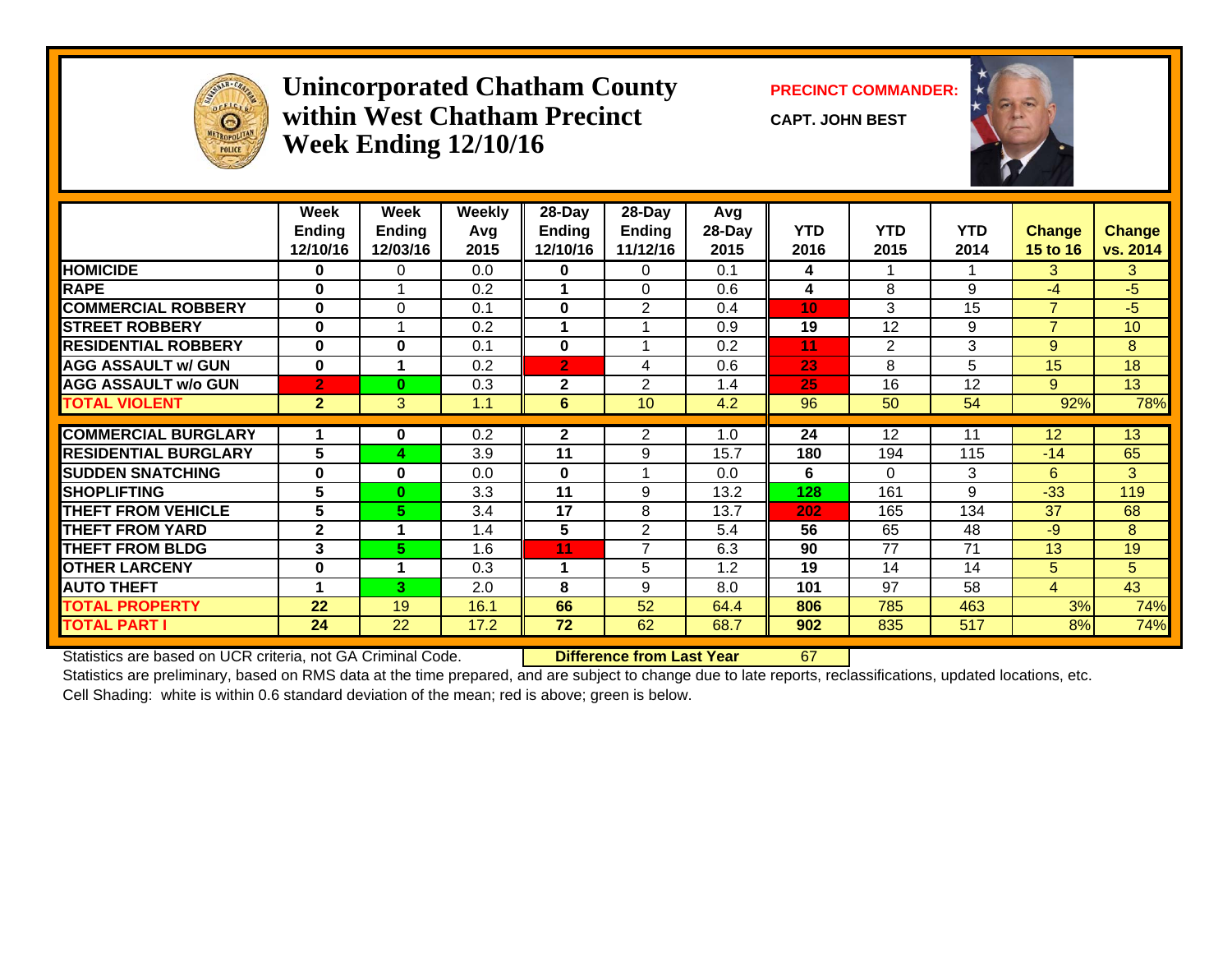

#### **Unincorporated Chatham County PRECINCT COMMANDER: within Islands PrecinctWeek Ending 12/10/16**

**CAPT. CARY HILL**



|                             | Week           | Week           | Weekly | 28-Day         | 28-Day         | Avg    |                |                          |                |                |                |
|-----------------------------|----------------|----------------|--------|----------------|----------------|--------|----------------|--------------------------|----------------|----------------|----------------|
|                             | <b>Ending</b>  | <b>Ending</b>  | Avg    | <b>Ending</b>  | <b>Ending</b>  | 28-Day | <b>YTD</b>     | <b>YTD</b>               | <b>YTD</b>     | Change         | <b>Change</b>  |
|                             | 12/10/16       | 12/03/16       | 2015   | 12/10/16       | 11/12/16       | 2015   | 2016           | 2015                     | 2014           | 15 to 16       | vs. 2014       |
| <b>HOMICIDE</b>             | 0              | 0              | 0.1    | 0              | 0              | 0.2    |                | 3                        |                | $-2$           | $\overline{0}$ |
| <b>RAPE</b>                 | $\bf{0}$       | $\Omega$       | 0.1    | $\mathbf{0}$   | $\Omega$       | 0.2    | $\overline{2}$ | 3                        | 2              | $-1$           | $\Omega$       |
| <b>COMMERCIAL ROBBERY</b>   | $\bf{0}$       | $\Omega$       | 0.2    | $\mathbf{0}$   | $\Omega$       | 0.8    | $\overline{2}$ | 10                       |                | $-8$           |                |
| <b>STREET ROBBERY</b>       | $\bf{0}$       | $\Omega$       | 0.2    |                |                | 1.0    | 6              | 13                       | 6              | $-7$           | $\mathbf{0}$   |
| <b>RESIDENTIAL ROBBERY</b>  | 0              | $\Omega$       | 0.1    | $\mathbf{0}$   | 0              | 0.4    | $\bf{0}$       | 5                        | $\Omega$       | $-5$           | $\Omega$       |
| <b>AGG ASSAULT w/ GUN</b>   | 0              |                | 0.2    | 3              |                | 0.8    | 18             | 9                        | 2              | 9              | 16             |
| <b>AGG ASSAULT w/o GUN</b>  | $\bf{0}$       | 2              | 0.2    | 3              |                | 0.8    | 11             | $\overline{7}$           | $\overline{7}$ | $\overline{4}$ | $\overline{4}$ |
| <b>TOTAL VIOLENT</b>        | $\bf{0}$       | 3              | 1.0    | $\overline{7}$ | 3              | 4.1    | 40             | 50                       | 19             | $-20%$         | 111%           |
| <b>COMMERCIAL BURGLARY</b>  | 0              | 0              | 0.1    | 0              |                | 0.5    | 10             |                          | 6              | 3              |                |
|                             |                |                |        |                |                |        |                |                          |                |                | $\overline{4}$ |
| <b>RESIDENTIAL BURGLARY</b> | $\overline{2}$ | 2              | 2.7    | 8              | 5              | 10.9   | 132            | 135                      | 103            | $-3$           | 29             |
| <b>SUDDEN SNATCHING</b>     | 0              | 0              | 0.0    | 0              | 0              | 0.2    | 6              | $\overline{\phantom{a}}$ | 2              | 5              | $\overline{4}$ |
| <b>SHOPLIFTING</b>          | 3              | $\overline{7}$ | 3.9    | 11             | 5              | 15.4   | 164            | 193                      | 6              | $-29$          | 158            |
| <b>THEFT FROM VEHICLE</b>   | $\bf{0}$       | 3              | 2.2    | 4              | $\overline{7}$ | 8.7    | 98             | 106                      | 76             | $-8$           | 22             |
| <b>THEFT FROM YARD</b>      | $\mathbf{2}$   | 3              | 1.0    | 6              | 5              | 3.9    | 58             | 46                       | 47             | 12             | 11             |
| <b>THEFT FROM BLDG</b>      | $\mathbf{2}$   |                | 1.3    | 6              | 6              | 5.4    | 74             | 66                       | 46             | 8              | 28             |
| <b>OTHER LARCENY</b>        | 0              | $\Omega$       | 0.2    | 0              |                | 0.8    | 18             | 10                       | 10             | 8              | 8              |
| <b>AUTO THEFT</b>           | 0              | 2              | 0.8    | 4              | $\overline{2}$ | 3.1    | 37             | 38                       | 16             | $-1$           | 21             |
| <b>TOTAL PROPERTY</b>       | 9              | 18             | 12.2   | 39             | 32             | 48.9   | 597            | 602                      | 312            | $-1%$          | 91%            |
| <b>TOTAL PART I</b>         | $9^{\circ}$    | 21             | 13.3   | 46             | 35             | 53.1   | 637            | 652                      | 331            | $-2%$          | 92%            |

Statistics are based on UCR criteria, not GA Criminal Code. **Difference from Last Year** -15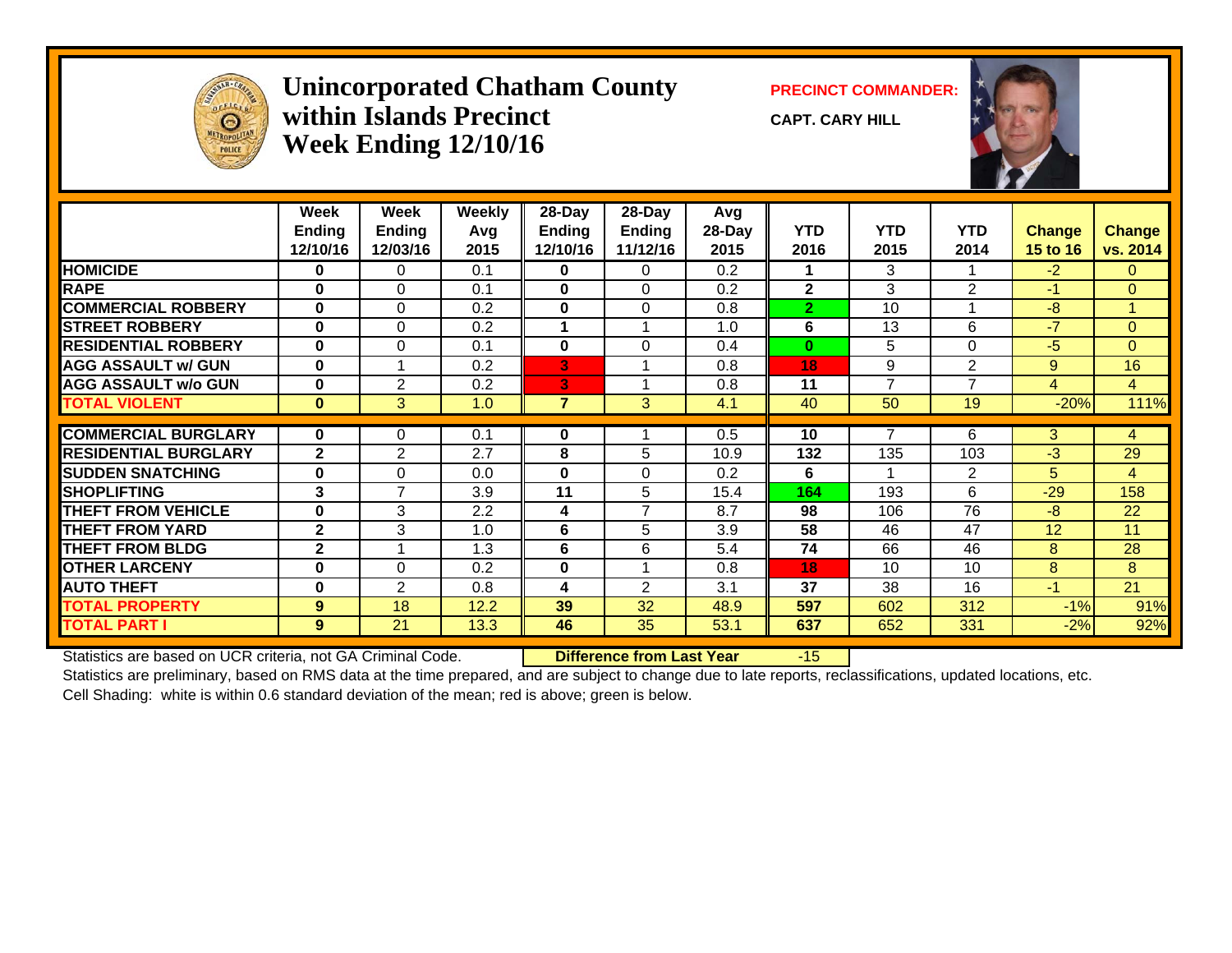

#### **Unincorporated Chatham County within Other Precincts (mostly 4, 89%) PRECINCT COMMANDERS: Week Ending 12/10/16 4 - CAPT. ASHLEY BROWN**





**2 - CAPT. JOY GELLATLY**

|                             | Week<br><b>Ending</b><br>12/10/16 | Week<br><b>Ending</b><br>12/03/16 | Weekly<br>Avg<br>2015 | 28-Day<br><b>Ending</b><br>12/10/16 | $28-Day$<br><b>Ending</b><br>11/12/16 | Avg<br>28-Day<br>2015 | <b>YTD</b><br>2016 | <b>YTD</b><br>2015 | <b>YTD</b><br>2014      | <b>Change</b><br>15 to 16 | <b>Change</b><br>vs. 2014 |
|-----------------------------|-----------------------------------|-----------------------------------|-----------------------|-------------------------------------|---------------------------------------|-----------------------|--------------------|--------------------|-------------------------|---------------------------|---------------------------|
| <b>HOMICIDE</b>             | 0                                 | 0                                 | 0.0                   | $\bf{0}$                            | $\Omega$                              | 0.1                   | $\bf{0}$           |                    | 0                       | $-1$                      | $\Omega$                  |
| <b>RAPE</b>                 | $\bf{0}$                          | $\Omega$                          | 0.0                   | $\bf{0}$                            | $\Omega$                              | 0.2                   | $\bf{0}$           | 2                  | $\Omega$                | $-2$                      | $\overline{0}$            |
| <b>COMMERCIAL ROBBERY</b>   | $\bf{0}$                          | $\Omega$                          | 0.0                   | $\bf{0}$                            | 0                                     | 0.0                   | $\mathbf{0}$       | $\Omega$           | 0                       | $\mathbf{0}$              | $\overline{0}$            |
| <b>STREET ROBBERY</b>       | $\bf{0}$                          | $\Omega$                          | 0.0                   | $\bf{0}$                            | 0                                     | 0.1                   | $\bf{0}$           |                    | $\Omega$                | $-1$                      | $\Omega$                  |
| <b>RESIDENTIAL ROBBERY</b>  | $\bf{0}$                          | $\Omega$                          | 0.0                   | $\bf{0}$                            | $\Omega$                              | 0.0                   | $\bf{0}$           | $\Omega$           | $\Omega$                | $\mathbf{0}$              | $\Omega$                  |
| <b>AGG ASSAULT w/ GUN</b>   | $\bf{0}$                          | $\Omega$                          | 0.1                   | $\bf{0}$                            | $\Omega$                              | 0.3                   | $\bf{0}$           | 3                  |                         | $-3$                      | $-1$                      |
| <b>AGG ASSAULT w/o GUN</b>  | 0                                 | $\Omega$                          | 0.1                   | $\bf{0}$                            | $\Omega$                              | 0.2                   | $\mathbf{2}$       | 3                  | 4                       | $-1$                      | $-2$                      |
| <b>TOTAL VIOLENT</b>        | $\bf{0}$                          | $\Omega$                          | 0.2                   | $\mathbf{0}$                        | $\Omega$                              | 0.8                   | $\overline{2}$     | 10                 | 5                       | $-80%$                    | $-60%$                    |
|                             |                                   |                                   |                       |                                     |                                       |                       |                    |                    |                         |                           |                           |
| <b>COMMERCIAL BURGLARY</b>  | 0                                 | 0                                 | 0.0                   | 0                                   |                                       | 0.1                   |                    |                    | $\Omega$                | $\Omega$                  |                           |
| <b>RESIDENTIAL BURGLARY</b> | 0                                 | 2                                 | 0.7                   | 6                                   | 4                                     | 2.9                   | 26                 | 36                 | 21                      | $-10$                     | 5                         |
| <b>SUDDEN SNATCHING</b>     | 0                                 | $\Omega$                          | 0.0                   | $\bf{0}$                            | $\Omega$                              | 0.1                   |                    |                    | $\Omega$                | $\Omega$                  |                           |
| <b>SHOPLIFTING</b>          | $\bf{0}$                          | $\Omega$                          | 0.0                   | 1                                   | 4                                     | 0.0                   | 6                  | $\Omega$           | $\overline{\mathbf{A}}$ | 6                         | 5 <sup>5</sup>            |
| THEFT FROM VEHICLE          | $\bf{0}$                          | 5                                 | 0.6                   | 11                                  | 8                                     | 2.5                   | 47                 | 30                 | 13                      | 17                        | 34                        |
| <b>THEFT FROM YARD</b>      | $\blacktriangleleft$              | $\Omega$                          | 0.3                   | $\mathbf{2}$                        | 3                                     | 1.1                   | 27                 | 14                 | 18                      | 13                        | 9                         |
| <b>THEFT FROM BLDG</b>      | $\mathbf 2$                       |                                   | 0.5                   | 6                                   | $\overline{2}$                        | 1.9                   | 20                 | 21                 | 17                      | $-1$                      | 3                         |
| <b>OTHER LARCENY</b>        | $\bf{0}$                          | $\Omega$                          | 0.0                   | $\bf{0}$                            |                                       | 0.2                   | 3                  | $\overline{2}$     | 4                       | $\overline{A}$            | $-1/$                     |
| <b>AUTO THEFT</b>           | $\bf{0}$                          | $\Omega$                          | 0.1                   | $\mathbf{2}$                        | 2                                     | 0.4                   | 9                  | 4                  | 6                       | 5                         | 3                         |
| <b>TOTAL PROPERTY</b>       | 3                                 | 8                                 | 2.3                   | 28                                  | 22                                    | 9.1                   | 140                | 109                | 80                      | 28%                       | 75%                       |
| <b>TOTAL PART I</b>         | 3                                 | 8                                 | 2.5                   | 28                                  | 22                                    | 10.0                  | 142                | 119                | 85                      | 19%                       | 67%                       |
| $\overline{\phantom{a}}$    |                                   |                                   |                       | -                                   |                                       |                       |                    |                    |                         |                           |                           |

Statistics are based on UCR criteria, not GA Criminal Code. **Difference from Last Year** 23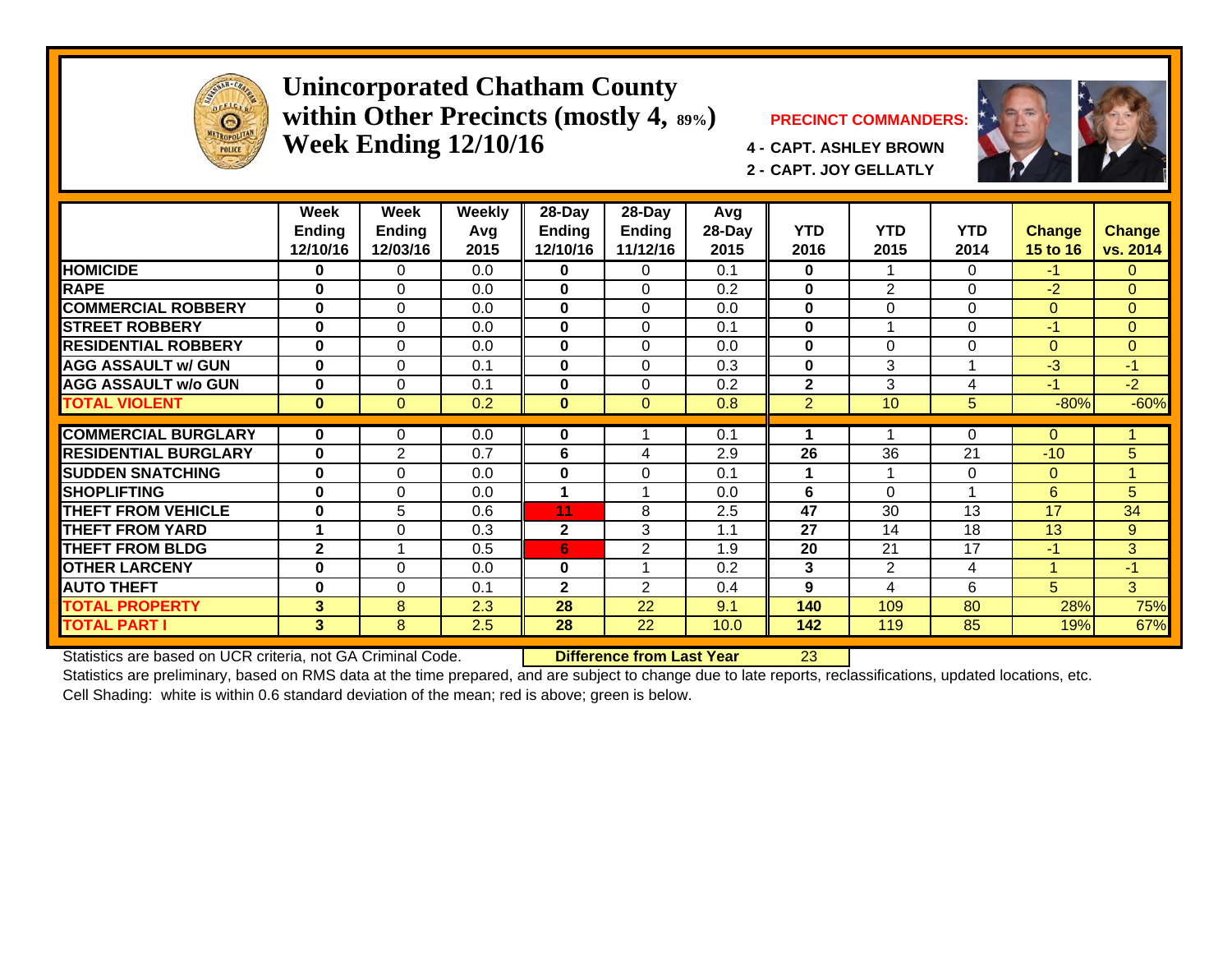# **Unincorporated Chatham County PATROL COMMANDER:**

**MAJOR KERRY THOMAS**





# **Week Ending 12/10/16**

|                             | Week<br><b>Ending</b><br>12/10/16 | Week<br><b>Ending</b><br>12/03/16 | Weekly<br>Avg<br>2015 | $28$ -Day<br>Ending<br>12/10/16 | $28-Day$<br><b>Ending</b><br>11/12/16 | Avg<br>28-Day<br>2015 | <b>YTD</b><br>2016 | <b>YTD</b><br>2015 | <b>YTD</b><br>2014 | <b>Change</b><br><b>15 to 16</b> | <b>Change</b><br>vs. 2014 |
|-----------------------------|-----------------------------------|-----------------------------------|-----------------------|---------------------------------|---------------------------------------|-----------------------|--------------------|--------------------|--------------------|----------------------------------|---------------------------|
| <b>HOMICIDE</b>             | 0                                 | 0                                 | 0.1                   | 0                               | 0                                     | 0.4                   | 5                  | 5                  | 2                  | 0                                | 3                         |
| <b>RAPE</b>                 | 0                                 |                                   | 0.2                   |                                 | 0                                     | 1.0                   | 6                  | 13                 | 11                 | $-7$                             | $-5$                      |
| <b>COMMERCIAL ROBBERY</b>   | 0                                 | $\Omega$                          | 0.3                   | 0                               | 2                                     | 1.2                   | 12                 | 13                 | 16                 | $-1$                             | $-4$                      |
| <b>STREET ROBBERY</b>       | 0                                 |                                   | 0.5                   | $\mathbf{2}$                    | $\overline{2}$                        | 2.0                   | 25                 | 26                 | $\Omega$           | $-1$                             | 25                        |
| <b>RESIDENTIAL ROBBERY</b>  | 0                                 | $\Omega$                          | 0.2                   | $\bf{0}$                        |                                       | 0.6                   | 11                 | 7                  | 3                  | 4                                | 8                         |
| <b>AGG ASSAULT w/ GUN</b>   | 0                                 | $\overline{2}$                    | 0.4                   | 5                               | 5                                     | 1.7                   | 41                 | 20                 | 8                  | 21                               | 33                        |
| <b>AGG ASSAULT w/o GUN</b>  | $\bf{0}$                          | 2                                 | 0.6                   | 5                               | 3                                     | 2.4                   | 38                 | 26                 | 23                 | 12                               | 15                        |
| <b>TOTAL VIOLENT</b>        | $\mathbf{0}$                      | 6                                 | 2.3                   | 13                              | 13                                    | 9.2                   | 138                | 110                | 63                 | 25%                              | 119%                      |
| <b>COMMERCIAL BURGLARY</b>  | 1                                 | 0                                 | 0.4                   | $\mathbf{2}$                    | 4                                     | 1.6                   | 35                 | 20                 | 17                 | 15                               | 18                        |
| <b>RESIDENTIAL BURGLARY</b> | 7                                 | 8                                 | 7.4                   | 25                              | 18                                    | 29.5                  | 338                | 365                | 239                | $-27$                            | 99                        |
| <b>SUDDEN SNATCHING</b>     | 0                                 | $\Omega$                          | 0.1                   | 0                               |                                       | 0.2                   | 13                 | $\overline{2}$     | 5                  | 11                               | 8                         |
| <b>SHOPLIFTING</b>          | 8                                 | 7                                 | 7.2                   | 23                              | 15                                    | 28.6                  | 298                | 354                | 488                | $-56$                            | $-190$                    |
| <b>THEFT FROM VEHICLE</b>   | 5                                 | 13                                | 6.2                   | 32                              | 23                                    | 24.9                  | 347                | 301                | 223                | 46                               | 124                       |
| <b>THEFT FROM YARD</b>      | 5                                 | 4                                 | 2.6                   | 13                              | 10                                    | 10.4                  | 141                | 125                | 113                | 16                               | 28                        |
| <b>THEFT FROM BLDG</b>      | 7                                 | 7                                 | 3.4                   | 23                              | 15                                    | 13.6                  | 184                | 164                | 134                | 20                               | 50                        |
| <b>OTHER LARCENY</b>        | 0                                 |                                   | 0.5                   | 1                               | $\overline{7}$                        | 2.1                   | 40                 | 26                 | 28                 | 14                               | 12                        |
| <b>AUTO THEFT</b>           |                                   | 5                                 | 2.9                   | 14                              | 13                                    | 11.4                  | 147                | 139                | 80                 | 8                                | 67                        |
| <b>TOTAL PROPERTY</b>       | 34                                | 45                                | 30.6                  | 133                             | 106                                   | 122.5                 | 1543               | 1496               | 1327               | 3%                               | 16%                       |
| <b>TOTAL PART I</b>         | 34                                | 51                                | 32.9                  | 146                             | 119                                   | 131.7                 | 1681               | 1606               | 1390               | 5%                               | 21%                       |

Statistics are based on UCR criteria, not GA Criminal Code. **Difference from Last Year** 75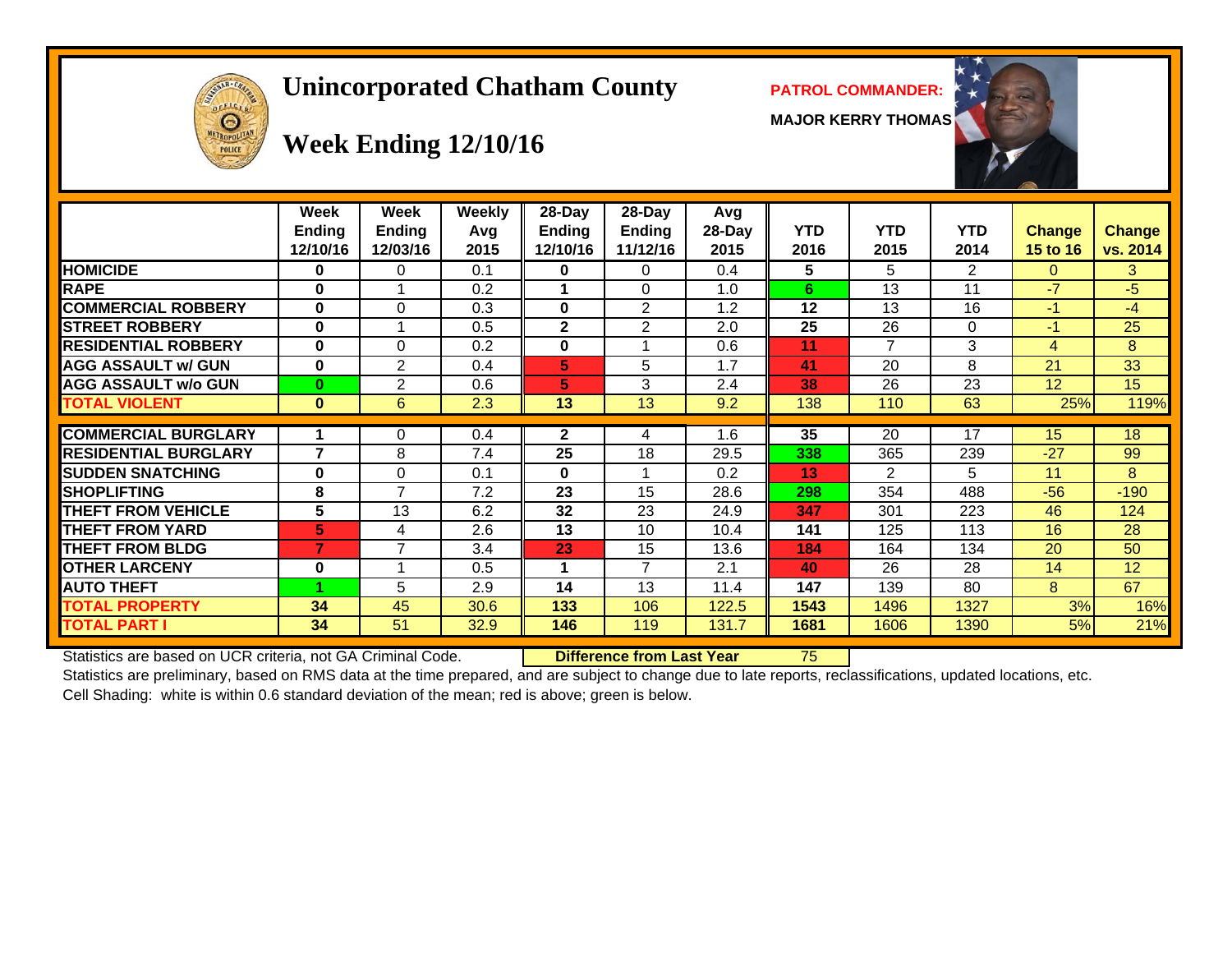

# City of Savannah Only **PATROL COMMANDER:**

**MAJOR KERRY THOMAS**



# **Week Ending 12/10/16**

|                             | Week<br><b>Ending</b><br>12/10/16 | Week<br><b>Ending</b><br>12/03/16 | <b>Weekly</b><br>Avg<br>2015 | 28-Day<br><b>Ending</b><br>12/10/16 | $28-Day$<br>Ending<br>11/12/16 | Avg<br>$28-Day$<br>2015 | <b>YTD</b><br>2016 | <b>YTD</b><br>2015 | YTD.<br>2014 | <b>Change</b><br><b>15 to 16</b> | <b>Change</b><br>vs. 2014 |
|-----------------------------|-----------------------------------|-----------------------------------|------------------------------|-------------------------------------|--------------------------------|-------------------------|--------------------|--------------------|--------------|----------------------------------|---------------------------|
| <b>HOMICIDE</b>             | $\bf{0}$                          | 0                                 |                              | $\mathbf{2}$                        | 2                              | 4                       | 42                 | 47                 | 27           | -5                               | 15                        |
| <b>RAPE</b>                 | $\mathbf{2}$                      | $\Omega$                          |                              | 4                                   | 3                              | 4                       | 43                 | 46                 | 53           | $-3$                             | $-10$                     |
| <b>COMMERCIAL ROBBERY</b>   | 3                                 |                                   | 2                            | 6                                   | 5                              | $\overline{7}$          | 73                 | 90                 | 73           | $-17$                            | $\Omega$                  |
| <b>STREET ROBBERY</b>       | 10                                | 8                                 | 6                            | 29                                  | 28                             | 25                      | 341                | 308                | 304          | 33                               | 37                        |
| <b>RESIDENTIAL ROBBERY</b>  |                                   | $\Omega$                          |                              | 3                                   | 5                              | 3                       | 37                 | 44                 | 35           | $-7$                             | $\overline{2}$            |
| <b>AGG ASSAULT w/ GUN</b>   | 4                                 | 6                                 | 5                            | 18                                  | 17                             | 22                      | 228                | 263                | 177          | $-35$                            | 51                        |
| <b>AGG ASSAULT w/o GUN</b>  | 9                                 | $\overline{\phantom{a}}$          | 4                            | 18                                  | 21                             | 15                      | 216                | 188                | 138          | 28                               | 78                        |
| <b>TOTAL VIOLENT</b>        | 29                                | 22                                | 20                           | 80                                  | 81                             | 80                      | 980                | 986                | 807          | $-1%$                            | 21%                       |
| <b>COMMERCIAL BURGLARY</b>  | 4                                 | 4                                 | 5                            | 19                                  | 22                             | 19                      | 300                | 221                | 197          | 79                               | 103                       |
| <b>RESIDENTIAL BURGLARY</b> | 14                                | 18                                | 23                           | 72                                  | 93                             | 94                      | 1090               | 1162               | 1150         | $-72$                            | $-60$                     |
| <b>SUDDEN SNATCHING</b>     |                                   | 2                                 | 2                            | 6                                   | 4                              | 6                       | 93                 | 78                 | 70           | 15                               | 23                        |
| <b>SHOPLIFTING</b>          | 26                                | 36                                | 27                           | 114                                 | 112                            | 109                     | 1234               | 1333               | 1147         | $-99$                            | 87                        |
| <b>THEFT FROM VEHICLE</b>   | 46                                | 54                                | 36                           | 177                                 | 141                            | 143                     | 1584               | 1759               | 1623         | $-175$                           | $-39$                     |
| <b>THEFT FROM YARD</b>      | 8                                 | 12                                | 14                           | 46                                  | 51                             | 58                      | 686                | 704                | 829          | $-18$                            | $-143$                    |
| <b>THEFT FROM BLDG</b>      | 17                                | 19                                | 19                           | 76                                  | 86                             | 75                      | 964                | 931                | 939          | 33                               | 25                        |
| <b>OTHER LARCENY</b>        | 8                                 | 4                                 | $\mathfrak{p}$               | 23                                  | 9                              | 8                       | 104                | 99                 | 109          | 5                                | $-5$                      |
| <b>AUTO THEFT</b>           | 15                                | 24                                | 19                           | 76                                  | 73                             | 75                      | 755                | 923                | 612          | $-168$                           | 143                       |
| <b>TOTAL PROPERTY</b>       | 139                               | 173                               | 147                          | 609                                 | 591                            | 586                     | 6810               | 7210               | 6676         | $-6%$                            | 2%                        |
| <b>TOTAL PART I</b>         | 168                               | 195                               | 167                          | 689                                 | 672                            | 666                     | 7790               | 8196               | 7483         | $-5%$                            | 4%                        |

Statistics are based on UCR criteria, not GA Criminal Code. **Difference from Last Year** -406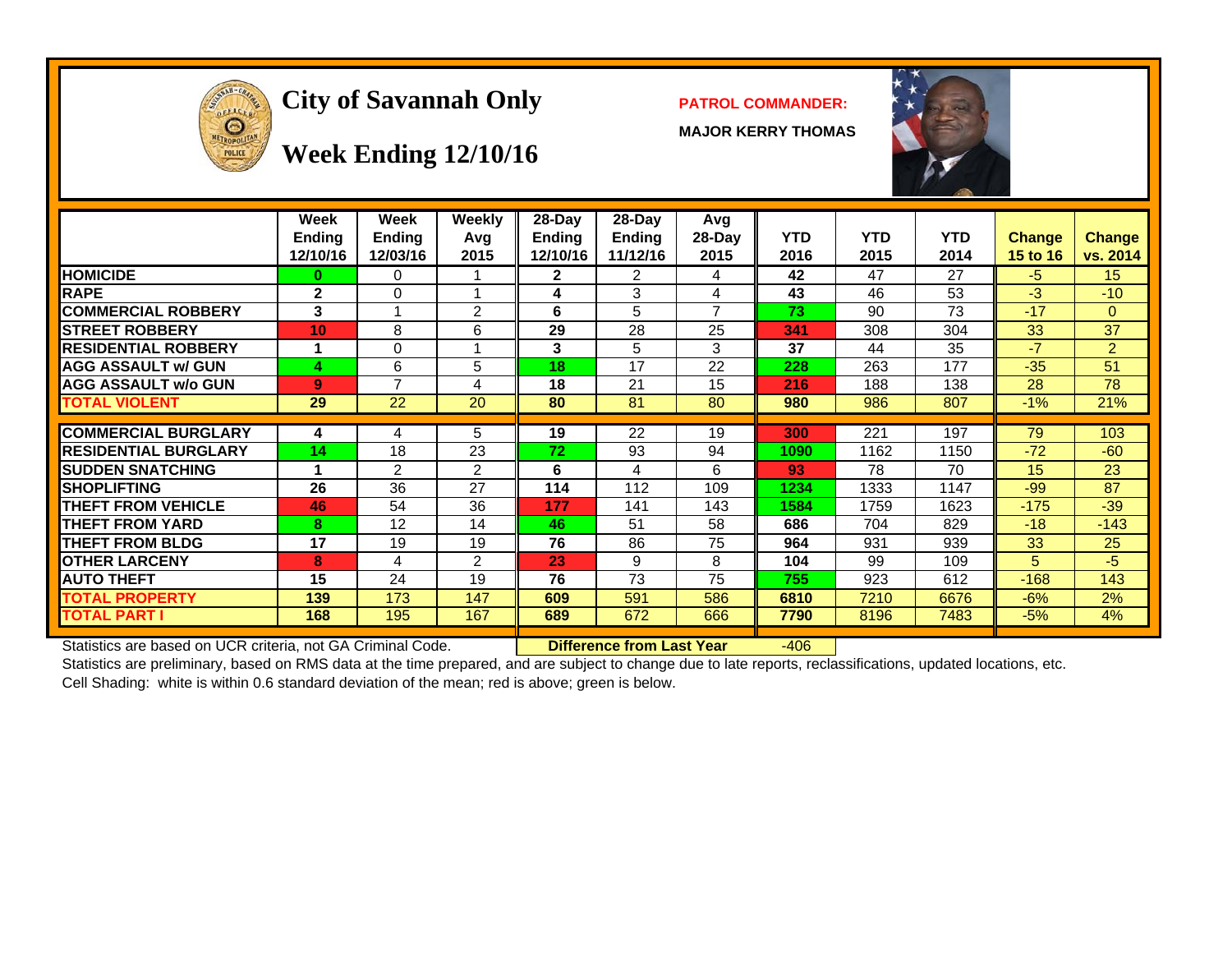

#### **COMPSTATWEST CHATHAM PRECINCTWeek Ending 12/10/16**

**PRECINCT COMMANDER:**

**CAPT. JOHN BEST**



|                             | Week<br>Ending<br>12/10/16 | Week<br><b>Ending</b><br>12/03/16 | <b>Weekly</b><br>Avq<br>2015 | 28-Day<br><b>Ending</b><br>12/10/16 | 28-Day<br>Ending<br>11/12/16 | Avg<br>28-Day<br>2015 | <b>YTD</b><br>2016 | <b>YTD</b><br>2015 | <b>YTD</b><br>2014 | <b>Change</b><br>15 to 16 | <b>Change</b><br>vs. 2014 |
|-----------------------------|----------------------------|-----------------------------------|------------------------------|-------------------------------------|------------------------------|-----------------------|--------------------|--------------------|--------------------|---------------------------|---------------------------|
| <b>HOMICIDE</b>             | $\bf{0}$                   | $\Omega$                          | $\Omega$                     | $\mathbf{0}$                        | 0                            | $\Omega$              | 4                  | 4                  | $\overline{2}$     | $\Omega$                  | $\overline{2}$            |
| <b>RAPE</b>                 | $\bf{0}$                   |                                   | $\Omega$                     |                                     | $\Omega$                     |                       | 10 <sup>1</sup>    | 17                 | 12                 | $-7$                      | $-2$                      |
| <b>COMMERCIAL ROBBERY</b>   | $\overline{2}$             | $\Omega$                          | $\Omega$                     | 3                                   | 2                            |                       | 18                 | 15                 | 17                 | 3                         |                           |
| <b>STREET ROBBERY</b>       |                            |                                   |                              | $\mathbf 2$                         |                              | 2                     | 33                 | 26                 | 32                 | $\overline{7}$            | -4                        |
| <b>RESIDENTIAL ROBBERY</b>  | $\bf{0}$                   | $\Omega$                          | $\Omega$                     | $\bf{0}$                            | 2                            |                       | 17                 | 8                  | 13                 | 9                         | $\overline{\mathbf{4}}$   |
| <b>AGG ASSAULT w/ GUN</b>   | $\bf{0}$                   |                                   |                              | 3                                   | 4                            | 2                     | 46                 | 26                 | 16                 | 20                        | 30                        |
| <b>AGG ASSAULT w/o GUN</b>  | $\overline{2}$             |                                   |                              | 3                                   | $\overline{ }$               | 3                     | 51                 | 38                 | 22                 | 13                        | 29                        |
| <b>TOTAL VIOLENT</b>        | 5                          | 4                                 | 3                            | 12                                  | 16                           | 11                    | 179                | 134                | 114                | 34%                       | 57%                       |
| <b>COMMERCIAL BURGLARY</b>  | $\mathbf{2}$               |                                   | 2                            | 5                                   | 5                            | 6                     | 64                 | $\overline{73}$    | 50                 | $-9$                      | 14                        |
| <b>RESIDENTIAL BURGLARY</b> | 5                          | 6                                 | 7                            | 19                                  | 17                           | 27                    | 276                | 336                | 261                | $-60$                     | 15                        |
|                             |                            |                                   |                              |                                     |                              |                       |                    |                    | 7                  |                           |                           |
| <b>SUDDEN SNATCHING</b>     | $\bf{0}$<br>7              |                                   | $\Omega$                     | $\overline{2}$                      |                              | $\Omega$              | $12 \overline{ }$  | 4                  |                    | 8                         | 5                         |
| <b>SHOPLIFTING</b>          |                            | $\Omega$                          | 4                            | 14                                  | 13                           | 16                    | 172                | 191                | 234                | $-19$                     | $-62$                     |
| <b>THEFT FROM VEHICLE</b>   | 8                          | 17                                | 8                            | 40                                  | 28                           | 32                    | 368                | 382                | 306                | $-14$                     | 62                        |
| <b>THEFT FROM YARD</b>      | 3                          | 6                                 | 3                            | 13                                  | 9                            | 13                    | 132                | 154                | 151                | $-22$                     | $-19$                     |
| <b>THEFT FROM BLDG</b>      | 6                          | 6                                 | 4                            | 21                                  | 16                           | 16                    | 184                | 197                | 167                | $-13$                     | 17                        |
| <b>OTHER LARCENY</b>        |                            | 3                                 |                              | 7                                   | 7                            | $\overline{2}$        | 38                 | 24                 | 31                 | 14                        | $\overline{7}$            |
| <b>AUTO THEFT</b>           | $\overline{2}$             | 8                                 | 5                            | 18                                  | 21                           | 20                    | 197                | 249                | 142                | $-52$                     | 55                        |
| <b>TOTAL PROPERTY</b>       | 34                         | 48                                | 33                           | 139                                 | 117                          | 133                   | 1443               | 1610               | 1349               | $-10%$                    | 7%                        |
| <b>TOTAL PART I</b>         | 39                         | 52                                | 36                           | 151                                 | 133                          | 144                   | 1622               | 1744               | 1463               | $-7%$                     | 11%                       |

Statistics are based on UCR criteria, not GA Criminal Code. **Difference from Last Year** -122

| <b>Citizen Initiated Calls</b>  | <b>Week</b><br><b>Ending</b><br>12/10/16 | Week<br>Ending<br>12/03/16 | Weekly<br>Avg<br>2015 | 28-Day<br><b>Ending</b><br>12/10/16 | $28$ -Day<br><b>Ending</b><br>11/12/16 | Avg<br>$28$ -Day<br>2015 | YTD<br>2016 | <b>YTD</b><br>2015 | <b>YTD</b><br>2014 | <b>Change</b><br><b>15 to 16</b> | Change<br>vs. 2014 |
|---------------------------------|------------------------------------------|----------------------------|-----------------------|-------------------------------------|----------------------------------------|--------------------------|-------------|--------------------|--------------------|----------------------------------|--------------------|
| <b>Midnight Shift</b>           | 121                                      | 143                        | 114                   | 489                                 | 480                                    | 455                      | 5722        | 5577               | 5527               | 145                              | 195                |
| Day Shift                       | 271                                      | 287                        | 282                   | 1122                                | 136                                    | 1127                     | 14093       | 3858               | 13624              | 235                              | 469                |
| <b>Afternoon Shift</b>          | 289                                      | 254                        | 294                   | 1129                                | 1146                                   | 1177                     | 14528       | 14395              | 14208              | 133                              | 320                |
| <b>TOTAL CITIZEN CFS</b>        | 681                                      | 681                        | 690                   | 2740                                | 2762                                   | 2758                     | 34343       | 33830              | 33359              | 1.5%                             | 3.0%               |
| 53S ShotSpotter Calls           |                                          |                            |                       |                                     |                                        |                          |             |                    |                    |                                  | 3                  |
| <b>Sig 53 Shots Fired Calls</b> |                                          |                            |                       | 32                                  | 43                                     | 43                       | 445         | 466                | 312                | $-21$                            | 133                |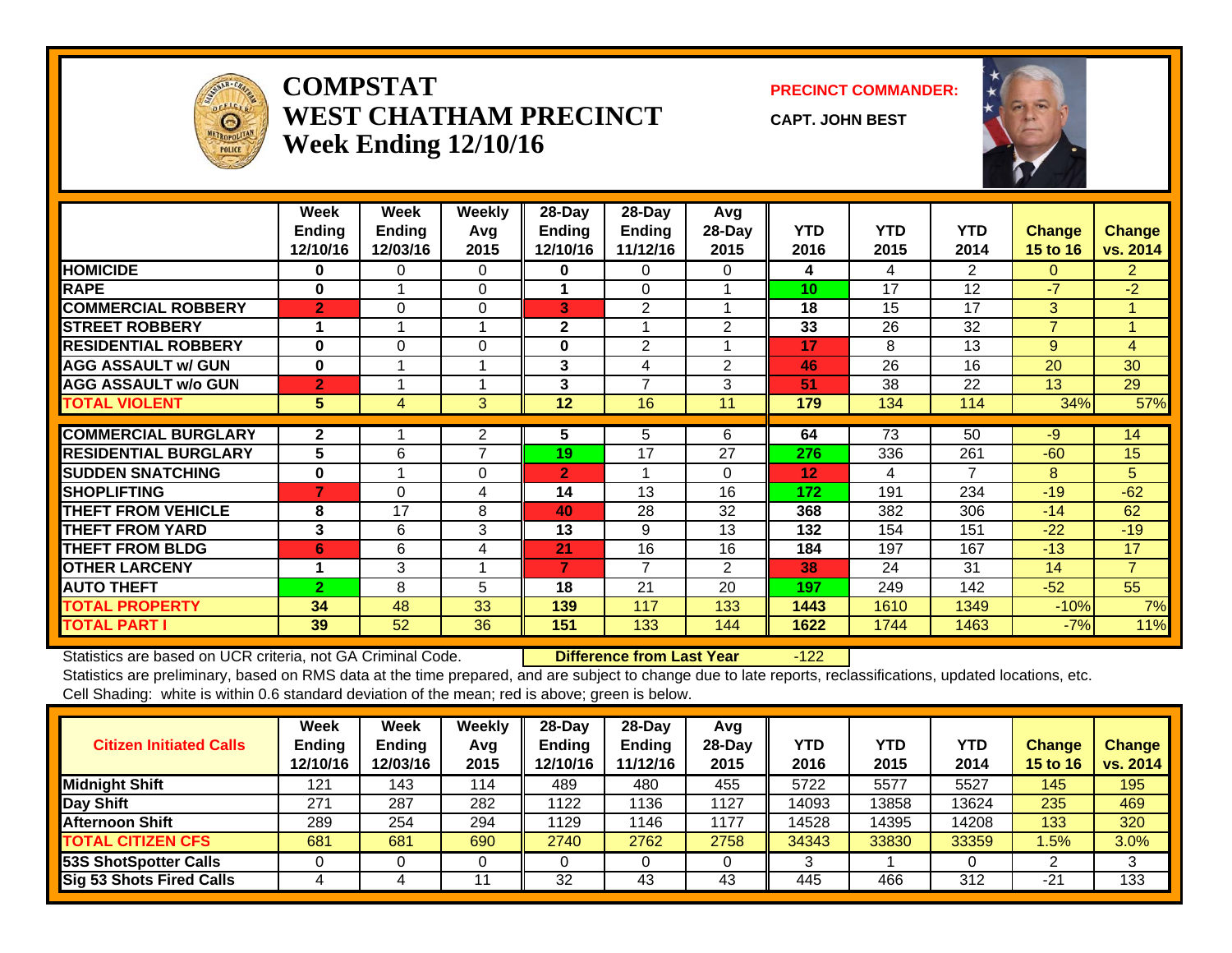# **BEAT 11 West Chatham Precinct Week Ending 12/10/16**



|                             |                | <b>Last 4 Weeks</b> |                |                | 28 Days       | 28 Day  |                |                |                |                      |                      |
|-----------------------------|----------------|---------------------|----------------|----------------|---------------|---------|----------------|----------------|----------------|----------------------|----------------------|
|                             | <b>Ending</b>  | <b>Ending</b>       | <b>Endina</b>  | <b>Ending</b>  | <b>Ending</b> | Average | <b>YTD</b>     | <b>YTD</b>     | <b>YTD</b>     | <b>Change</b>        | <b>Change</b>        |
|                             | 11/12/16       | 11/19/16            | 12/03/16       | 12/10/16       | 12/10/16      | 2015    | 2016           | 2015           | 2014           | 15 to 16             | vs. 2014             |
| <b>HOMICIDE</b>             | 0              | 0                   | $\Omega$       | 0              | $\mathbf{0}$  | 0.0     | $\mathbf{0}$   | 0              | 0              | $\mathbf{0}$         | $\mathbf{0}$         |
| <b>RAPE</b>                 | 0              | $\Omega$            | $\Omega$       | $\Omega$       | $\Omega$      | 0.1     | 1              | $\mathbf{1}$   | $\Omega$       | $\Omega$             | 1                    |
| <b>COMMERCIAL ROBBERY</b>   | 1              | 0                   | $\Omega$       | 0              | 1             | 0.2     | 4              | 3              | 1              | $\blacktriangleleft$ | 3                    |
| <b>ISTREET ROBBERY</b>      | $\Omega$       | $\Omega$            | $\Omega$       | $\Omega$       | $\Omega$      | 0.3     | $\overline{2}$ | 4              | 6              | $-2$                 | $-4$                 |
| <b>RESIDENTIAL ROBBERY</b>  | $\Omega$       | $\Omega$            | $\Omega$       | $\mathbf{0}$   | $\Omega$      | 0.0     | $\mathbf{1}$   | $\Omega$       | 0              | $\overline{1}$       | 1                    |
| <b>AGG ASSAULT w/ GUN</b>   | $\Omega$       | $\Omega$            | $\Omega$       | $\Omega$       | $\Omega$      | 0.1     | $\mathbf{1}$   | 1              | 1              | $\Omega$             | $\Omega$             |
| <b>AGG ASSAULT w/o GUN</b>  | 0              | 0                   | $\Omega$       | 0              | $\Omega$      | 0.2     | 5              | $\overline{2}$ | $\overline{2}$ | 3                    | 3                    |
| <b>TOTAL VIOLENT</b>        | $\mathbf{1}$   | $\Omega$            | $\mathbf{0}$   | $\mathbf{0}$   | $\mathbf{1}$  | 0.8     | 14             | 11             | 10             | 27%                  | 40%                  |
| <b>COMMERCIAL BURGLARY</b>  | $\Omega$       | $\Omega$            | $\Omega$       | 0              | $\Omega$      | 1.0     | 5              | 13             | 9              | -8                   | $-4$                 |
| <b>RESIDENTIAL BURGLARY</b> | 2              | 0                   | $\mathbf{0}$   | $\mathbf{0}$   |               | 1.7     | 13             | 21             | 28             | -8                   | $-15$                |
|                             |                |                     |                |                | 2             |         |                |                |                |                      |                      |
| <b>SUDDEN SNATCHING</b>     | $\Omega$       | 0                   | $\mathbf{0}$   | $\mathbf{0}$   | $\Omega$      | 0.0     | $\mathbf{1}$   | $\mathbf{0}$   | 0              | $\overline{1}$       | 1                    |
| <b>SHOPLIFTING</b>          | $\Omega$       | $\Omega$            | $\Omega$       | $\Omega$       | $\Omega$      | 0.2     | 3              | $\overline{2}$ | $\overline{2}$ | $\overline{1}$       | $\mathbf{1}$         |
| <b>THEFT FROM VEHICLE</b>   | 2              | 0                   | $\overline{7}$ | 1              | 10            | 3.3     | 45             | 41             | 46             | 4                    | $-1$                 |
| <b>THEFT FROM YARD</b>      | 0              | 0                   | $\mathbf{1}$   | 0              | 1             | 1.8     | 25             | 23             | 24             | $\overline{2}$       | $\blacktriangleleft$ |
| <b>THEFT FROM BLDG</b>      | $\mathbf{1}$   | $\mathbf{1}$        | $\Omega$       | $\mathbf{1}$   | 3             | 4.0     | 39             | 50             | 35             | $-11$                | $\overline{4}$       |
| <b>OTHER LARCENY</b>        | 0              | 1                   | $\mathbf{0}$   | $\Omega$       | $\mathbf{1}$  | 0.3     | 8              | $\overline{2}$ | 6              | 6                    | $\overline{2}$       |
| <b>AUTO THEFT</b>           | 2              | $\overline{2}$      | 4              | 0              | 8             | 3.4     | 30             | 40             | 15             | $-10$                | 15                   |
| <b>TOTAL PROPERTY</b>       | $\overline{7}$ | 4                   | 12             | $\overline{2}$ | 25            | 15.6    | 169            | 192            | 165            | $-12%$               | 2%                   |
| <b>TOTAL PART I</b>         | 8              | 4                   | 12             | $\overline{2}$ | 26            | 16.5    | 183            | 203            | 175            | $-10%$               | 5%                   |

 **Difference from Last Year**‐20

Statistics are based on UCR criteria, not GA Criminal Code.

| <b>Shots Fired Calls</b>        | Week<br><b>Ending</b><br>11/12/16 | Week<br><b>Endina</b><br>11/19/16 | Week<br>Ending<br>12/03/16 | Week<br>Ending | 28 Days<br><b>Ending</b><br>12/10/16 12/10/16 | 28 Day<br>Average II<br>2015 | YTD<br>2016 | YTD<br>2015 | <b>YTD</b><br>2014 | <b>Change</b><br>15 to 16 $\vert$ | <b>Change</b><br>vs. 2014 |
|---------------------------------|-----------------------------------|-----------------------------------|----------------------------|----------------|-----------------------------------------------|------------------------------|-------------|-------------|--------------------|-----------------------------------|---------------------------|
| <b>153S ShotSpotter Calls</b>   |                                   |                                   |                            |                |                                               | 0.0                          |             |             |                    | 0%                                | 0%                        |
| <b>Sig 53 Shots Fired Calls</b> |                                   |                                   |                            |                |                                               | 2.9                          | 16          | 35          | 29                 | $-54%$                            | $-45%$                    |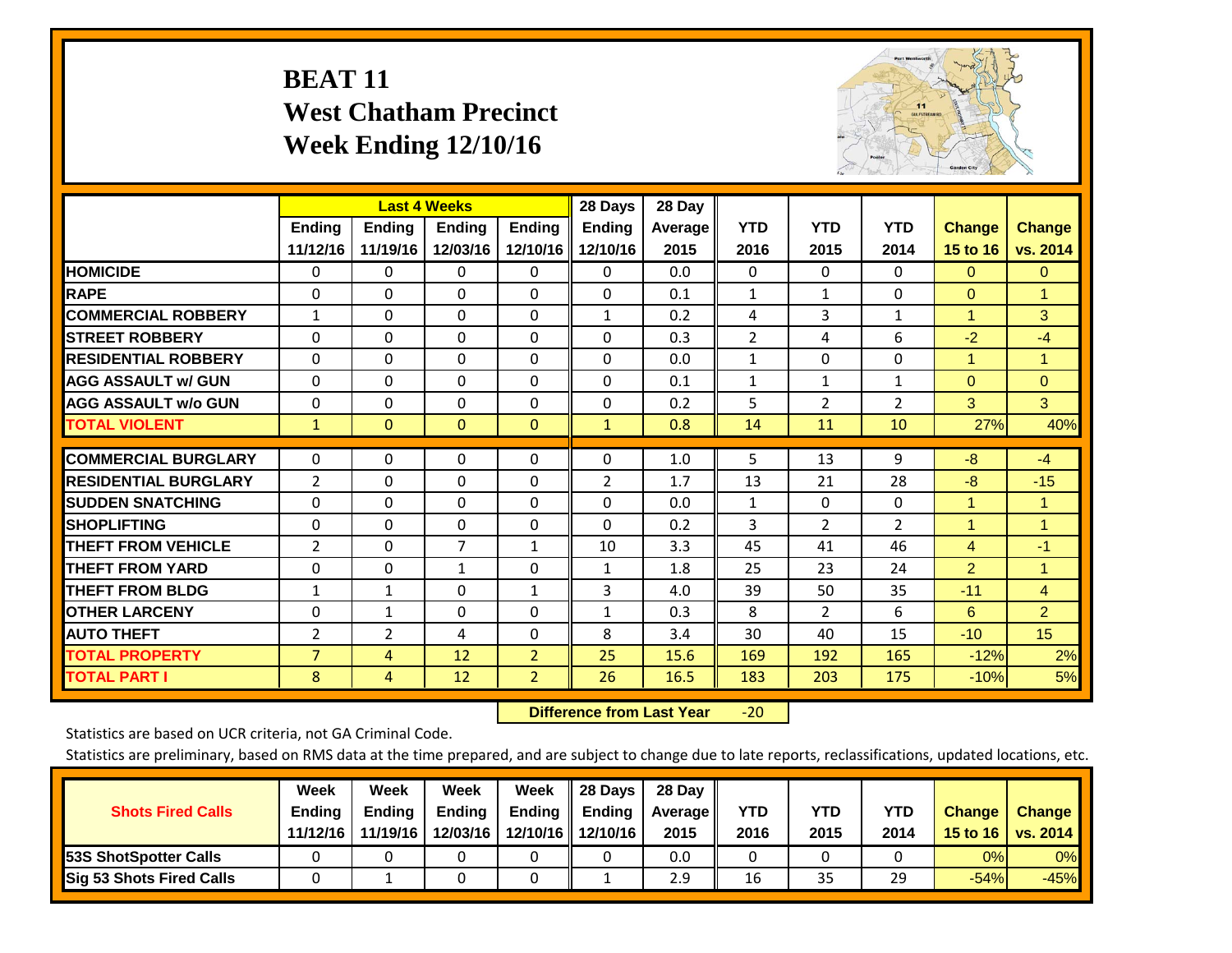# **BEAT 12 West Chatham Precinct Week Ending 12/10/16**



|                             |                | <b>Last 4 Weeks</b> |                |                | 28 Days        | 28 Day  |                |                |                |                |                      |
|-----------------------------|----------------|---------------------|----------------|----------------|----------------|---------|----------------|----------------|----------------|----------------|----------------------|
|                             | Ending         | Ending              | <b>Endina</b>  | <b>Ending</b>  | <b>Endina</b>  | Average | <b>YTD</b>     | <b>YTD</b>     | <b>YTD</b>     | <b>Change</b>  | <b>Change</b>        |
|                             | 11/12/16       | 11/19/16            | 12/03/16       | 12/10/16       | 12/10/16       | 2015    | 2016           | 2015           | 2014           | 15 to 16       | vs. 2014             |
| <b>HOMICIDE</b>             | 0              | $\Omega$            | $\Omega$       | 0              | 0              | 0.0     | 1              | $\Omega$       | 0              | 1              | $\blacktriangleleft$ |
| <b>RAPE</b>                 | $\Omega$       | $\Omega$            | $\mathbf{1}$   | 0              | $\mathbf{1}$   | 0.3     | $\overline{2}$ | 4              | 5              | $-2$           | $-3$                 |
| <b>COMMERCIAL ROBBERY</b>   | $\Omega$       | $\Omega$            | $\Omega$       | $\Omega$       | $\Omega$       | 0.2     | 4              | $\mathbf{1}$   | $\overline{2}$ | 3              | $\overline{2}$       |
| <b>ISTREET ROBBERY</b>      | $\Omega$       | $\Omega$            | 1              | $\Omega$       | $\mathbf{1}$   | 0.5     | $\overline{7}$ | $\overline{7}$ | 3              | $\Omega$       | $\overline{4}$       |
| <b>RESIDENTIAL ROBBERY</b>  | 0              | $\Omega$            | $\mathbf{0}$   | $\Omega$       | $\Omega$       | 0.2     | 4              | 2              | 2              | $\overline{2}$ | $\overline{2}$       |
| <b>AGG ASSAULT w/ GUN</b>   | $\mathbf{1}$   | $\Omega$            | $\mathbf{1}$   | $\Omega$       | $\overline{2}$ | 0.2     | 9              | 3              | 2              | 6              | $\overline{7}$       |
| <b>AGG ASSAULT w/o GUN</b>  | $\Omega$       | $\Omega$            | $\mathbf{0}$   | $\mathbf{1}$   | $\mathbf{1}$   | 0.8     | 10             | 10             | 8              | $\Omega$       | $\overline{2}$       |
| <b>TOTAL VIOLENT</b>        | $\mathbf{1}$   | $\Omega$            | 3              | $\mathbf{1}$   | 5              | 2.3     | 37             | 27             | 22             | 37%            | 68%                  |
|                             |                |                     |                |                |                |         |                |                |                |                |                      |
| <b>COMMERCIAL BURGLARY</b>  | $\Omega$       | $\Omega$            | $\Omega$       | $\Omega$       | $\Omega$       | 0.6     | 5              | 8              | 6              | $-3$           | $-1$                 |
| <b>RESIDENTIAL BURGLARY</b> | 1              | 0                   | $\Omega$       | $\overline{2}$ | 3              | 9.7     | 91             | 121            | 81             | $-30$          | 10 <sup>°</sup>      |
| <b>SUDDEN SNATCHING</b>     | 0              | 0                   | $\Omega$       | 0              | 0              | 0.0     | 3              | 0              | 1              | 3              | $\overline{2}$       |
| <b>SHOPLIFTING</b>          | 1              | $\Omega$            | $\mathbf{0}$   | 3              | 4              | 2.4     | 36             | 26             | 40             | 10             | $-4$                 |
| <b>THEFT FROM VEHICLE</b>   | $\Omega$       | 3                   | $\mathbf{1}$   | 3              | $\overline{7}$ | 8.4     | 108            | 105            | 94             | 3              | 14                   |
| <b>THEFT FROM YARD</b>      | $\mathbf{1}$   | $\Omega$            | $\mathbf{0}$   | $\Omega$       | $\mathbf{1}$   | 3.1     | 33             | 37             | 31             | $-4$           | $\overline{2}$       |
| <b>THEFT FROM BLDG</b>      | 1              | $\Omega$            | $\Omega$       | 1              | $\overline{2}$ | 2.9     | 30             | 36             | 29             | $-6$           | 1                    |
| <b>OTHER LARCENY</b>        | $\mathbf{1}$   | 0                   | $\Omega$       | 0              | $\mathbf{1}$   | 0.3     | 8              | 4              | 5.             | $\overline{4}$ | 3                    |
| <b>AUTO THEFT</b>           | 1              | $\Omega$            | $\mathbf{1}$   | 1              | 3              | 4.7     | 44             | 59             | 31             | $-15$          | 13                   |
| <b>TOTAL PROPERTY</b>       | 6              | 3                   | $\overline{2}$ | 10             | 21             | 32.2    | 358            | 396            | 318            | $-10%$         | 13%                  |
| <b>TOTAL PART I</b>         | $\overline{7}$ | $\overline{3}$      | 5.             | 11             | 26             | 34.5    | 395            | 423            | 340            | $-7%$          | 16%                  |

 **Difference from Last Year**‐28

Statistics are based on UCR criteria, not GA Criminal Code.

|                                 | Week          | Week          | Week     | Week   | 28 Days           | 28 Day     |      |      |            |               |               |
|---------------------------------|---------------|---------------|----------|--------|-------------------|------------|------|------|------------|---------------|---------------|
| <b>Shots Fired Calls</b>        | <b>Ending</b> | <b>Endina</b> | Ending   | Ending | <b>Ending</b>     | Average II | YTD  | YTD  | <b>YTD</b> | <b>Change</b> | <b>Change</b> |
|                                 | 11/12/16      | 11/19/16      | 12/03/16 |        | 12/10/16 12/10/16 | 2015       | 2016 | 2015 | 2014       | 15 to $16$    | vs. 2014      |
| <b>153S ShotSpotter Calls</b>   |               |               |          |        |                   | 0.0        |      |      |            | 0%            | 0%            |
| <b>Sig 53 Shots Fired Calls</b> |               |               |          |        |                   | 6.2        | 78   | 70   |            | 11%           | 53%           |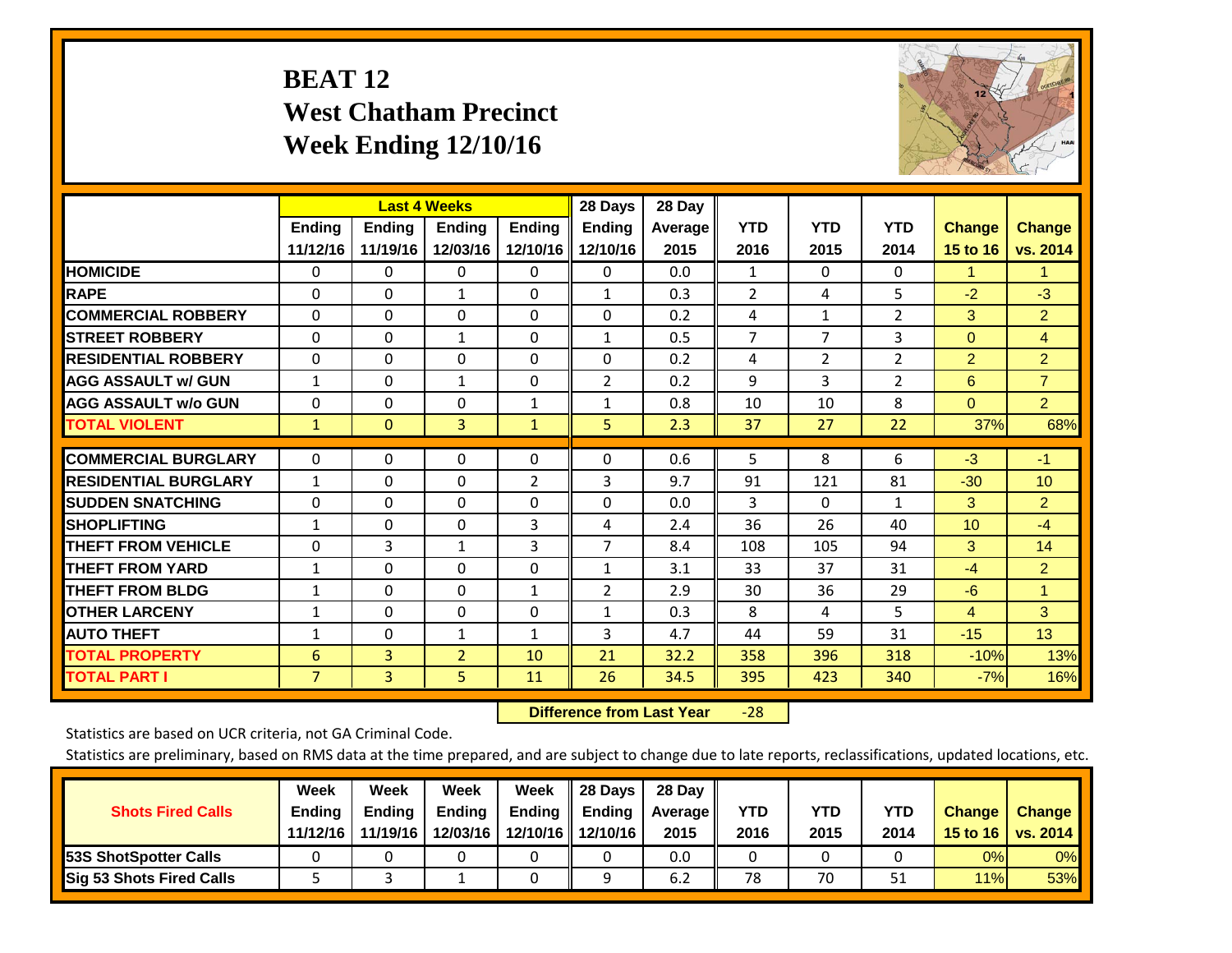# **BEAT 13 West Chatham Precinct Week Ending 12/10/16**



|                             |                           | <b>Last 4 Weeks</b> |                           |                           | 28 Days                   | 28 Day             |                    |                    |                    |                           |                           |
|-----------------------------|---------------------------|---------------------|---------------------------|---------------------------|---------------------------|--------------------|--------------------|--------------------|--------------------|---------------------------|---------------------------|
|                             | <b>Ending</b><br>11/12/16 | Ending<br>11/19/16  | <b>Endina</b><br>12/03/16 | <b>Endina</b><br>12/10/16 | <b>Endina</b><br>12/10/16 | Average   <br>2015 | <b>YTD</b><br>2016 | <b>YTD</b><br>2015 | <b>YTD</b><br>2014 | <b>Change</b><br>15 to 16 | <b>Change</b><br>vs. 2014 |
| <b>HOMICIDE</b>             | 0                         | 0                   | $\Omega$                  | 0                         | 0                         | 0.2                | $\Omega$           | 3                  | 1                  | $-3$                      | $-1$                      |
| <b>RAPE</b>                 | 0                         | $\Omega$            | $\Omega$                  | 0                         | 0                         | 0.2                | 4                  | 3                  | $\mathbf{1}$       | 1                         | 3                         |
| <b>COMMERCIAL ROBBERY</b>   | $\Omega$                  | $\Omega$            | $\Omega$                  | $\Omega$                  | $\Omega$                  | 0.2                | $\mathbf{1}$       | 3                  | $\mathbf{1}$       | $-2$                      | $\Omega$                  |
| <b>ISTREET ROBBERY</b>      | $\Omega$                  | $\Omega$            | $\Omega$                  | $\mathbf{1}$              | $\mathbf{1}$              | 0.4                | $\overline{7}$     | 4                  | 10                 | 3                         | $-3$                      |
| <b>RESIDENTIAL ROBBERY</b>  | $\Omega$                  | 0                   | $\mathbf{0}$              | $\Omega$                  | 0                         | 0.2                | $\overline{2}$     | $\overline{2}$     | 3                  | $\Omega$                  | $-1$                      |
| <b>AGG ASSAULT w/ GUN</b>   | $\Omega$                  | 0                   | $\mathbf{0}$              | $\Omega$                  | $\Omega$                  | 0.7                | 15                 | 9                  | 5                  | 6                         | 10                        |
| <b>AGG ASSAULT w/o GUN</b>  | $\Omega$                  | 0                   | $\mathbf{0}$              | $\Omega$                  | 0                         | 0.8                | 12                 | 11                 | 3                  | 1                         | 9                         |
| <b>TOTAL VIOLENT</b>        | $\Omega$                  | $\Omega$            | $\mathbf{0}$              | $\mathbf{1}$              | $\mathbf{1}$              | 2.8                | 41                 | 35                 | 24                 | 17%                       | 71%                       |
| <b>COMMERCIAL BURGLARY</b>  | $\Omega$                  | $\Omega$            | $\mathbf{0}$              | 1                         | 1                         | 2.0                | 14                 | 21                 | 20                 | $-7$                      | $-6$                      |
| <b>RESIDENTIAL BURGLARY</b> | 0                         | 0                   | $\mathbf{0}$              | 0                         | $\Omega$                  | 4.0                | 37                 | 51                 | 42                 | $-14$                     | $-5$                      |
| <b>SUDDEN SNATCHING</b>     | $\Omega$                  | 1                   | 1                         | 0                         | $\overline{2}$            | 0.3                | 3                  | 4                  | $\overline{2}$     | $-1$                      | 1                         |
| <b>SHOPLIFTING</b>          | 0                         | 1                   | $\mathbf{0}$              | 0                         | $\mathbf{1}$              | 0.5                | 20                 | 7                  | 6                  | 13                        | 14                        |
| <b>THEFT FROM VEHICLE</b>   | $\Omega$                  | $\overline{2}$      | $\mathbf{0}$              | $\mathbf{1}$              | 3                         | 5.7                | 55                 | 67                 | 38                 | $-12$                     | 17                        |
| <b>THEFT FROM YARD</b>      | $\overline{2}$            | 0                   | 3                         | $\Omega$                  | 5                         | 2.3                | 24                 | 27                 | 32                 | $-3$                      | $-8$                      |
| <b>THEFT FROM BLDG</b>      | $\Omega$                  | $\mathbf{1}$        | $\Omega$                  | 1                         | $\overline{2}$            | 2.0                | 26                 | 25                 | 25                 | 1                         | 1                         |
| <b>OTHER LARCENY</b>        | $\Omega$                  | $\Omega$            | $\Omega$                  | $\Omega$                  | 0                         | 0.3                | 1                  | 4                  | $\overline{2}$     | $-3$                      | $-1$                      |
| <b>AUTO THEFT</b>           | 0                         | 1                   | $\mathbf{1}$              | 1                         | 3                         | 2.8                | 32                 | 36                 | 29                 | $-4$                      | 3                         |
| <b>TOTAL PROPERTY</b>       | $\overline{2}$            | 6                   | 5                         | 4                         | 17                        | 19.9               | 212                | 242                | 196                | $-12%$                    | 8%                        |
| <b>TOTAL PART I</b>         | $\overline{2}$            | 6                   | 5.                        | 5                         | 18                        | 22.7               | 253                | 277                | 220                | $-9%$                     | 15%                       |

 **Difference from Last Year**‐24

Statistics are based on UCR criteria, not GA Criminal Code.

| <b>Shots Fired Calls</b>        | Week<br><b>Ending</b><br>11/12/16 | Week<br><b>Endina</b><br>11/19/16 | <b>Week</b><br>Ending<br>12/03/16 | Week<br>Ending | 28 Days<br><b>Ending</b><br>12/10/16 12/10/16 | 28 Day<br>Average II<br>2015 | YTD<br>2016 | YTD<br>2015 | <b>YTD</b><br>2014 | <b>Change</b><br>15 to 16 $\vert$ | <b>Change</b><br><b>vs. 2014</b> |
|---------------------------------|-----------------------------------|-----------------------------------|-----------------------------------|----------------|-----------------------------------------------|------------------------------|-------------|-------------|--------------------|-----------------------------------|----------------------------------|
| <b>153S ShotSpotter Calls</b>   |                                   |                                   |                                   |                |                                               | 0.0                          |             |             |                    | 0%                                | 0%                               |
| <b>Sig 53 Shots Fired Calls</b> |                                   |                                   |                                   |                |                                               | 10.6                         | 98          | 104         | 54                 | $-6%$                             | 81%                              |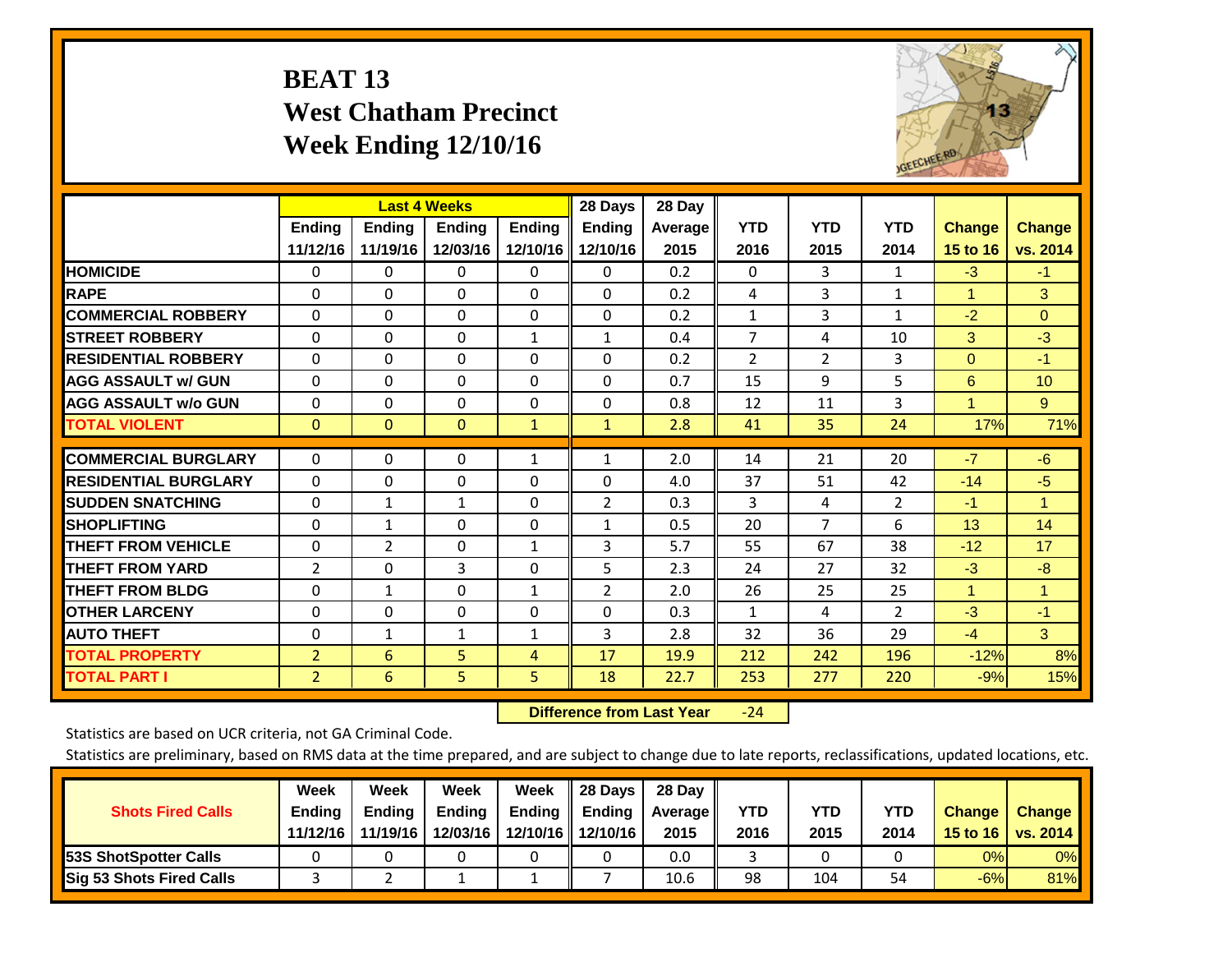# **BEAT 14 West Chatham Precinct Week Ending 12/10/16**



|                             |              |              | <b>Last 4 Weeks</b> |                | 28 Days        | 28 Day         |                |                |                |                |                |
|-----------------------------|--------------|--------------|---------------------|----------------|----------------|----------------|----------------|----------------|----------------|----------------|----------------|
|                             | Ending       | Ending       | <b>Ending</b>       | <b>Ending</b>  | <b>Ending</b>  | <b>Average</b> | <b>YTD</b>     | <b>YTD</b>     | <b>YTD</b>     | <b>Change</b>  | <b>Change</b>  |
|                             | 11/12/16     | 11/19/16     | 12/03/16            | 12/10/16       | 12/10/16       | 2015           | 2016           | 2015           | 2014           | 15 to 16       | vs. 2014       |
| <b>HOMICIDE</b>             | 0            | 0            | $\Omega$            | 0              | 0              | 0.1            | 1              | 1              | $\Omega$       | $\Omega$       | 1.             |
| <b>RAPE</b>                 | $\Omega$     | $\Omega$     | $\mathbf{0}$        | 0              | $\Omega$       | 0.5            | $\Omega$       | 6              | 3              | $-6$           | $-3$           |
| <b>COMMERCIAL ROBBERY</b>   | $\Omega$     | $\Omega$     | 0                   | $\Omega$       | $\Omega$       | 0.2            | $\overline{2}$ | 2              | $\overline{2}$ | $\mathbf{0}$   | $\mathbf{0}$   |
| <b>ISTREET ROBBERY</b>      | $\Omega$     | $\Omega$     | $\Omega$            | $\Omega$       | $\Omega$       | 0.1            | 4              | $\mathbf{1}$   | 4              | 3              | $\Omega$       |
| <b>RESIDENTIAL ROBBERY</b>  | $\Omega$     | $\Omega$     | 0                   | $\Omega$       | $\Omega$       | 0.0            | $\overline{2}$ | $\Omega$       | 4              | $\overline{2}$ | $-2$           |
| <b>AGG ASSAULT w/ GUN</b>   | $\mathbf{1}$ | $\Omega$     | $\mathbf{0}$        | $\Omega$       | $\mathbf{1}$   | 0.0            | 3              | 0              | $\overline{2}$ | 3              | $\mathbf{1}$   |
| <b>AGG ASSAULT w/o GUN</b>  | $\Omega$     | $\Omega$     | $\mathbf{0}$        | $\mathbf{1}$   | $\mathbf{1}$   | 0.1            | 6              | $\mathbf{1}$   | 2              | 5              | $\overline{4}$ |
| <b>TOTAL VIOLENT</b>        | $\mathbf{1}$ | $\mathbf{0}$ | $\overline{0}$      | $\mathbf{1}$   | $\overline{2}$ | 0.9            | 18             | 11             | 17             | 64%            | 6%             |
| <b>COMMERCIAL BURGLARY</b>  | $\Omega$     | 1            | 0                   | 0              | 1              | 0.7            | 11             | 8              | 6              | 3              | 5 <sup>5</sup> |
|                             |              |              |                     |                |                |                |                |                |                |                |                |
| <b>RESIDENTIAL BURGLARY</b> | $\Omega$     | $\mathbf{1}$ | 3                   | $\Omega$       | 4              | 3.5            | 51             | 42             | 36             | 9              | 15             |
| <b>ISUDDEN SNATCHING</b>    | $\Omega$     | $\Omega$     | $\mathbf{0}$        | $\Omega$       | $\Omega$       | 0.0            | 1              | 0              | 1              | 1              | $\Omega$       |
| <b>SHOPLIFTING</b>          | $\Omega$     | $\Omega$     | $\mathbf 0$         | $\Omega$       | $\Omega$       | 0.6            | 8              | $\overline{7}$ | 10             | 1              | $-2$           |
| <b>THEFT FROM VEHICLE</b>   | $\Omega$     | 3            | $\Omega$            | $\overline{2}$ | 5              | 4.4            | 44             | 56             | 45             | $-12$          | $-1$           |
| <b>THEFT FROM YARD</b>      | 0            | $\Omega$     | 0                   | $\Omega$       | $\Omega$       | 2.1            | 20             | 24             | 16             | $-4$           | $\overline{4}$ |
| <b>THEFT FROM BLDG</b>      | 0            | 1            | 1                   | 2              | 4              | 2.7            | 20             | 34             | 27             | $-14$          | $-7$           |
| <b>OTHER LARCENY</b>        | $\Omega$     | $\Omega$     | $\overline{2}$      | $\mathbf{1}$   | $\overline{3}$ | 0.8            | 13             | 10             | 6              | 3              | $\overline{7}$ |
| <b>AUTO THEFT</b>           | 0            | 0            | 0                   | 0              | $\Omega$       | 3.5            | 31             | 41             | 23             | $-10$          | 8              |
| <b>TOTAL PROPERTY</b>       | $\mathbf{0}$ | 6            | 6                   | 5              | 17             | 18.2           | 199            | 222            | 170            | $-10%$         | 17%            |
| <b>TOTAL PART I</b>         | $\mathbf{1}$ | 6            | 6                   | 6              | 19             | 19.1           | 217            | 233            | 187            | $-7%$          | 16%            |

 **Difference from Last Year**r -16

Statistics are based on UCR criteria, not GA Criminal Code.

|                                 | Week          | Week          | Week     | Week   | 28 Days           | 28 Day     |      |      |            |                  |                 |
|---------------------------------|---------------|---------------|----------|--------|-------------------|------------|------|------|------------|------------------|-----------------|
| <b>Shots Fired Calls</b>        | <b>Ending</b> | <b>Endina</b> | Ending   | Ending | <b>Ending</b>     | Average II | YTD  | YTD  | <b>YTD</b> | <b>Change</b>    | <b>Change</b>   |
|                                 | 11/12/16      | 11/19/16      | 12/03/16 |        | 12/10/16 12/10/16 | 2015       | 2016 | 2015 | 2014       | 15 to 16 $\vert$ | <b>vs. 2014</b> |
| <b>153S ShotSpotter Calls</b>   |               |               |          |        |                   | 0.1        |      |      |            | 0%               | 0%              |
| <b>Sig 53 Shots Fired Calls</b> |               |               |          |        |                   | 8.4        | 83   | 96   | 68         | $-14%$           | 22%             |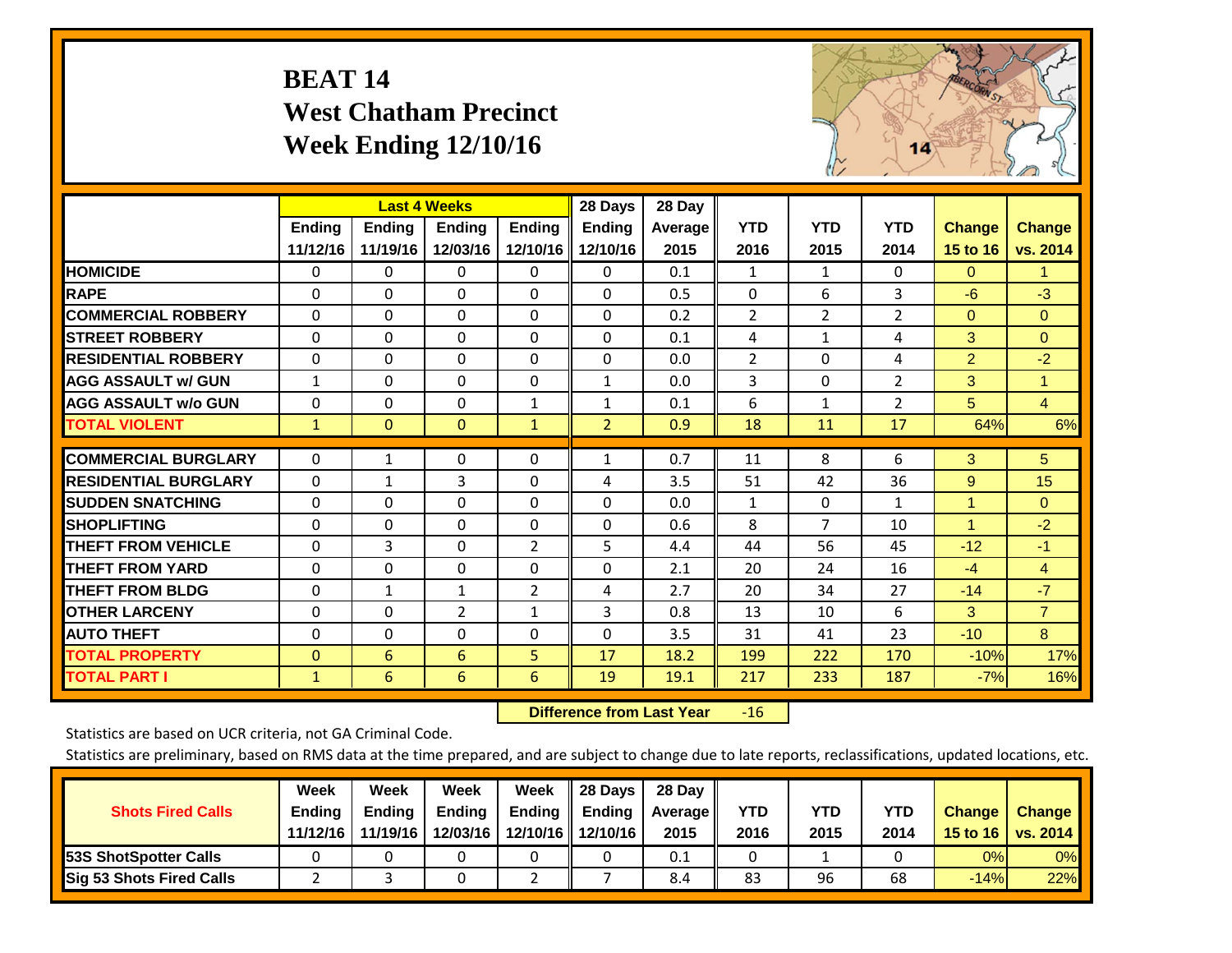# **BEAT 15 West Chatham Precinct Week Ending 12/10/16**



|                             |               | <b>Last 4 Weeks</b> |                |                | 28 Days        | 28 Day         |              |                |                |                |                |
|-----------------------------|---------------|---------------------|----------------|----------------|----------------|----------------|--------------|----------------|----------------|----------------|----------------|
|                             | <b>Ending</b> | <b>Ending</b>       | <b>Endina</b>  | <b>Endina</b>  | <b>Endina</b>  | <b>Average</b> | <b>YTD</b>   | <b>YTD</b>     | <b>YTD</b>     | <b>Change</b>  | <b>Change</b>  |
|                             | 11/12/16      | 11/19/16            | 12/03/16       | 12/10/16       | 12/10/16       | 2015           | 2016         | 2015           | 2014           | 15 to 16       | vs. 2014       |
| <b>HOMICIDE</b>             | 0             | 0                   | 0              | 0              | 0              | 0.0            | 2            | 0              | 1              | $\overline{2}$ | 1.             |
| <b>RAPE</b>                 | $\Omega$      | $\Omega$            | $\Omega$       | 0              | $\Omega$       | 0.2            | $\mathbf{1}$ | $\overline{2}$ | $\overline{2}$ | $-1$           | $-1$           |
| <b>COMMERCIAL ROBBERY</b>   | $\Omega$      | $\Omega$            | $\Omega$       | $\overline{2}$ | 2              | 0.2            | 6            | $\overline{2}$ | 0              | $\overline{4}$ | 6              |
| <b>STREET ROBBERY</b>       | $\Omega$      | $\Omega$            | $\Omega$       | 0              | $\Omega$       | 0.5            | 8            | 6              | 5              | $\overline{2}$ | 3              |
| <b>RESIDENTIAL ROBBERY</b>  | $\Omega$      | $\Omega$            | $\mathbf{0}$   | $\Omega$       | 0              | 0.1            | 4            | 1              | 3              | 3              | 1.             |
| <b>AGG ASSAULT w/ GUN</b>   | $\Omega$      | $\Omega$            | $\Omega$       | $\Omega$       | 0              | 1.0            | 12           | 12             | 5              | $\mathbf{0}$   | $\overline{7}$ |
| <b>AGG ASSAULT w/o GUN</b>  | $\Omega$      | $\Omega$            | $\mathbf{1}$   | $\Omega$       | $\mathbf{1}$   | 0.5            | 12           | 6              | 4              | 6              | 8              |
| <b>TOTAL VIOLENT</b>        | $\Omega$      | $\Omega$            | $\mathbf{1}$   | $\overline{2}$ | $\overline{3}$ | 2.4            | 45           | 29             | 20             | 55%            | 125%           |
| <b>COMMERCIAL BURGLARY</b>  |               |                     |                |                |                |                |              | 17             |                |                |                |
|                             | 0             | 0                   | 1              | 0              | $\mathbf{1}$   | 1.5            | 17           |                | 4              | $\overline{0}$ | 13             |
| <b>RESIDENTIAL BURGLARY</b> | $\mathbf{1}$  | 3                   | 1              | $\Omega$       | 5              | 5.1            | 47           | 60             | 56             | $-13$          | $-9$           |
| <b>SUDDEN SNATCHING</b>     | $\Omega$      | 0                   | $\Omega$       | 0              | 0              | 0.0            | 3            | 0              | 1              | 3              | $\overline{2}$ |
| <b>SHOPLIFTING</b>          | $\Omega$      | $\Omega$            | $\Omega$       | $\Omega$       | 0              | 0.8            | 18           | 9              | 5              | 9              | 13             |
| <b>THEFT FROM VEHICLE</b>   | $\Omega$      | $\mathbf{1}$        | 1              | $\mathbf{1}$   | 3              | 4.5            | 38           | 54             | 34             | $-16$          | $\overline{4}$ |
| <b>THEFT FROM YARD</b>      | $\Omega$      | $\Omega$            | $\mathbf{0}$   | $\mathbf{1}$   | $\mathbf{1}$   | 0.9            | 12           | 10             | 25             | 2              | $-13$          |
| <b>THEFT FROM BLDG</b>      | $\Omega$      | $\Omega$            | $\Omega$       | $\Omega$       | $\Omega$       | 1.5            | 26           | 17             | 17             | 9              | 9              |
| <b>OTHER LARCENY</b>        | 0             | $\Omega$            | $\Omega$       | $\Omega$       | $\Omega$       | 0.0            | 4            | 0              | 4              | $\overline{4}$ | $\Omega$       |
| <b>AUTO THEFT</b>           | $\Omega$      | $\Omega$            | 1              | $\Omega$       | $\mathbf{1}$   | 3.0            | 24           | 37             | 25             | $-13$          | $-1$           |
| <b>TOTAL PROPERTY</b>       | $\mathbf{1}$  | $\overline{4}$      | $\overline{4}$ | $\overline{2}$ | 11             | 17.3           | 189          | 204            | 171            | $-7%$          | 11%            |
| <b>TOTAL PART I</b>         | $\mathbf{1}$  | 4                   | 5              | 4              | 14             | 19.6           | 234          | 233            | 191            | 0%             | 23%            |

 **Difference from Last Year**r <u>1</u>

Statistics are based on UCR criteria, not GA Criminal Code.

| <b>Shots Fired Calls</b>        | Week<br><b>Ending</b><br>11/12/16 | Week<br><b>Endina</b><br>11/19/16 | Week<br>Ending<br>12/03/16 | Week<br>Ending | 28 Days<br><b>Ending</b><br>12/10/16   12/10/16 | 28 Day<br>Average II<br>2015 | YTD<br>2016 | YTD<br>2015 | YTD<br>2014 | <b>Change</b><br>15 to 16 $\vert$ | <b>Change</b><br>vs. 2014 |
|---------------------------------|-----------------------------------|-----------------------------------|----------------------------|----------------|-------------------------------------------------|------------------------------|-------------|-------------|-------------|-----------------------------------|---------------------------|
| <b>153S ShotSpotter Calls</b>   |                                   |                                   |                            |                |                                                 | 0.0                          |             |             |             | 0%                                | 0%                        |
| <b>Sig 53 Shots Fired Calls</b> |                                   |                                   |                            |                |                                                 |                              | 98          | 106         | 75          | $-8%$                             | <b>31%</b>                |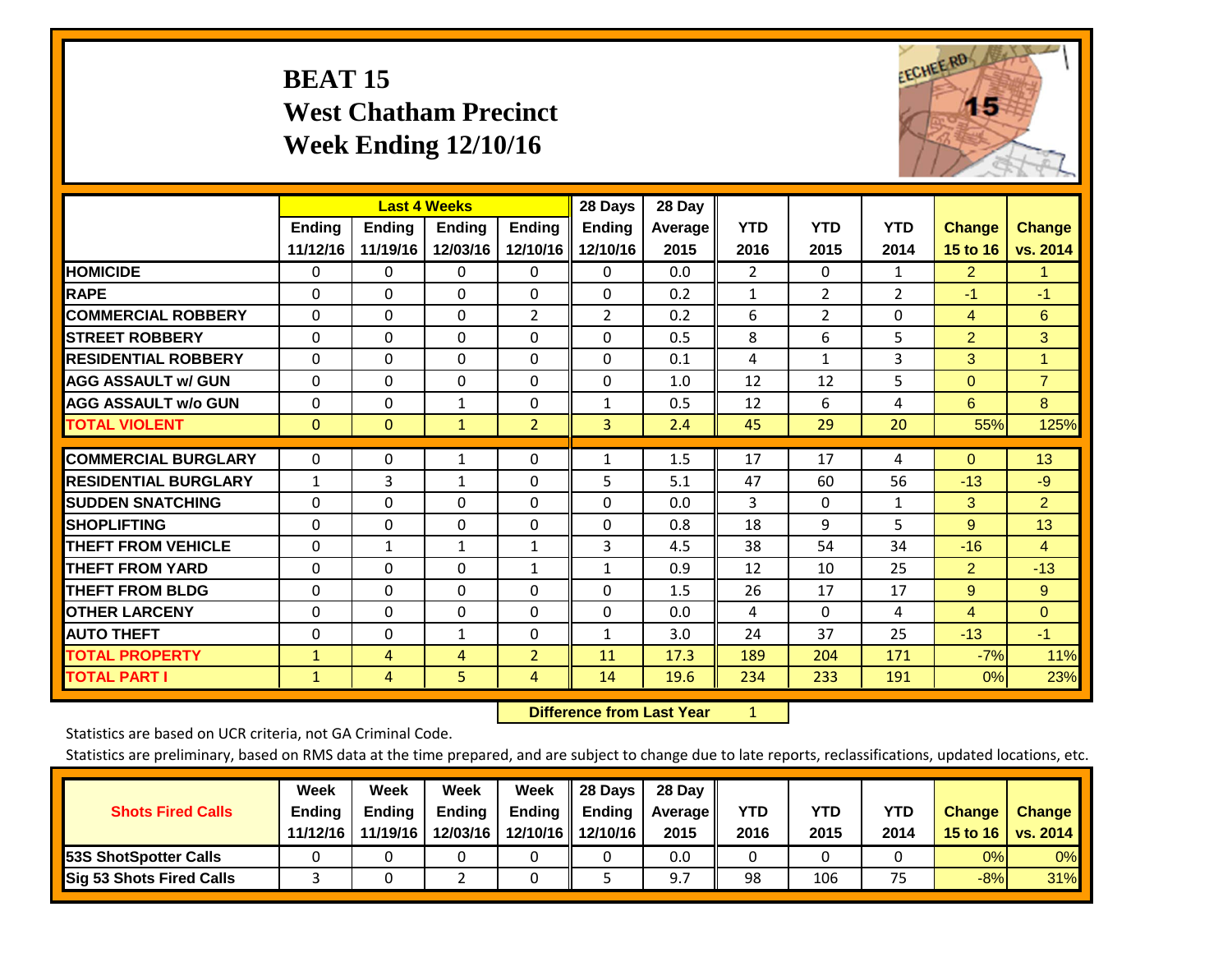# **BEAT 16 West Chatham Precinct Week Ending 12/10/16**



|                             |                           | <b>Last 4 Weeks</b>       |                           |                           | 28 Days                   | 28 Day            |                    |                    |                    |                           |                           |
|-----------------------------|---------------------------|---------------------------|---------------------------|---------------------------|---------------------------|-------------------|--------------------|--------------------|--------------------|---------------------------|---------------------------|
|                             | <b>Ending</b><br>11/12/16 | <b>Ending</b><br>11/19/16 | <b>Endina</b><br>12/03/16 | <b>Endina</b><br>12/10/16 | <b>Endina</b><br>12/10/16 | Average  <br>2015 | <b>YTD</b><br>2016 | <b>YTD</b><br>2015 | <b>YTD</b><br>2014 | <b>Change</b><br>15 to 16 | <b>Change</b><br>vs. 2014 |
| <b>HOMICIDE</b>             | 0                         | 0                         | $\Omega$                  | 0                         | 0                         | 0.0               | 0                  | $\Omega$           | 0                  | $\mathbf{0}$              | $\Omega$                  |
|                             |                           | $\Omega$                  | $\Omega$                  | $\Omega$                  | $\Omega$                  |                   |                    |                    | $\mathbf{1}$       |                           | 1                         |
| <b>RAPE</b>                 | 0                         |                           |                           |                           |                           | 0.1               | $\overline{2}$     | $\mathbf{1}$       |                    | 1                         |                           |
| <b>COMMERCIAL ROBBERY</b>   | $\Omega$                  | $\Omega$                  | $\Omega$                  | 0                         | $\Omega$                  | 0.3               | $\mathbf{1}$       | 4                  | 11                 | $-3$                      | $-10$                     |
| <b>STREET ROBBERY</b>       | $\Omega$                  | $\Omega$                  | $\Omega$                  | $\Omega$                  | $\Omega$                  | 0.4               | 5                  | 4                  | 4                  | $\blacktriangleleft$      | $\blacktriangleleft$      |
| <b>RESIDENTIAL ROBBERY</b>  | 0                         | $\Omega$                  | $\Omega$                  | $\mathbf{0}$              | $\Omega$                  | 0.2               | 4                  | 3                  | 1                  | 1                         | 3                         |
| <b>AGG ASSAULT w/ GUN</b>   | 0                         | $\Omega$                  | $\Omega$                  | $\mathbf{0}$              | $\Omega$                  | 0.1               | 6                  | $\mathbf{1}$       | 1                  | 5                         | 5                         |
| <b>AGG ASSAULT w/o GUN</b>  | $\Omega$                  | 0                         | $\Omega$                  | 0                         | $\Omega$                  | 0.6               | 6                  | 8                  | 3                  | $-2$                      | 3 <sup>1</sup>            |
| <b>TOTAL VIOLENT</b>        | $\mathbf{0}$              | $\mathbf{0}$              | $\mathbf{0}$              | $\mathbf{0}$              | $\mathbf{0}$              | 1.7               | 24                 | 21                 | 21                 | 14%                       | 14%                       |
|                             |                           |                           |                           |                           |                           |                   |                    |                    |                    |                           |                           |
| <b>COMMERCIAL BURGLARY</b>  | $\mathbf{1}$              | 0                         | $\mathbf{0}$              | 1                         | 2                         | 0.5               | 12                 | 6                  | 5                  | 6                         | $\overline{7}$            |
| <b>RESIDENTIAL BURGLARY</b> | $\Omega$                  | $\Omega$                  | 2                         | 3                         | 5                         | 3.4               | 37                 | 41                 | 18                 | $-4$                      | 19                        |
| <b>SUDDEN SNATCHING</b>     | 0                         | $\Omega$                  | $\Omega$                  | $\Omega$                  | $\Omega$                  | 0.0               | $\mathbf{1}$       | 0                  | $\overline{2}$     | 1                         | $-1$                      |
| <b>SHOPLIFTING</b>          | 3                         | $\overline{2}$            | $\mathbf{0}$              | 4                         | 9                         | 11.4              | 87                 | 140                | 171                | $-53$                     | $-84$                     |
| <b>THEFT FROM VEHICLE</b>   | 2                         | $\overline{2}$            | 8                         | $\mathbf{0}$              | 12                        | 5.3               | 78                 | 59                 | 49                 | 19                        | 29                        |
| <b>THEFT FROM YARD</b>      | $\Omega$                  | $\mathbf{1}$              | 2                         | 2                         | 5.                        | 2.6               | 18                 | 33                 | 23                 | $-15$                     | $-5$                      |
| <b>THEFT FROM BLDG</b>      | 2                         | 2                         | 5                         | 1                         | 10                        | 2.8               | 43                 | 35                 | 34                 | 8                         | 9                         |
| <b>IOTHER LARCENY</b>       | 1                         | 0                         | $\mathbf{1}$              | $\Omega$                  | $\overline{2}$            | 0.4               | 4                  | 4                  | 8                  | $\Omega$                  | $-4$                      |
| <b>AUTO THEFT</b>           | 2                         | 0                         | $\mathbf{1}$              | 0                         | 3                         | 3.0               | 36                 | 36                 | 19                 | $\Omega$                  | 17                        |
| <b>TOTAL PROPERTY</b>       | 11                        | $\overline{7}$            | 19                        | 11                        | 48                        | 29.4              | 316                | 354                | 329                | $-11%$                    | $-4%$                     |
| <b>TOTAL PART I</b>         | 11                        | $\overline{7}$            | 19                        | 11                        | 48                        | 31.1              | 340                | 375                | 350                | $-9%$                     | $-3%$                     |

 **Difference from Last Year**‐35

Statistics are based on UCR criteria, not GA Criminal Code.

| <b>Shots Fired Calls</b>        | Week<br><b>Ending</b><br>11/12/16 | Week<br><b>Endina</b><br>11/19/16 | Week<br>Ending<br>12/03/16 | Week<br>Ending | 28 Days<br><b>Ending</b><br>12/10/16   12/10/16 | 28 Day<br>Average II<br>2015 | YTD<br>2016 | YTD<br>2015 | <b>YTD</b><br>2014 | <b>Change</b><br>15 to 16 $\vert$ | <b>Change</b><br><b>vs. 2014</b> |
|---------------------------------|-----------------------------------|-----------------------------------|----------------------------|----------------|-------------------------------------------------|------------------------------|-------------|-------------|--------------------|-----------------------------------|----------------------------------|
| <b>153S ShotSpotter Calls</b>   |                                   |                                   |                            |                |                                                 | 0.0                          |             |             |                    | 0%                                | 0%                               |
| <b>Sig 53 Shots Fired Calls</b> |                                   |                                   |                            |                |                                                 | 5.2                          | 72          | 55          | 35                 | 31%                               | 106%                             |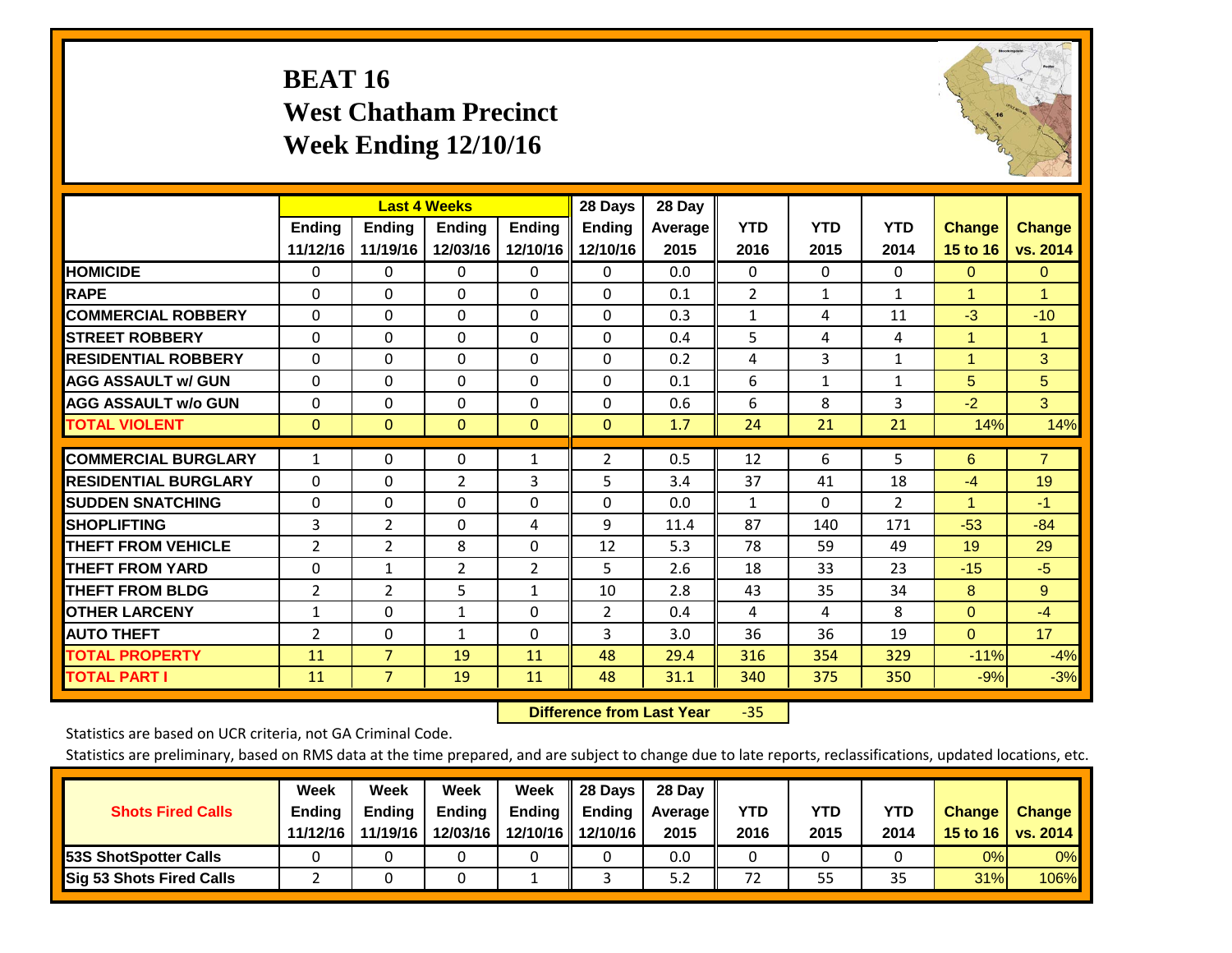

#### **COMPSTATDOWNTOWN PRECINCTWeek Ending 12/10/16**

**PRECINCT COMMANDER:**

**CAPT. JOY GELLATLY**



|                             | Week<br><b>Endina</b><br>12/10/16 | Week<br><b>Endina</b><br>12/03/16 | Weekly<br>Avg<br>2015 | 28-Day<br><b>Ending</b><br>12/10/16 | 28-Day<br>Ending<br>11/12/16 | Avg<br>28-Day<br>2015 | <b>YTD</b><br>2016 | <b>YTD</b><br>2015 | <b>YTD</b><br>2014 | <b>Change</b><br>15 to 16 | <b>Change</b><br>vs. 2014 |
|-----------------------------|-----------------------------------|-----------------------------------|-----------------------|-------------------------------------|------------------------------|-----------------------|--------------------|--------------------|--------------------|---------------------------|---------------------------|
| <b>HOMICIDE</b>             | 0                                 | 0                                 | $\Omega$              | 0                                   | 0                            |                       | 5.                 | 10                 | 5.                 | -5                        | $\Omega$                  |
| <b>RAPE</b>                 |                                   | $\Omega$                          | $\Omega$              | $\mathbf{2}$                        |                              |                       | 11                 | 16                 | 14                 | -5                        | $-3$                      |
| <b>COMMERCIAL ROBBERY</b>   | 0                                 | 0                                 | $\Omega$              | $\mathbf{0}$                        | $\Omega$                     |                       | 7                  | 11                 | 6                  | $-4$                      | 4                         |
| <b>STREET ROBBERY</b>       | 3                                 | 4                                 | $\overline{2}$        | 13                                  | 15                           | 9                     | 163                | 109                | 84                 | 54                        | 79                        |
| <b>RESIDENTIAL ROBBERY</b>  | $\bf{0}$                          | $\Omega$                          | $\Omega$              |                                     |                              |                       | 6                  | 9                  | 4                  | $-3$                      | $\overline{2}$            |
| <b>AGG ASSAULT w/ GUN</b>   | $\vert$ 3'                        | 3                                 |                       | 10                                  | 8                            | 4                     | 74                 | 49                 | 39                 | 25                        | 35                        |
| <b>AGG ASSAULT w/o GUN</b>  | 3                                 | 3                                 |                       | 8                                   | 6                            | 4                     | 68                 | 45                 | 38                 | 23                        | 30                        |
| <b>TOTAL VIOLENT</b>        | 10                                | 10                                | 5                     | 34                                  | 31                           | 21                    | 334                | 249                | 190                | 34%                       | 76%                       |
|                             |                                   |                                   |                       |                                     |                              |                       |                    |                    |                    |                           |                           |
| <b>COMMERCIAL BURGLARY</b>  |                                   | 0                                 |                       | $\mathbf{2}$                        | 5                            | $\overline{2}$        | 62                 | 26                 | 43                 | 36                        | 19                        |
| <b>RESIDENTIAL BURGLARY</b> | $\mathbf{2}$                      |                                   | 3                     | 9                                   | 11                           | 11                    | 135                | 133                | 128                | $\overline{2}$            | $\overline{7}$            |
| <b>SUDDEN SNATCHING</b>     | $\bf{0}$                          |                                   |                       | 3                                   | $\mathfrak{p}$               | 3                     | 51                 | 36                 | 30                 | 15                        | 21                        |
| <b>ISHOPLIFTING</b>         | 3                                 | 5                                 | 5                     | 20                                  | 22                           | 19                    | 226                | 242                | 222                | $-16$                     | 4                         |
| <b>THEFT FROM VEHICLE</b>   | 10                                | 19                                | 8                     | 59                                  | 42                           | 32                    | 526                | 387                | 460                | 139                       | 66                        |
| <b>THEFT FROM YARD</b>      |                                   |                                   | 4                     | 8                                   | 17                           | 17                    | 193                | 212                | 259                | $-19$                     | $-66$                     |
| <b>THEFT FROM BLDG</b>      | $\overline{2}$                    | 3                                 | 4                     | 13                                  | 19                           | 18                    | 258                | 215                | 264                | 43                        | -6                        |
| <b>OTHER LARCENY</b>        | 1                                 | $\Omega$                          | 0                     | 3                                   | 2                            | $\overline{2}$        | 26                 | 19                 | 27                 | $\overline{7}$            | $-1$                      |
| <b>AUTO THEFT</b>           | 6                                 | 10                                | 4                     | 28                                  | 23                           | 16                    | 202                | 196                | 129                | 6                         | 73                        |
| <b>TOTAL PROPERTY</b>       | 26                                | 40                                | 30                    | 145                                 | 143                          | 119                   | 1679               | 1466               | 1562               | 15%                       | 7%                        |
| <b>TOTAL PART I</b>         | 36                                | 50                                | 35                    | 179                                 | 174                          | 139                   | 2013               | 1715               | 1752               | 17%                       | 15%                       |

Statistics are based on UCR criteria, not GA Criminal Code. **Difference from Last Year** 298

| <b>Citizen Initiated Calls</b>  | Week<br><b>Ending</b><br>12/10/16 | <b>Week</b><br><b>Ending</b><br>12/03/16 | Weekly<br>Avg<br>2015 | $28$ -Day<br><b>Ending</b><br>12/10/16 | 28-Day<br><b>Ending</b><br>11/12/16 | Avg<br>28-Day<br>2015 | YTD<br>2016 | <b>YTD</b><br>2015 | YTD<br>2014 | <b>Change</b><br><b>15 to 16</b> | <b>Change</b><br>vs. 2014 |
|---------------------------------|-----------------------------------|------------------------------------------|-----------------------|----------------------------------------|-------------------------------------|-----------------------|-------------|--------------------|-------------|----------------------------------|---------------------------|
| <b>Midnight Shift</b>           | 86                                | 105                                      | 121                   | 406                                    | 528                                 | 484                   | 5817        | 5966               | 5821        | $-149$                           | $-4$                      |
| Day Shift                       | 185                               | 217                                      | 233                   | 820                                    | 960                                 | 931                   | 10821       | 1551               | 11126       | $-730$                           | $-305$                    |
| <b>Afternoon Shift</b>          | 180                               | 216                                      | 252                   | 854                                    | 1013                                | 1010                  | 11895       | 12428              | 12138       | $-533$                           | $-243$                    |
| <b>TOTAL CITIZEN CFS</b>        | 451                               | 538                                      | 606                   | 2080                                   | 2501                                | 2425                  | 28533       | 29945              | 29086       | $-4.7%$                          | $-1.9%$                   |
| 53S ShotSpotter Calls           |                                   |                                          | 6                     | 26                                     | 33                                  | 25                    | 367         | 270                | 4           | 97                               | 363                       |
| <b>Sig 53 Shots Fired Calls</b> |                                   | 19                                       | 10                    | 48                                     | 43                                  | 38                    | 537         | 404                | 338         | 133                              | 199                       |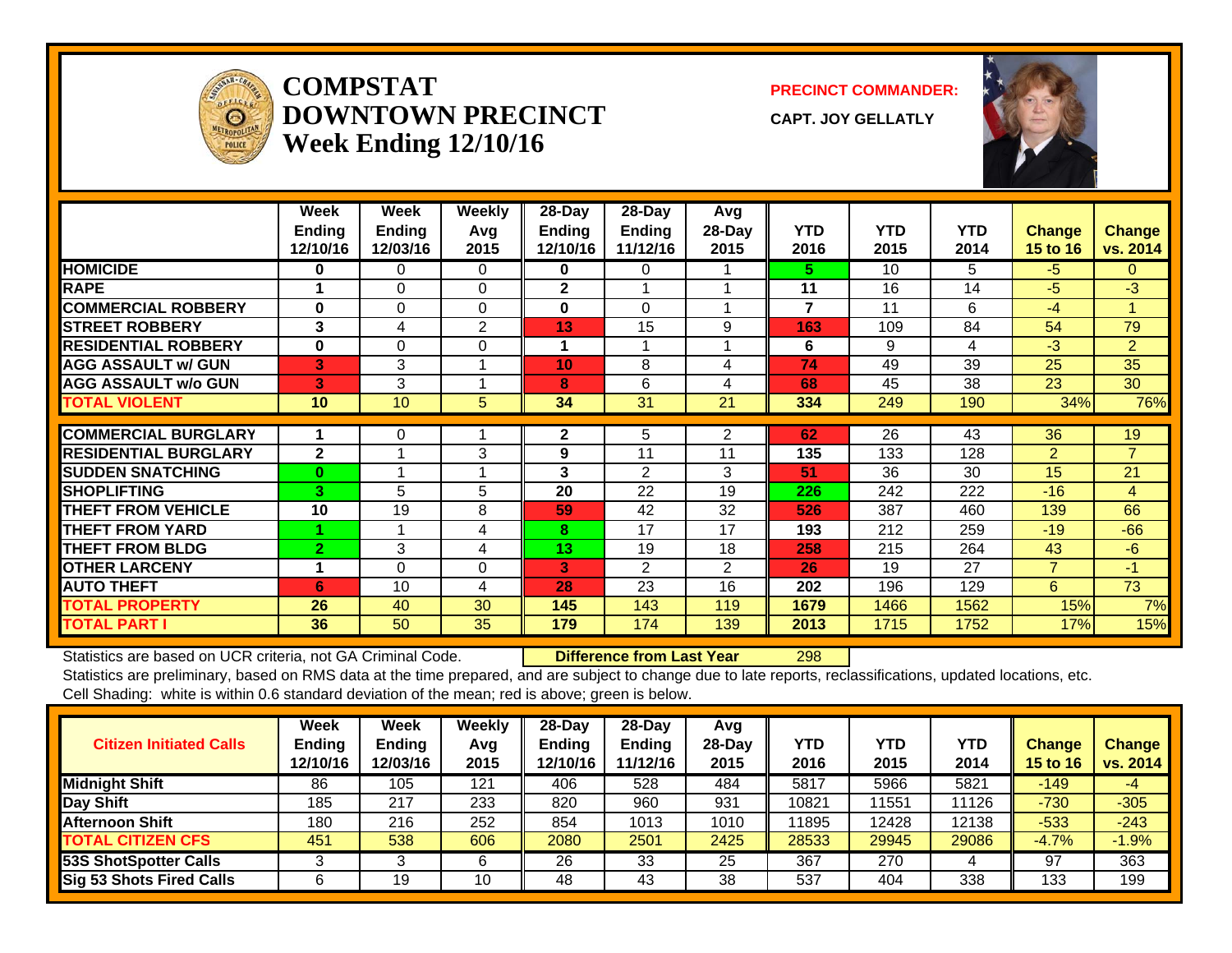#### **BEAT 21 Downtown Precinct Week Ending 12/10/16**



|                             |              | <b>Last 4 Weeks</b> |                |                | 28 Days        | 28 Day  |                |                |                |                      |                |
|-----------------------------|--------------|---------------------|----------------|----------------|----------------|---------|----------------|----------------|----------------|----------------------|----------------|
|                             | Ending       | <b>Ending</b>       | <b>Ending</b>  | <b>Ending</b>  | <b>Ending</b>  | Average | <b>YTD</b>     | <b>YTD</b>     | <b>YTD</b>     | <b>Change</b>        | <b>Change</b>  |
|                             | 11/12/16     | 11/19/16            | 12/03/16       | 12/10/16       | 12/10/16       | 2015    | 2016           | 2015           | 2014           | 15 to 16             | vs. 2014       |
| <b>HOMICIDE</b>             | $\mathbf{0}$ | 0                   | 0              | 0              | $\Omega$       | 0.2     | $\overline{2}$ | $\overline{2}$ | $\overline{2}$ | $\mathbf{0}$         | $\Omega$       |
| <b>RAPE</b>                 | $\Omega$     | $\Omega$            | $\Omega$       | 0              | $\Omega$       | 0.2     | $\mathbf{1}$   | $\overline{2}$ | 3              | $-1$                 | $-2$           |
| <b>COMMERCIAL ROBBERY</b>   | $\Omega$     | $\Omega$            | $\Omega$       | 0              | $\Omega$       | 0.2     | 4              | 3              | $\overline{2}$ | $\blacktriangleleft$ | $\overline{2}$ |
| <b>STREET ROBBERY</b>       | $\Omega$     | $\Omega$            | $\Omega$       | $\Omega$       | 0              | 1.0     | 9              | 12             | 8              | $-3$                 | $\mathbf{1}$   |
| <b>RESIDENTIAL ROBBERY</b>  | $\Omega$     | $\Omega$            | $\Omega$       | $\Omega$       | $\Omega$       | 0.2     | $\mathbf{1}$   | 3              | $\overline{2}$ | $-2$                 | $-1$           |
| <b>AGG ASSAULT w/ GUN</b>   | $\Omega$     | $\Omega$            | $\overline{2}$ | $\overline{2}$ | 4              | 1.3     | 15             | 13             | 11             | $\overline{2}$       | $\overline{4}$ |
| <b>AGG ASSAULT w/o GUN</b>  | $\Omega$     | 1                   | $\overline{2}$ | $\Omega$       | 3              | 0.7     | 18             | 9              | 13             | $9^{\circ}$          | 5              |
| <b>TOTAL VIOLENT</b>        | $\mathbf{0}$ | $\mathbf{1}$        | 4              | $\overline{2}$ | $\overline{7}$ | 3.8     | 50             | 44             | 41             | 14%                  | 22%            |
| <b>COMMERCIAL BURGLARY</b>  | $\Omega$     | $\Omega$            | $\Omega$       | $\Omega$       | $\Omega$       | 0.3     | 8              | 3              | 9              | 5                    | $-1$           |
| <b>RESIDENTIAL BURGLARY</b> | $\Omega$     | $\Omega$            | $\Omega$       | $\Omega$       | $\Omega$       | 3.4     | 24             | 42             | 35             | $-18$                | $-11$          |
| <b>ISUDDEN SNATCHING</b>    | $\mathbf 0$  | $\Omega$            | 0              | $\Omega$       | $\Omega$       | 0.1     | $\mathbf{1}$   | $\mathbf{1}$   | $\overline{2}$ | $\Omega$             | $-1$           |
| <b>SHOPLIFTING</b>          | $\mathbf{1}$ | $\overline{2}$      | 1              | $\mathbf{1}$   | 5              | 2.1     | 25             | 28             | 30             | $-3$                 | $-5$           |
| <b>THEFT FROM VEHICLE</b>   | $\Omega$     | $\Omega$            | 3              | $\mathbf{1}$   | 4              | 3.5     | 31             | 42             | 29             | $-11$                | $\overline{2}$ |
| <b>THEFT FROM YARD</b>      | 0            | $\Omega$            | $\Omega$       | $\Omega$       | $\Omega$       | 1.0     | 20             | 13             | 20             | $\overline{7}$       | $\Omega$       |
| <b>THEFT FROM BLDG</b>      | $\mathbf{1}$ | $\Omega$            | $\Omega$       | $\Omega$       | $\mathbf{1}$   | 2.1     | 24             | 26             | 28             | $-2$                 | $-4$           |
| <b>OTHER LARCENY</b>        | $\Omega$     | $\Omega$            | $\Omega$       | $\Omega$       | 0              | 0.1     | $\overline{2}$ | $\mathbf{1}$   | 4              | 1                    | $-2$           |
| <b>AUTO THEFT</b>           | 1            | $\Omega$            | $\mathbf{1}$   | $\mathbf{1}$   | 3              | 3.4     | 32             | 40             | 19             | $-8$                 | 13             |
| <b>TOTAL PROPERTY</b>       | 3            | $\overline{2}$      | 5              | 3              | 13             | 16.0    | 167            | 196            | 176            | $-15%$               | $-5%$          |
| <b>TOTAL PART I</b>         | 3            | $\overline{3}$      | 9              | 5              | 20             | 19.7    | 217            | 240            | 217            | $-10%$               | 0%             |

 **Difference from Last Year**‐23

Statistics are based on UCR criteria, not GA Criminal Code.

| <b>Shots Fired Calls</b>        | Week<br><b>Ending</b><br>11/12/16 | Week<br><b>Endina</b><br>11/19/16 | Week<br>Ending<br>12/03/16 | Week<br>Ending | 28 Days<br><b>Ending</b><br>12/10/16 12/10/16 | 28 Day<br>Average II<br>2015 | YTD<br>2016 | YTD<br>2015 | YTD<br>2014 | <b>Change</b><br>15 to 16 | <b>Change</b><br><b>vs. 2014</b> |
|---------------------------------|-----------------------------------|-----------------------------------|----------------------------|----------------|-----------------------------------------------|------------------------------|-------------|-------------|-------------|---------------------------|----------------------------------|
| <b>153S ShotSpotter Calls</b>   |                                   |                                   |                            |                |                                               | 0.0                          |             | 11          |             | 0%                        | 0%                               |
| <b>Sig 53 Shots Fired Calls</b> |                                   |                                   | Ω                          |                | 10                                            | 9.3                          | 112         | 95          | רד          | 18%                       | 56%                              |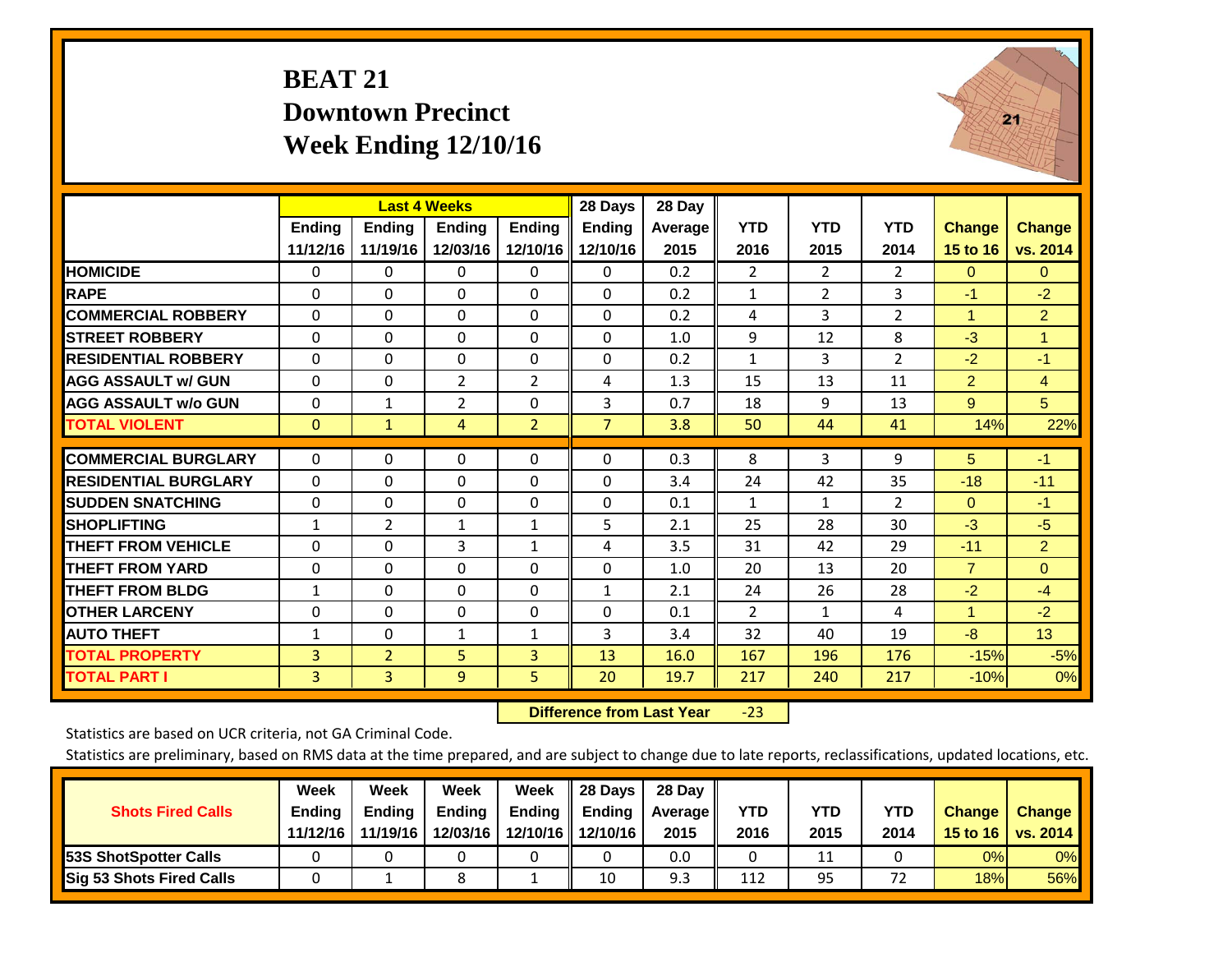| <b>BEAT 22</b>           |
|--------------------------|
| <b>Downtown Precinct</b> |
| Week Ending $12/10/16$   |



|                             |                | <b>Last 4 Weeks</b> |                |                | 28 Days        | 28 Day  |                |                |                |                |                |
|-----------------------------|----------------|---------------------|----------------|----------------|----------------|---------|----------------|----------------|----------------|----------------|----------------|
|                             | <b>Ending</b>  | <b>Ending</b>       | <b>Ending</b>  | <b>Ending</b>  | <b>Ending</b>  | Average | <b>YTD</b>     | <b>YTD</b>     | <b>YTD</b>     | <b>Change</b>  | <b>Change</b>  |
|                             | 11/12/16       | 11/19/16            | 12/03/16       | 12/10/16       | 12/10/16       | 2015    | 2016           | 2015           | 2014           | 15 to 16       | vs. 2014       |
| <b>HOMICIDE</b>             | $\mathbf{0}$   | 0                   | 0              | 0              | $\Omega$       | 0.1     | $\Omega$       | 1              | $\Omega$       | $-1$           | $\mathbf{0}$   |
| <b>RAPE</b>                 | $\Omega$       | $\Omega$            | $\Omega$       | $\Omega$       | $\Omega$       | 0.4     | 5              | 5              | $\overline{2}$ | $\Omega$       | 3              |
| <b>COMMERCIAL ROBBERY</b>   | $\Omega$       | 0                   | $\Omega$       | $\Omega$       | $\Omega$       | 0.2     | $\mathbf{1}$   | 2              | $\Omega$       | $-1$           | 1.             |
| <b>STREET ROBBERY</b>       | $\mathbf{1}$   | $\Omega$            | $\mathbf{1}$   | $\Omega$       | $\overline{2}$ | 2.3     | 40             | 28             | 17             | 12             | 23             |
| <b>RESIDENTIAL ROBBERY</b>  | $\Omega$       | $\Omega$            | $\Omega$       | $\Omega$       | $\Omega$       | 0.0     | $\Omega$       | 0              | $\Omega$       | $\mathbf{0}$   | $\Omega$       |
| <b>AGG ASSAULT w/ GUN</b>   | $\Omega$       | $\Omega$            | $\Omega$       | $\mathbf{1}$   | $\mathbf{1}$   | 0.5     | 8              | 5              | 4              | 3              | $\overline{4}$ |
| <b>AGG ASSAULT w/o GUN</b>  | $\Omega$       | 0                   | $\Omega$       | 1              | $\mathbf{1}$   | 0.7     | 10             | 8              | 8              | $\overline{2}$ | $\overline{2}$ |
| <b>TOTAL VIOLENT</b>        | $\mathbf{1}$   | $\Omega$            | $\mathbf{1}$   | $\overline{2}$ | 4              | 4.1     | 64             | 49             | 31             | 31%            | 106%           |
| <b>COMMERCIAL BURGLARY</b>  | $\mathbf{0}$   | 0                   | $\Omega$       | $\Omega$       | $\Omega$       | 0.5     | 10             | $\overline{7}$ | 9              | 3              | 1              |
|                             |                |                     |                |                |                |         |                |                |                |                |                |
| <b>RESIDENTIAL BURGLARY</b> | $\Omega$       | 0                   | $\Omega$       | $\Omega$       | $\Omega$       | 0.0     | $\overline{7}$ | $\Omega$       | $\overline{2}$ | $\overline{7}$ | 5              |
| <b>SUDDEN SNATCHING</b>     | $\mathbf{1}$   | $\mathbf{1}$        | $\mathbf{1}$   | $\Omega$       | 3              | 1.3     | 36             | 17             | 18             | 19             | 18             |
| <b>SHOPLIFTING</b>          | $\Omega$       | $\mathbf{1}$        | $\Omega$       | $\Omega$       | $\mathbf{1}$   | 2.1     | 36             | 27             | 33             | 9              | 3              |
| <b>THEFT FROM VEHICLE</b>   | 3              | 9                   | $\overline{2}$ | 4              | 18             | 5.8     | 134            | 68             | 89             | 66             | 45             |
| <b>THEFT FROM YARD</b>      | $\Omega$       | $\mathbf{1}$        | $\Omega$       | $\Omega$       | $\mathbf{1}$   | 4.1     | 41             | 51             | 42             | $-10$          | $-1$           |
| <b>THEFT FROM BLDG</b>      | $\overline{2}$ | $\overline{2}$      | $\mathbf{1}$   | $\Omega$       | 5              | 5.8     | 97             | 69             | 88             | 28             | 9              |
| <b>OTHER LARCENY</b>        | $\Omega$       | 0                   | $\Omega$       | $\Omega$       | 0              | 0.1     | 3              | $\mathbf{1}$   | 11             | $\overline{2}$ | $-8$           |
| <b>AUTO THEFT</b>           | 3              | $\mathbf{1}$        | 2              | $\overline{2}$ | 8              | 1.8     | 38             | 23             | 12             | 15             | 26             |
| <b>TOTAL PROPERTY</b>       | 9              | 15                  | 6              | 6              | 36             | 21.4    | 402            | 263            | 304            | 53%            | 32%            |
| <b>TOTAL PART I</b>         | 10             | 15                  | $\overline{7}$ | 8              | 40             | 25.5    | 466            | 312            | 335            | 49%            | 39%            |

 **Difference from Last Year**r 154

Statistics are based on UCR criteria, not GA Criminal Code.

|                                 | Week          | Week          | Week          | Week | 28 Days                   | 28 Day     |            |            |            |               |               |
|---------------------------------|---------------|---------------|---------------|------|---------------------------|------------|------------|------------|------------|---------------|---------------|
| <b>Shots Fired Calls</b>        | <b>Ending</b> | <b>Endina</b> | <b>Ending</b> |      | Ending $\parallel$ Ending | Average II | <b>YTD</b> | <b>YTD</b> | <b>YTD</b> | <b>Change</b> | <b>Change</b> |
|                                 | 11/12/16      | 11/19/16      | 12/03/16      |      | 12/10/16 12/10/16         | 2015       | 2016       | 2015       | 2014       | 15 to 16      | vs. 2014      |
| <b>153S ShotSpotter Calls</b>   |               |               |               |      |                           | 1.1        | 15         | 55         |            | 0%            | $0\%$         |
| <b>Sig 53 Shots Fired Calls</b> |               |               |               |      |                           | 2.4        | 21         | 27         | <b>O</b> 4 | $-22%$        | 0%            |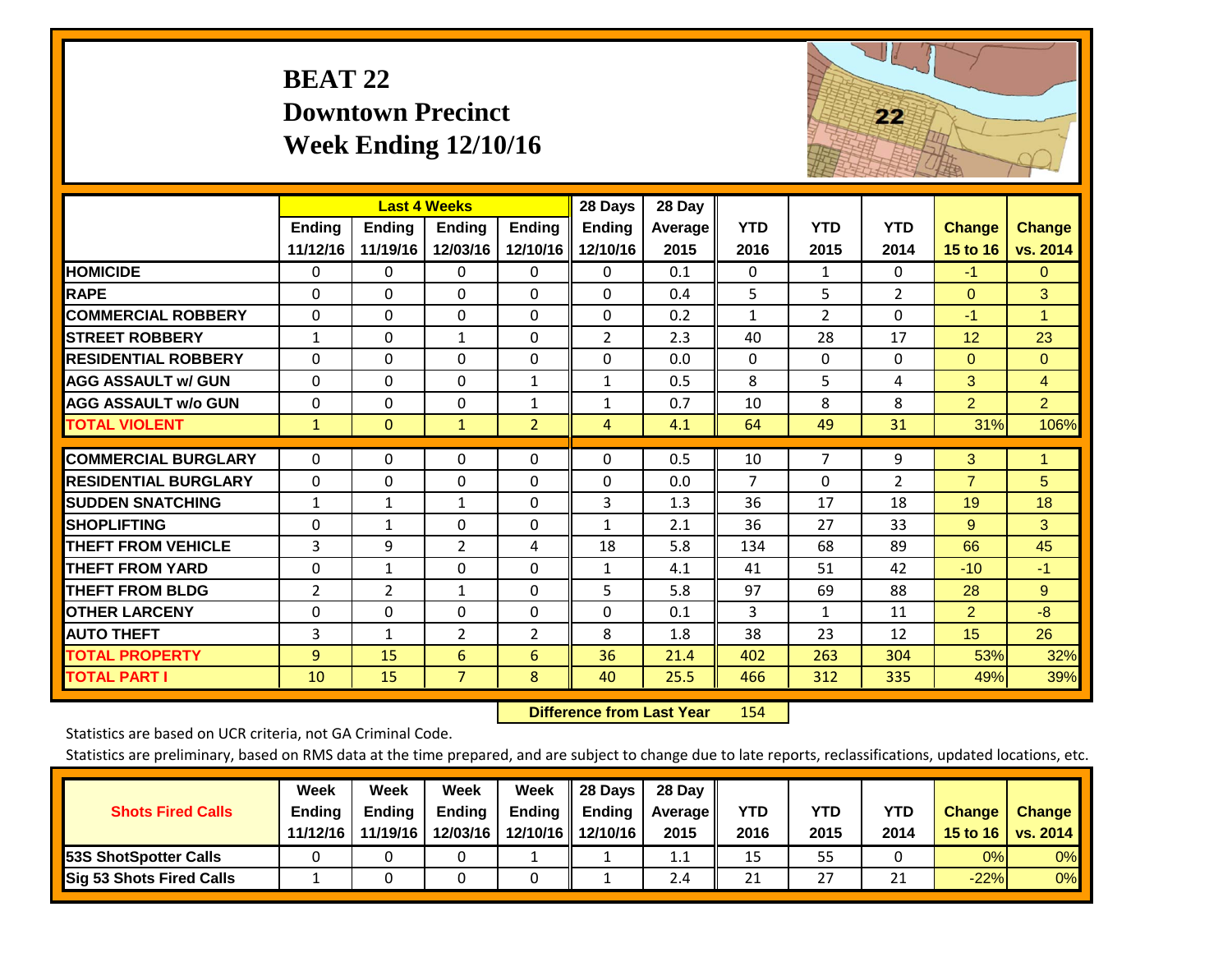# **BEAT 23 Downtown Precinct Week Ending 12/10/16**



|                             |                | <b>Last 4 Weeks</b> |                |                | 28 Days        | 28 Day  |                |                |                |                |                |
|-----------------------------|----------------|---------------------|----------------|----------------|----------------|---------|----------------|----------------|----------------|----------------|----------------|
|                             | Ending         | <b>Ending</b>       | <b>Endina</b>  | <b>Ending</b>  | <b>Ending</b>  | Average | <b>YTD</b>     | <b>YTD</b>     | <b>YTD</b>     | <b>Change</b>  | <b>Change</b>  |
|                             | 11/12/16       | 11/19/16            | 12/03/16       | 12/10/16       | 12/10/16       | 2015    | 2016           | 2015           | 2014           | 15 to 16       | vs. 2014       |
| <b>HOMICIDE</b>             | $\Omega$       | 0                   | 0              | 0              | $\Omega$       | 0.2     | $\mathbf{0}$   | $\overline{2}$ | $\mathbf{1}$   | $-2$           | $-1$           |
| <b>RAPE</b>                 | $\Omega$       | 0                   | $\Omega$       | $\Omega$       | 0              | 0.2     | 1              | 2              | 1              | $-1$           | $\mathbf{0}$   |
| <b>COMMERCIAL ROBBERY</b>   | $\Omega$       | $\Omega$            | $\Omega$       | 0              | $\Omega$       | 0.0     | $\Omega$       | $\Omega$       | $\Omega$       | $\Omega$       | $\Omega$       |
| <b>STREET ROBBERY</b>       | $\mathbf 0$    | $\mathbf 1$         | 1              | 0              | $\overline{2}$ | 1.3     | 21             | 17             | 6              | $\overline{4}$ | 15             |
| <b>RESIDENTIAL ROBBERY</b>  | $\mathbf{1}$   | $\Omega$            | $\Omega$       | 0              | $\mathbf{1}$   | 0.2     | $\overline{2}$ | 2              | $\Omega$       | $\Omega$       | 2 <sup>1</sup> |
| <b>AGG ASSAULT w/ GUN</b>   | $\Omega$       | $\mathbf{1}$        | $\Omega$       | $\Omega$       | $\mathbf{1}$   | 0.8     | 8              | 10             | 3              | $-2$           | 5              |
| <b>AGG ASSAULT w/o GUN</b>  | $\Omega$       | $\Omega$            | $\mathbf{1}$   | 0              | $\mathbf{1}$   | 0.5     | 10             | 5.             | 3              | 5              | $\overline{7}$ |
| <b>TOTAL VIOLENT</b>        | $\mathbf{1}$   | $\overline{2}$      | $\overline{2}$ | $\mathbf{0}$   | 5              | 3.1     | 42             | 38             | 14             | 11%            | 200%           |
| <b>COMMERCIAL BURGLARY</b>  | $\Omega$       | $\Omega$            | 0              | 0              | 0              | 0.0     | 1              | $\Omega$       | $\overline{2}$ |                | $-1$           |
| <b>RESIDENTIAL BURGLARY</b> |                |                     |                |                |                |         |                |                | 13             |                | 3              |
|                             | $\Omega$       | $\Omega$            | $\mathbf{1}$   | $\mathbf{1}$   | 2              | 0.9     | 16             | 12             |                | $\overline{4}$ |                |
| <b>SUDDEN SNATCHING</b>     | $\Omega$       | $\Omega$            | $\Omega$       | $\Omega$       | 0              | 0.2     | 5              | 3              | 3              | $\overline{2}$ | $\overline{2}$ |
| <b>SHOPLIFTING</b>          | $\mathbf{1}$   | $\mathbf{1}$        | $\Omega$       | $\mathbf{1}$   | 3              | 2.2     | 25             | 28             | 11             | $-3$           | 14             |
| <b>THEFT FROM VEHICLE</b>   | $\Omega$       | 4                   | 2              | $\mathbf{1}$   | $\overline{7}$ | 4.3     | 56             | 53             | 45             | 3              | 11             |
| <b>THEFT FROM YARD</b>      | $\mathbf 0$    | $\mathbf{1}$        | $\Omega$       | $\mathbf{1}$   | 2              | 1.0     | 20             | 13             | 18             | $\overline{7}$ | $\overline{2}$ |
| <b>THEFT FROM BLDG</b>      | $\mathbf{1}$   | $\mathbf{1}$        | $\Omega$       | 1              | 3              | 2.5     | 39             | 31             | 27             | 8              | 12             |
| <b>OTHER LARCENY</b>        | $\Omega$       | $\Omega$            | 0              | $\mathbf{1}$   | $\mathbf{1}$   | 0.1     | 3              | $\mathbf{1}$   | 0              | $\overline{2}$ | 3              |
| <b>AUTO THEFT</b>           | $\Omega$       | $\Omega$            | 2              | $\mathbf{1}$   | 3              | 1.8     | 25             | 22             | 6              | 3              | 19             |
| <b>TOTAL PROPERTY</b>       | $\overline{2}$ | $\overline{7}$      | 5              | $\overline{7}$ | 21             | 13.0    | 190            | 163            | 125            | 17%            | 52%            |
| <b>TOTAL PART I</b>         | 3              | 9                   | $\overline{7}$ | $\overline{7}$ | 26             | 16.0    | 232            | 201            | 139            | 15%            | 67%            |

 **Difference from Last Year**r 31

Statistics are based on UCR criteria, not GA Criminal Code.

|                              | Week          | Week          | Week          | Week          | 28 Days             | 28 Day  |      |      |            |                  |                 |
|------------------------------|---------------|---------------|---------------|---------------|---------------------|---------|------|------|------------|------------------|-----------------|
| <b>Shots Fired Calls</b>     | <b>Ending</b> | <b>Ending</b> | <b>Ending</b> | <b>Ending</b> | <b>Ending</b>       | Average | YTD  | YTD  | <b>YTD</b> | <b>Change</b>    | <b>Change</b>   |
|                              | 11/12/16      | 11/19/16      | 12/03/16      |               | 12/10/16   12/10/16 | 2015    | 2016 | 2015 | 2014       | 15 to 16 $\vert$ | <b>VS. 2014</b> |
| <b>53S ShotSpotter Calls</b> |               |               |               |               |                     | 5.3     | 39   | 17   |            | 0%               | 0%              |
| Sig 53 Shots Fired Calls     |               |               |               |               |                     | 3.1     | 41   | 36   | 19         | 14%              | <b>116%</b>     |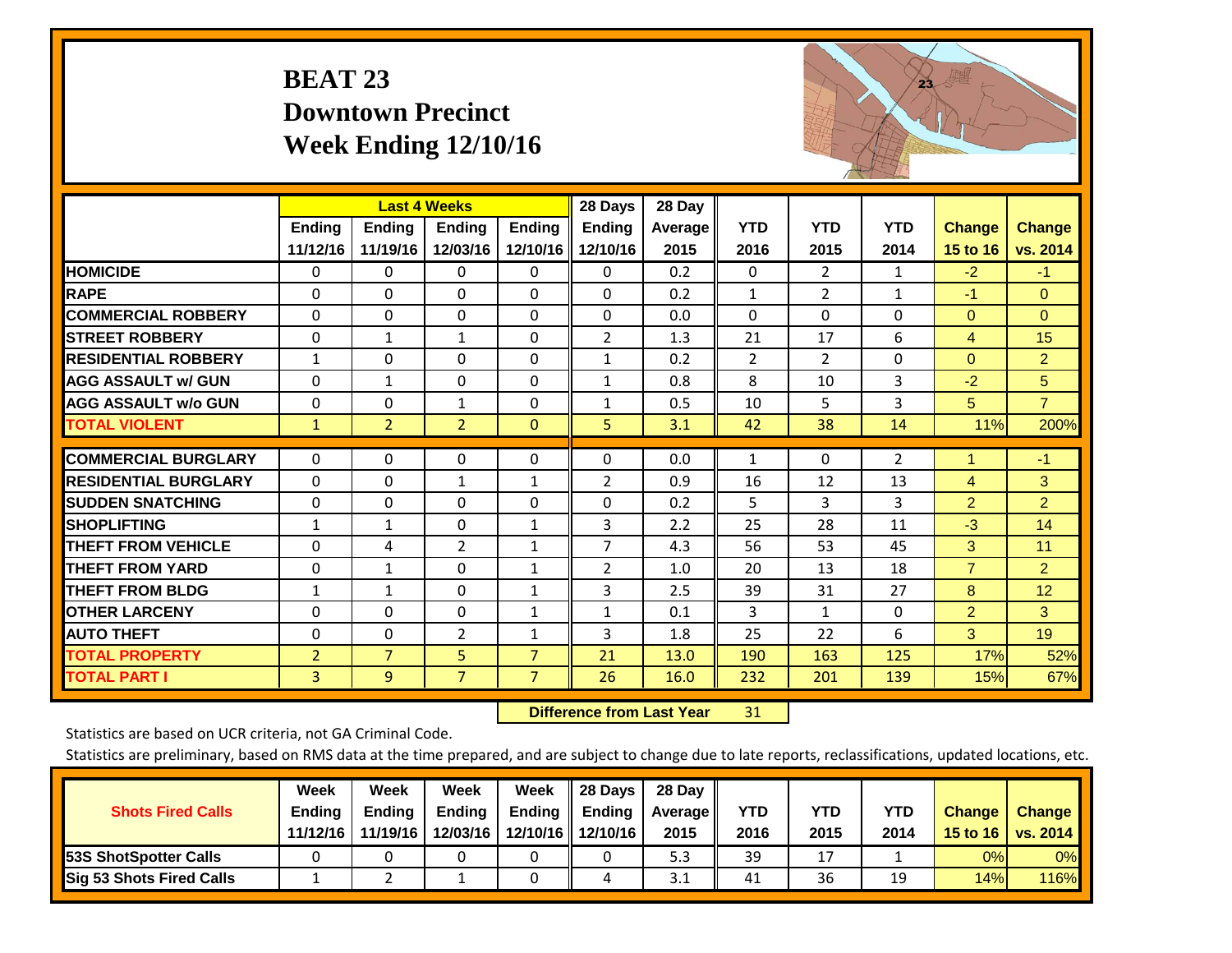### **BEAT 24 Downtown Precinct Week Ending 12/10/16**



|                             |                | <b>Last 4 Weeks</b> |                |                | 28 Days        | 28 Day         |                |                |              |                 |               |
|-----------------------------|----------------|---------------------|----------------|----------------|----------------|----------------|----------------|----------------|--------------|-----------------|---------------|
|                             | <b>Ending</b>  | <b>Endina</b>       | <b>Endina</b>  | <b>Endina</b>  | <b>Endina</b>  | <b>Average</b> | <b>YTD</b>     | <b>YTD</b>     | <b>YTD</b>   | <b>Change</b>   | <b>Change</b> |
|                             | 11/12/16       | 11/19/16            | 12/03/16       | 12/10/16       | 12/10/16       | 2015           | 2016           | 2015           | 2014         | <b>15 to 16</b> | vs. 2014      |
| <b>HOMICIDE</b>             | 0              | $\mathbf{0}$        | $\Omega$       | 0              | 0              | 0.0            | 1              | 0              | $\mathbf{1}$ | 1               | $\mathbf{0}$  |
| <b>RAPE</b>                 | 1              | $\Omega$            | $\Omega$       | 1              | $\overline{2}$ | 0.4            | $\overline{2}$ | 5              | 3            | $-3$            | $-1$          |
| <b>COMMERCIAL ROBBERY</b>   | 0              | 0                   | $\mathbf{0}$   | 0              | $\Omega$       | 0.1            | $\mathbf{1}$   | $\mathbf{1}$   | $\Omega$     | $\Omega$        | 1             |
| <b>STREET ROBBERY</b>       | 2              | 1                   | $\mathbf 0$    | $\Omega$       | 3              | 1.6            | 41             | 21             | 21           | 20              | 20            |
| <b>RESIDENTIAL ROBBERY</b>  | $\Omega$       | 0                   | $\mathbf{0}$   | 0              | 0              | 0.2            | 2              | $\overline{2}$ | $\mathbf{1}$ | $\Omega$        | 1             |
| <b>AGG ASSAULT w/ GUN</b>   | 1              | 0                   | $\mathbf{0}$   | $\Omega$       | $\mathbf{1}$   | 0.2            | 1              | $\overline{2}$ | 4            | $-1$            | $-3$          |
| <b>AGG ASSAULT w/o GUN</b>  | $\Omega$       | $\Omega$            | $\Omega$       | 1              | 1              | 0.3            | 6              | 4              | 3            | $\overline{2}$  | 3             |
| <b>TOTAL VIOLENT</b>        | 4              | $\mathbf{1}$        | $\mathbf{0}$   | $\overline{2}$ | $\overline{7}$ | 2.7            | 54             | 35             | 33           | 54%             | 64%           |
|                             |                |                     |                |                |                |                |                |                |              |                 |               |
| <b>COMMERCIAL BURGLARY</b>  | $\Omega$       | 0                   | $\mathbf{0}$   | 1              | 1              | 0.1            | 7              | $\mathbf{1}$   | 11           | 6               | $-4$          |
| <b>RESIDENTIAL BURGLARY</b> | $\Omega$       | 1                   | $\mathbf{0}$   | 1              | $\overline{2}$ | 1.5            | 18             | 18             | 27           | $\Omega$        | $-9$          |
| <b>ISUDDEN SNATCHING</b>    | $\Omega$       | 0                   | $\mathbf{0}$   | $\Omega$       | $\Omega$       | 0.5            | $\overline{7}$ | 7              | 3            | $\Omega$        | 4             |
| <b>SHOPLIFTING</b>          | 1              | 1                   | 2              | 0              | 4              | 7.7            | 63             | 100            | 78           | $-37$           | $-15$         |
| <b>THEFT FROM VEHICLE</b>   | $\mathbf{1}$   | $\overline{2}$      | 3              | $\mathbf{1}$   | $\overline{7}$ | 9.5            | 128            | 114            | 133          | 14              | $-5$          |
| <b>THEFT FROM YARD</b>      | $\overline{2}$ | $\Omega$            | $\Omega$       | $\Omega$       | $\overline{2}$ | 6.5            | 63             | 82             | 102          | $-19$           | $-39$         |
| <b>THEFT FROM BLDG</b>      | 1              | 0                   | $\mathbf{1}$   | 1              | 3              | 3.8            | 46             | 46             | 56           | $\Omega$        | $-10$         |
| <b>OTHER LARCENY</b>        | $\Omega$       | $\Omega$            | $\Omega$       | $\Omega$       | 0              | 1.1            | 8              | 13             | 9            | $-5$            | $-1$          |
| <b>AUTO THEFT</b>           | $\mathbf{1}$   | 3                   | 1              | 1              | 6              | 2.9            | 41             | 38             | 35           | 3               | 6             |
| <b>TOTAL PROPERTY</b>       | 6              | $\overline{7}$      | $\overline{7}$ | 5              | 25             | 33.6           | 381            | 419            | 454          | $-9%$           | $-16%$        |
| <b>TOTAL PART I</b>         | 10             | 8                   | $\overline{7}$ | $\overline{7}$ | 32             | 36.3           | 435            | 454            | 487          | $-4%$           | $-11%$        |

 **Difference from Last Year**r -19

Statistics are based on UCR criteria, not GA Criminal Code.

|                                 | Week          | Week          | Week          | Week | II 28 Davs                | 28 Day  |            |            |      |               |               |
|---------------------------------|---------------|---------------|---------------|------|---------------------------|---------|------------|------------|------|---------------|---------------|
| <b>Shots Fired Calls</b>        | <b>Ending</b> | <b>Endina</b> | <b>Ending</b> |      | Ending $\parallel$ Ending | Average | <b>YTD</b> | <b>YTD</b> | YTD  | <b>Change</b> | <b>Change</b> |
|                                 | 11/12/16      | 11/19/16      | 12/03/16      |      | 12/10/16 12/10/16         | 2015    | 2016       | 2015       | 2014 | 15 to 16      | vs. 2014      |
| <b>153S ShotSpotter Calls</b>   |               |               |               |      |                           | 1.4     | 46         | 73         |      | 0%            | $0\%$         |
| <b>Sig 53 Shots Fired Calls</b> |               |               |               | 4    | 10                        | 5.2     | 112        | 58         | 42   | 93%           | <b>167%</b>   |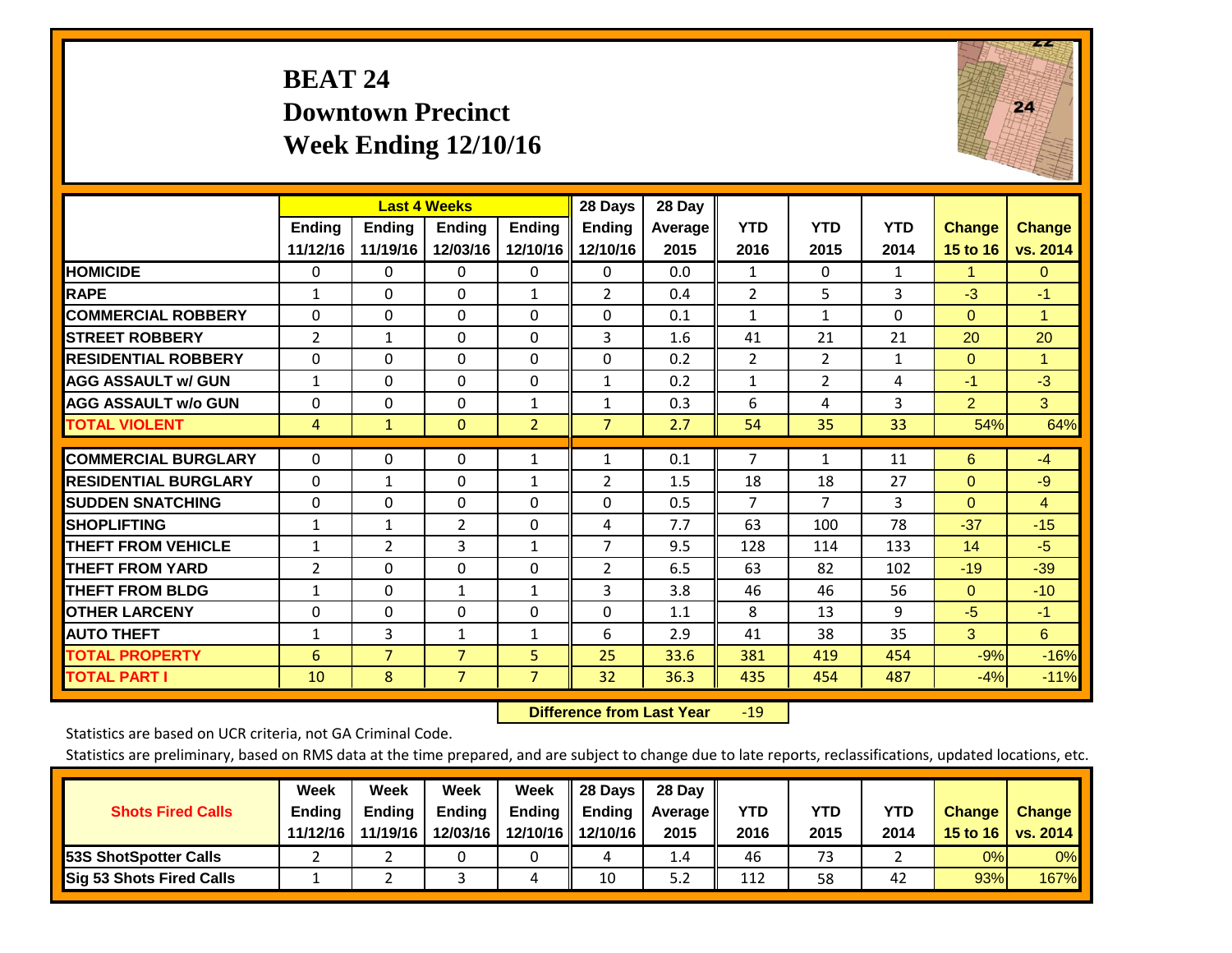# **BEAT 25 Downtown Precinct Week Ending 12/10/16**



|                             |                | <b>Last 4 Weeks</b> |                |                | 28 Days        | 28 Day  |              |                |                |                 |                |
|-----------------------------|----------------|---------------------|----------------|----------------|----------------|---------|--------------|----------------|----------------|-----------------|----------------|
|                             | <b>Ending</b>  | <b>Ending</b>       | Ending         | <b>Endina</b>  | <b>Ending</b>  | Average | <b>YTD</b>   | <b>YTD</b>     | <b>YTD</b>     | <b>Change</b>   | <b>Change</b>  |
|                             | 11/12/16       | 11/19/16            | 12/03/16       | 12/10/16       | 12/10/16       | 2015    | 2016         | 2015           | 2014           | 15 to 16        | vs. 2014       |
| <b>HOMICIDE</b>             | 0              | 0                   | $\mathbf 0$    | 0              | 0              | 0.1     | $\Omega$     | $\mathbf{1}$   | 0              | $-1$            | $\mathbf{0}$   |
| <b>RAPE</b>                 | 0              | $\Omega$            | $\Omega$       | $\Omega$       | 0              | 0.2     | 1            | $\overline{2}$ | $\mathbf{1}$   | $-1$            | $\Omega$       |
| <b>COMMERCIAL ROBBERY</b>   | 0              | 0                   | $\mathbf{0}$   | 0              | 0              | 0.4     | 1            | 4              | $\overline{2}$ | $-3$            | $-1$           |
| <b>ISTREET ROBBERY</b>      | $\Omega$       | $\mathbf{1}$        | $\overline{2}$ | $\overline{2}$ | 5              | 1.7     | 31           | 19             | 24             | 12              | $\overline{7}$ |
| <b>RESIDENTIAL ROBBERY</b>  | $\Omega$       | 0                   | $\mathbf{0}$   | 0              | $\Omega$       | 0.0     | $\mathbf{0}$ | $\Omega$       | $\mathbf{1}$   | $\Omega$        | $-1$           |
| <b>AGG ASSAULT w/ GUN</b>   | $\Omega$       | 0                   | $\mathbf{1}$   | $\Omega$       | $\mathbf{1}$   | 0.9     | 12           | 11             | 8              | 1               | 4              |
| <b>AGG ASSAULT w/o GUN</b>  | $\mathbf{1}$   | $\Omega$            | $\Omega$       | $\Omega$       | $\mathbf{1}$   | 0.7     | 9            | 9              | 5              | $\Omega$        | $\overline{4}$ |
| <b>TOTAL VIOLENT</b>        | $\mathbf{1}$   | 1                   | 3              | $\overline{2}$ | $\overline{7}$ | 3.9     | 54           | 46             | 41             | 17%             | 32%            |
| <b>COMMERCIAL BURGLARY</b>  | $\Omega$       | 1                   | $\mathbf{0}$   | $\Omega$       | $\mathbf{1}$   | 0.8     | 20           | 10             | 3              | 10              | 17             |
|                             |                |                     |                |                |                |         |              |                |                |                 |                |
| <b>RESIDENTIAL BURGLARY</b> | $\Omega$       | 1                   | $\mathbf{0}$   | $\Omega$       | 1              | 1.4     | 20           | 18             | 13             | $\overline{2}$  | $\overline{7}$ |
| <b>SUDDEN SNATCHING</b>     | $\Omega$       | 0                   | $\mathbf{0}$   | $\Omega$       | 0              | 0.5     | 2            | 6              | $\mathbf{1}$   | $-4$            | 1              |
| <b>SHOPLIFTING</b>          | $\Omega$       | 3                   | $\overline{2}$ | $\mathbf{1}$   | 6              | 1.7     | 50           | 22             | 39             | 28              | 11             |
| <b>THEFT FROM VEHICLE</b>   | 3              | 0                   | 5              | $\overline{2}$ | 10             | 5.1     | 118          | 58             | 93             | 60              | 25             |
| <b>THEFT FROM YARD</b>      | $\mathbf{1}$   | 0                   | $\mathbf{1}$   | $\Omega$       | $\overline{2}$ | 1.5     | 27           | 17             | 47             | 10 <sup>°</sup> | $-20$          |
| <b>THEFT FROM BLDG</b>      | 0              | 0                   | $\mathbf{1}$   | $\Omega$       | $\mathbf{1}$   | 1.8     | 27           | 24             | 35             | 3               | $-8$           |
| <b>OTHER LARCENY</b>        | 1              | 0                   | $\mathbf{0}$   | 0              | $\mathbf{1}$   | 0.2     | 4            | $\overline{2}$ | $\mathbf{1}$   | $\overline{2}$  | 3              |
| <b>AUTO THEFT</b>           | 0              | 2                   | 3              | 1              | 6              | 3.0     | 41           | 36             | 21             | 5               | 20             |
| <b>TOTAL PROPERTY</b>       | 5 <sup>1</sup> | $\overline{7}$      | 12             | 4              | 28             | 15.9    | 309          | 193            | 253            | 60%             | 22%            |
| <b>TOTAL PART I</b>         | 6              | 8                   | 15             | 6              | 35             | 19.8    | 363          | 239            | 294            | 52%             | 23%            |

 **Difference from Last Year**r 124

Statistics are based on UCR criteria, not GA Criminal Code.

| <b>Shots Fired Calls</b>        | Week<br><b>Ending</b><br>11/12/16 | Week<br><b>Endina</b><br>11/19/16 | Week<br>Ending<br>12/03/16 | Week<br>Ending | 28 Days<br><b>Ending</b><br>12/10/16   12/10/16 | 28 Day<br>Average II<br>2015 | YTD<br>2016 | YTD<br>2015 | <b>YTD</b><br>2014 | <b>Change</b><br>15 to 16 | <b>Change</b><br><b>vs. 2014</b> |
|---------------------------------|-----------------------------------|-----------------------------------|----------------------------|----------------|-------------------------------------------------|------------------------------|-------------|-------------|--------------------|---------------------------|----------------------------------|
| <b>153S ShotSpotter Calls</b>   |                                   |                                   |                            |                |                                                 | 7.1                          | 75          | 114         |                    | 0%                        | 0%                               |
| <b>Sig 53 Shots Fired Calls</b> |                                   |                                   |                            |                |                                                 | 7.0                          | 83          | 68          | 65                 | 22%                       | 28%                              |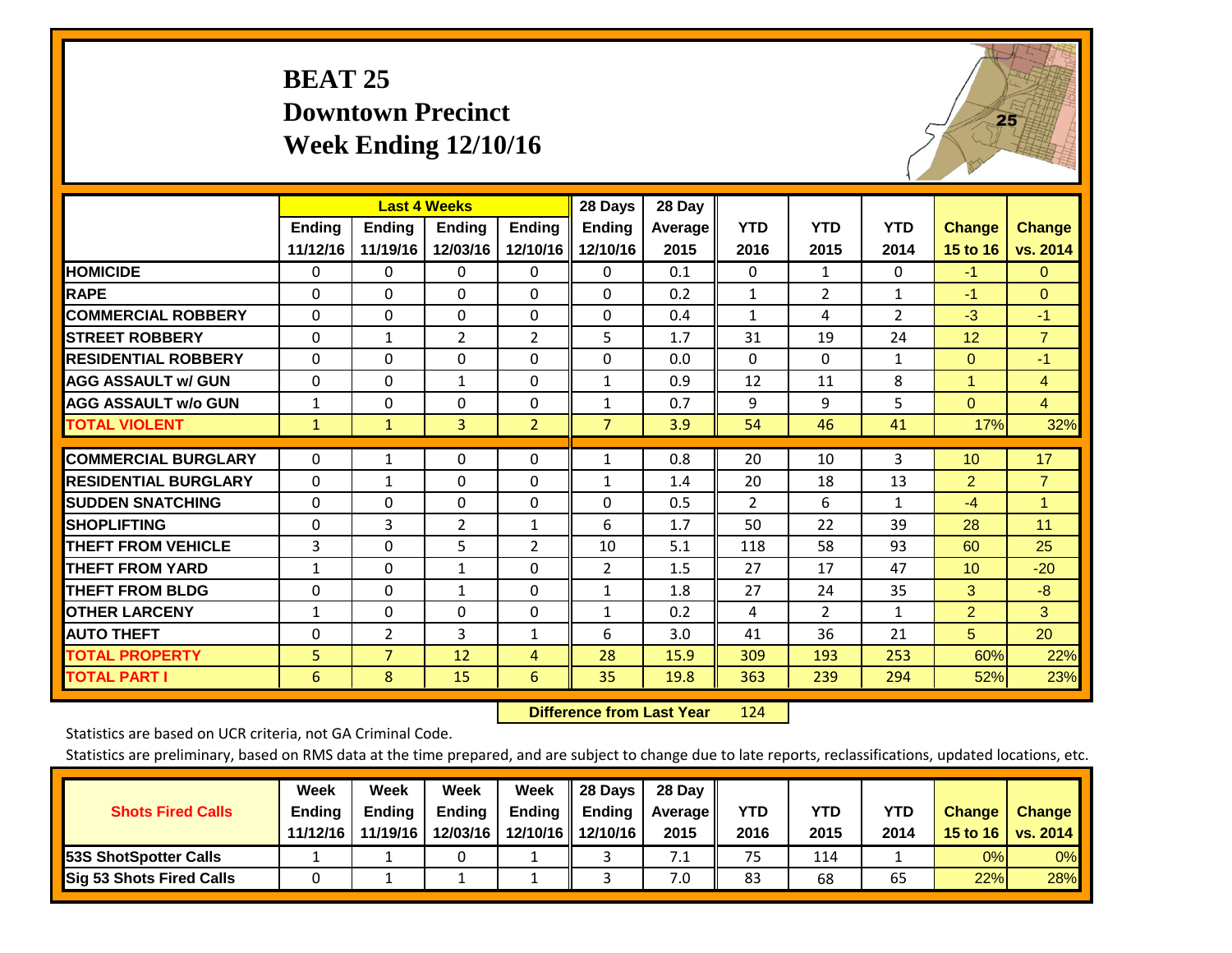# **BEAT 26 Downtown Precinct Week Ending 12/10/16**



|                             |                    | <b>Last 4 Weeks</b>       |                           |                           | 28 Days                   | 28 Day          |                    |                    |                    |                           |                           |
|-----------------------------|--------------------|---------------------------|---------------------------|---------------------------|---------------------------|-----------------|--------------------|--------------------|--------------------|---------------------------|---------------------------|
|                             | Ending<br>11/12/16 | <b>Ending</b><br>11/19/16 | <b>Endina</b><br>12/03/16 | <b>Ending</b><br>12/10/16 | <b>Endina</b><br>12/10/16 | Average<br>2015 | <b>YTD</b><br>2016 | <b>YTD</b><br>2015 | <b>YTD</b><br>2014 | <b>Change</b><br>15 to 16 | <b>Change</b><br>vs. 2014 |
| <b>HOMICIDE</b>             | 0                  | 0                         | 0                         | 0                         | 0                         | 0.3             | $\overline{2}$     | 4                  | 1                  | $-2$                      | $\blacktriangleleft$      |
| <b>RAPE</b>                 | 0                  | 0                         | $\Omega$                  | $\Omega$                  | 0                         | 0.0             | $\mathbf{1}$       | $\Omega$           | 4                  | 1                         | $-3$                      |
| <b>COMMERCIAL ROBBERY</b>   | $\Omega$           | $\Omega$                  | $\Omega$                  | $\Omega$                  | $\Omega$                  | 0.1             | $\Omega$           | $\mathbf{1}$       | $\overline{2}$     | $-1$                      | $-2$                      |
| <b>STREET ROBBERY</b>       | $\Omega$           | $\Omega$                  | $\Omega$                  | $\mathbf{1}$              | $\mathbf{1}$              | 1.1             | 21                 | 12                 | 8                  | 9                         | 13                        |
| <b>RESIDENTIAL ROBBERY</b>  | $\Omega$           | 0                         | 0                         | $\Omega$                  | $\Omega$                  | 0.2             | 1                  | 2                  | 0                  | $-1$                      | 1                         |
| <b>AGG ASSAULT w/ GUN</b>   | $\overline{2}$     | 0                         | $\Omega$                  | $\Omega$                  | $\overline{2}$            | 0.8             | 30                 | 8                  | 9                  | 22                        | 21                        |
| <b>AGG ASSAULT w/o GUN</b>  | $\Omega$           | 0                         | $\Omega$                  | 1                         | $\mathbf{1}$              | 0.8             | 15                 | 10                 | 6                  | 5                         | 9                         |
| <b>TOTAL VIOLENT</b>        | $\overline{2}$     | $\mathbf{0}$              | $\Omega$                  | $\overline{2}$            | 4                         | 3.1             | 70                 | 37                 | 30                 | 89%                       | 133%                      |
| <b>COMMERCIAL BURGLARY</b>  | $\Omega$           | $\Omega$                  | 0                         | $\Omega$                  | $\Omega$                  | 0.4             | 16                 | 5                  | 9                  | 11                        | $\overline{7}$            |
| <b>RESIDENTIAL BURGLARY</b> | 2                  | $\overline{2}$            | $\Omega$                  | $\Omega$                  | 4                         | 3.6             | 50                 | 43                 | 38                 | $\overline{7}$            | 12                        |
| <b>SUDDEN SNATCHING</b>     | $\Omega$           | 0                         | $\Omega$                  | $\Omega$                  | 0                         | 0.2             | 0                  | $\overline{2}$     | 3                  | $-2$                      | $-3$                      |
| <b>SHOPLIFTING</b>          | $\mathbf{1}$       | $\Omega$                  | $\Omega$                  | 0                         | $\mathbf{1}$              | 3.0             | 27                 | 37                 | 31                 | $-10$                     | $-4$                      |
| <b>THEFT FROM VEHICLE</b>   | $\mathbf{1}$       | $\overline{7}$            | 4                         | $\mathbf{1}$              | 13                        | 4.1             | 59                 | 52                 | 71                 | $\overline{7}$            | $-12$                     |
| <b>THEFT FROM YARD</b>      | $\mathbf{1}$       | $\Omega$                  | $\Omega$                  | $\Omega$                  | $\mathbf{1}$              | 2.8             | 22                 | 36                 | 30                 | $-14$                     | $-8$                      |
| <b>THEFT FROM BLDG</b>      | 0                  | 0                         | $\Omega$                  | $\Omega$                  | 0                         | 1.8             | 25                 | 19                 | 30                 | 6                         | $-5$                      |
| <b>OTHER LARCENY</b>        | 0                  | $\mathbf{1}$              | $\Omega$                  | $\Omega$                  | $\mathbf{1}$              | 0.1             | 6                  | $\mathbf{1}$       | $\overline{2}$     | 5                         | 4                         |
| <b>AUTO THEFT</b>           | $\mathbf{1}$       | $\Omega$                  | 1                         | 0                         | 2                         | 2.9             | 25                 | 37                 | 36                 | $-12$                     | $-11$                     |
| <b>TOTAL PROPERTY</b>       | 6                  | 10                        | 5                         | $\mathbf{1}$              | 22                        | 18.8            | 230                | 232                | 250                | $-1\%$                    | $-8%$                     |
| <b>TOTAL PART I</b>         | 8                  | 10                        | 5                         | 3                         | 26                        | 21.9            | 300                | 269                | 280                | 12%                       | 7%                        |

 **Difference from Last Year**r 31

Statistics are based on UCR criteria, not GA Criminal Code.

|                                 | Week          | Week          | <b>Week</b> | Week     | 28 Days       | 28 Day     |      |      |            |               |                 |
|---------------------------------|---------------|---------------|-------------|----------|---------------|------------|------|------|------------|---------------|-----------------|
| <b>Shots Fired Calls</b>        | <b>Ending</b> | <b>Endina</b> | Ending      | Ending   | <b>Ending</b> | Average II | YTD  | YTD  | <b>YTD</b> | <b>Change</b> | <b>Change</b>   |
|                                 | 11/12/16      | 11/19/16      | 12/03/16    | 12/10/16 | 12/10/16      | 2015       | 2016 | 2015 | 2014       | 15 to 16      | <b>VS. 2014</b> |
| <b>153S ShotSpotter Calls</b>   |               |               |             |          | 18            | 10.1       | 192  |      |            | 0%            | 0%              |
| <b>Sig 53 Shots Fired Calls</b> | 10            |               | b           |          | 20            | 11.0       | 168  | 120  | 119        | 40%           | 41%             |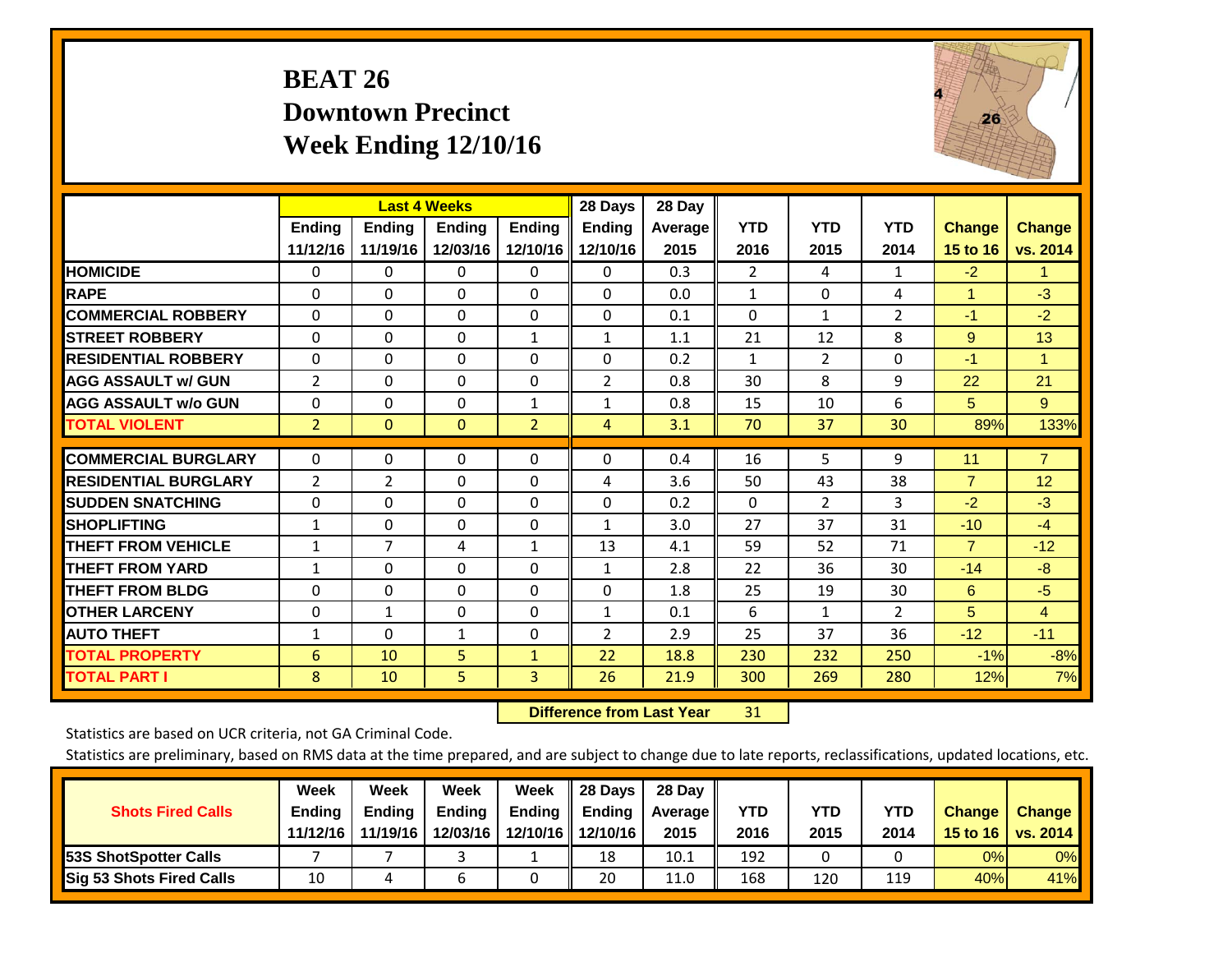

#### **COMPSTATCENTRAL PRECINCTWeek Ending 12/10/16**

**PRECINCT COMMANDER:**

**CAPT. BEN HERRON**



|                             | Week<br><b>Endina</b> | Week<br><b>Endina</b>      | Weekly<br>Avg  | 28-Day<br>Ending  | $28$ -Day<br><b>Ending</b> | Avg<br>28-Day | <b>YTD</b> | <b>YTD</b> | <b>YTD</b> | <b>Change</b>  | <b>Change</b>   |
|-----------------------------|-----------------------|----------------------------|----------------|-------------------|----------------------------|---------------|------------|------------|------------|----------------|-----------------|
|                             | 12/10/16              | 12/03/16                   | 2015           | 12/10/16          | 11/12/16                   | 2015          | 2016       | 2015       | 2014       | 15 to 16       | vs. 2014        |
| <b>HOMICIDE</b>             | 0                     | 0                          | $\Omega$       | 0                 | 0                          |               | 23         | 18         | 14         | 5.             | 9               |
| <b>RAPE</b>                 | $\bf{0}$              | $\Omega$                   | $\Omega$       |                   |                            |               | 11         | 9          | 13         | $\overline{2}$ | $-2$            |
| <b>COMMERCIAL ROBBERY</b>   | 0                     | $\boldsymbol{\mathcal{A}}$ | 0              | 4                 | 0                          |               | 14         | 18         | 15         | $-4$           | $-1$            |
| <b>STREET ROBBERY</b>       | 4                     | $\mathbf{2}$               | $\overline{2}$ | 7                 | 9                          | 8             | 95         | 97         | 99         | $-2$           | $-4$            |
| <b>RESIDENTIAL ROBBERY</b>  |                       | 0                          | $\Omega$       | $\overline{2}$    | 1                          |               | 11         | 11         | 3          | $\Omega$       | 8               |
| <b>AGG ASSAULT w/ GUN</b>   | $\bf{0}$              | $\overline{2}$             | 2              | 4                 | 4                          | 8             | 64         | 103        | 73         | $-39$          | $-9$            |
| <b>AGG ASSAULT w/o GUN</b>  |                       | 2                          |                | 5                 | 5                          | 5             | 53         | 54         | 41         | -1             | 12 <sup>2</sup> |
| <b>TOTAL VIOLENT</b>        | 6                     | $\overline{7}$             | 6              | 20                | 20                         | 26            | 271        | 310        | 258        | $-13%$         | 5%              |
| <b>COMMERCIAL BURGLARY</b>  |                       |                            |                |                   |                            |               |            |            |            |                |                 |
|                             |                       | 2                          |                |                   |                            | 6             | 107        | 64         | 46         | 43             | 61              |
| <b>RESIDENTIAL BURGLARY</b> | 3                     | 9                          | 8              | 31                | 42                         | 31            | 372        | 393        | 431        | $-21$          | $-59$           |
| <b>SUDDEN SNATCHING</b>     | $\bf{0}$              | $\Omega$                   | $\Omega$       | $\bf{0}$          | 1                          |               | 18         | 14         | 17         | 4              | 1               |
| <b>SHOPLIFTING</b>          | 3                     | 5                          | 2              | $12 \overline{ }$ | 19                         | 8             | 156        | 96         | 95         | 60             | 61              |
| <b>THEFT FROM VEHICLE</b>   | 16                    | 14                         | 11             | 49                | 52                         | 43            | 435        | 546        | 438        | $-111$         | $-3$            |
| <b>THEFT FROM YARD</b>      | 3                     |                            | 4              | 11                | 14                         | 16            | 222        | 190        | 248        | 32             | $-26$           |
| <b>THEFT FROM BLDG</b>      | 5                     | 5                          | 4              | 22                | 27                         | 17            | 282        | 206        | 225        | 76             | 57              |
| <b>OTHER LARCENY</b>        | 1                     |                            |                | 4                 | $\mathfrak{p}$             | 3             | 20         | 36         | 20         | $-16$          | $\Omega$        |
| <b>AUTO THEFT</b>           | 3                     | 3                          | 5              | 16                | 17                         | 21            | 221        | 256        | 209        | $-35$          | 12 <sup>2</sup> |
| <b>TOTAL PROPERTY</b>       | 35                    | 40                         | 36             | 152               | 181                        | 146           | 1833       | 1801       | 1729       | 2%             | 6%              |
| <b>TOTAL PART I</b>         | 41                    | 47                         | 43             | 172               | 201                        | 171           | 2104       | 2111       | 1987       | 0%             | 6%              |

Statistics are based on UCR criteria, not GA Criminal Code. **Difference from Last Year** -7

| <b>Citizen Initiated Calls</b>  | Week<br><b>Ending</b><br>12/10/16 | <b>Week</b><br><b>Ending</b><br>12/03/16 | Weekly<br>Avg<br>2015 | $28$ -Day<br><b>Ending</b><br>12/10/16 | 28-Dav<br><b>Ending</b><br>11/12/16 | Avg<br>28-Dav<br>2015 | YTD<br>2016 | <b>YTD</b><br>2015 | <b>YTD</b><br>2014 | <b>Change</b><br><b>15 to 16</b> | <b>Change</b><br>vs. 2014 |
|---------------------------------|-----------------------------------|------------------------------------------|-----------------------|----------------------------------------|-------------------------------------|-----------------------|-------------|--------------------|--------------------|----------------------------------|---------------------------|
| <b>Midnight Shift</b>           | 88                                | 96                                       | 126                   | 420                                    | 518                                 | 503                   | 6046        | 6220               | 5986               | $-174$                           | 60                        |
| Day Shift                       | 239                               | 267                                      | 271                   | 1016                                   | 108                                 | 1085                  | 12780       | 13422              | 13064              | $-642$                           | $-284$                    |
| <b>Afternoon Shift</b>          | 241                               | 236                                      | 294                   | 926                                    | 1093                                | 1176                  | 13596       | 14409              | 13837              | $-813$                           | $-241$                    |
| <b>TOTAL CITIZEN CFS</b>        | 568                               | 599                                      | 691                   | 2362                                   | 2719                                | 2764                  | 32422       | 34051              | 32887              | $-4.8%$                          | $-1.4%$                   |
| <b>53S ShotSpotter Calls</b>    | J                                 |                                          | 13                    | 21                                     | 36                                  | 52                    | 583         | 577                |                    |                                  | 583                       |
| <b>Sig 53 Shots Fired Calls</b> |                                   | 18                                       | 21                    | 58                                     | 82                                  | 85                    | 882         | 94 <sup>′</sup>    | 634                | -59                              | 248                       |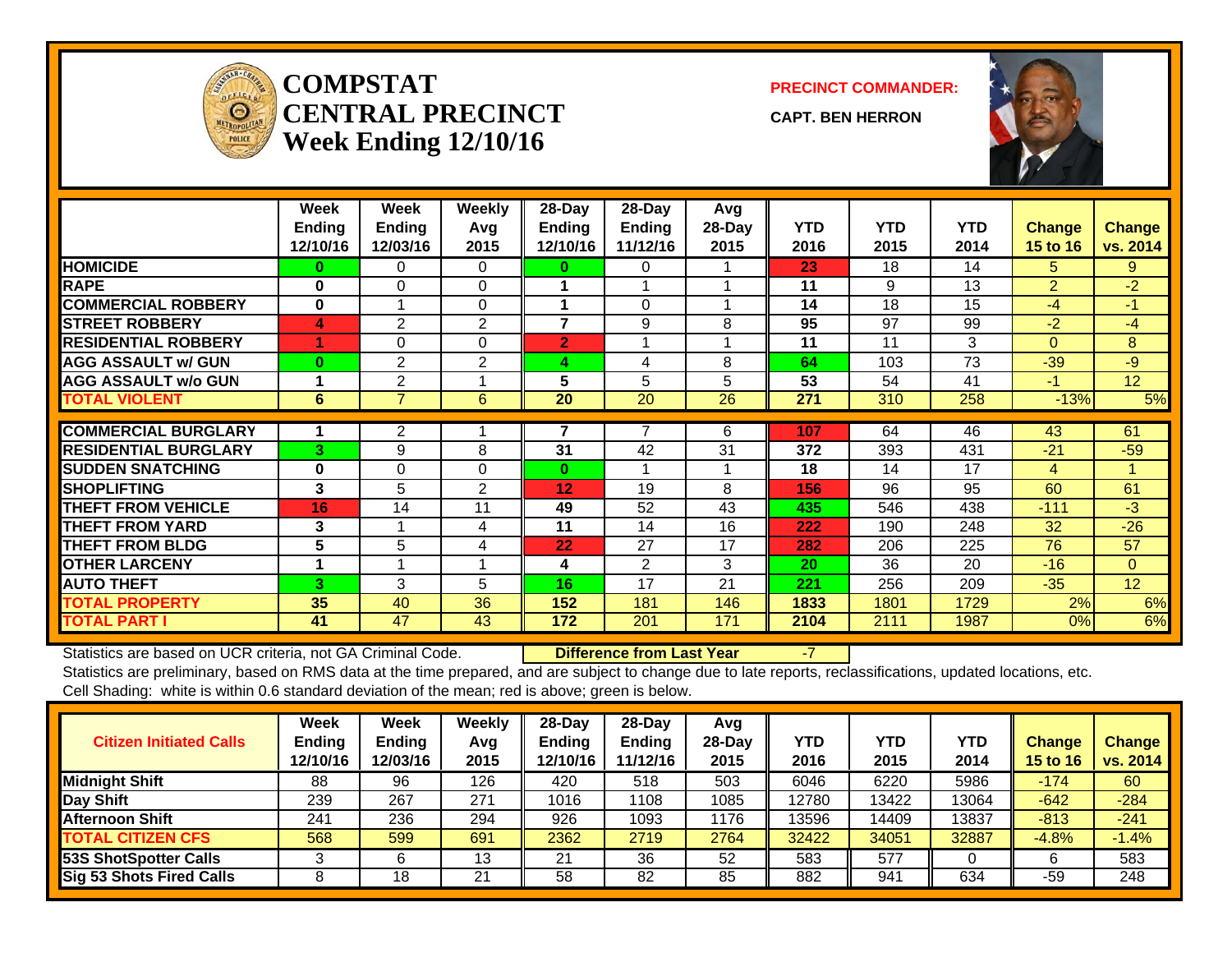#### **BEAT 31 Central Precinct Week Ending 12/10/16**



|                             |                |                | <b>Last 4 Weeks</b> |                | 28 Days        | 28 Day  |                |                |            |                |                      |
|-----------------------------|----------------|----------------|---------------------|----------------|----------------|---------|----------------|----------------|------------|----------------|----------------------|
|                             | Ending         | <b>Ending</b>  | Ending              | Ending         | <b>Ending</b>  | Average | <b>YTD</b>     | <b>YTD</b>     | <b>YTD</b> | <b>Change</b>  | <b>Change</b>        |
|                             | 11/12/16       | 11/19/16       | 12/03/16            | 12/10/16       | 12/10/16       | 2015    | 2016           | 2015           | 2014       | 15 to 16       | vs. 2014             |
| <b>HOMICIDE</b>             | $\mathbf{0}$   | 0              | 0                   | $\Omega$       | $\Omega$       | 0.2     | 3              | 3              | 1          | $\Omega$       | $\overline{2}$       |
| <b>RAPE</b>                 | $\Omega$       | $\Omega$       | $\Omega$            | $\Omega$       | $\Omega$       | 0.1     | $\Omega$       | 1              | 3          | $-1$           | $-3$                 |
| <b>COMMERCIAL ROBBERY</b>   | $\Omega$       | $\Omega$       | 0                   | $\mathbf{0}$   | $\Omega$       | 0.0     | 1              | $\Omega$       | $\Omega$   | 1              | $\blacktriangleleft$ |
| <b>STREET ROBBERY</b>       | $\Omega$       | $\Omega$       | $\Omega$            | $\Omega$       | $\Omega$       | 1.5     | 11             | 18             | 18         | $-7$           | $-7$                 |
| <b>RESIDENTIAL ROBBERY</b>  | $\Omega$       | 0              | 0                   | $\mathbf{0}$   | $\Omega$       | 0.3     | 3              | 4              | 0          | $-1$           | 3 <sup>°</sup>       |
| <b>AGG ASSAULT w/ GUN</b>   | $\Omega$       | $\Omega$       | $\Omega$            | $\Omega$       | $\Omega$       | 2.9     | 19             | 37             | 19         | $-18$          | $\Omega$             |
| <b>AGG ASSAULT w/o GUN</b>  | 1              | 0              | 0                   | $\mathbf{0}$   | $\mathbf{1}$   | 0.7     | 13             | 9              | 11         | $\overline{4}$ | 2 <sup>1</sup>       |
| <b>TOTAL VIOLENT</b>        | 1              | $\Omega$       | $\mathbf{0}$        | $\mathbf{0}$   | $\mathbf{1}$   | 5.8     | 50             | 72             | 52         | $-31%$         | $-4%$                |
|                             |                |                |                     |                |                |         |                |                |            |                |                      |
| <b>COMMERCIAL BURGLARY</b>  | $\mathbf{1}$   | $\Omega$       | 0                   | $\mathbf{0}$   | $\mathbf{1}$   | 0.5     | 7              | 6              | 10         | 1              | $-3$                 |
| <b>RESIDENTIAL BURGLARY</b> | 2              | $\overline{2}$ | 0                   | 1              | 5              | 7.0     | 74             | 88             | 111        | $-14$          | $-37$                |
| <b>SUDDEN SNATCHING</b>     | $\Omega$       | $\Omega$       | 0                   | $\Omega$       | $\Omega$       | 0.2     | 4              | $\overline{2}$ | 3          | $\overline{2}$ | $\blacktriangleleft$ |
| <b>SHOPLIFTING</b>          | $\mathbf{1}$   | $\Omega$       | $\mathbf{1}$        | $\mathbf{0}$   | $\overline{2}$ | 0.2     | $\overline{7}$ | $\overline{2}$ | 9          | 5              | $-2$                 |
| <b>THEFT FROM VEHICLE</b>   | $\mathbf 0$    | $\Omega$       | 0                   | $\mathbf{0}$   | $\Omega$       | 4.4     | 34             | 58             | 78         | $-24$          | $-44$                |
| <b>THEFT FROM YARD</b>      | $\Omega$       | 0              | $\mathbf{1}$        | $\mathbf{0}$   | $\mathbf{1}$   | 1.6     | 22             | 18             | 26         | 4              | $-4$                 |
| <b>THEFT FROM BLDG</b>      | $\mathbf{1}$   | $\mathbf{1}$   | $\mathbf{1}$        | $\mathbf{1}$   | 4              | 2.4     | 32             | 28             | 32         | $\overline{4}$ | $\Omega$             |
| <b>OTHER LARCENY</b>        | 0              | 1              | $\Omega$            | $\Omega$       | $\mathbf{1}$   | 0.1     | 4              | $\mathbf{1}$   | 3          | 3              | $\blacktriangleleft$ |
| <b>AUTO THEFT</b>           | $\mathbf{1}$   | $\overline{2}$ | 0                   | $\mathbf{0}$   | 3              | 3.5     | 36             | 43             | 39         | $-7$           | $-3$                 |
| <b>TOTAL PROPERTY</b>       | 6              | 6              | 3                   | $\overline{2}$ | 17             | 20.0    | 220            | 246            | 311        | $-11%$         | $-29%$               |
| <b>TOTAL PART I</b>         | $\overline{7}$ | 6              | 3                   | $\overline{2}$ | 18             | 25.8    | 270            | 318            | 363        | $-15%$         | $-26%$               |

 **Difference from Last Year**r -48

Statistics are based on UCR criteria, not GA Criminal Code.

|                                 | Week          | Week          | <b>Week</b>   | Week          | 28 Days             | 28 Dav     |            |      |            |               |                                    |
|---------------------------------|---------------|---------------|---------------|---------------|---------------------|------------|------------|------|------------|---------------|------------------------------------|
| <b>Shots Fired Calls</b>        | <b>Ending</b> | <b>Endina</b> | <b>Ending</b> | <b>Ending</b> | <b>Ending</b>       | Average II | <b>YTD</b> | YTD  | <b>YTD</b> | <b>Change</b> | <b>Change</b>                      |
|                                 | 11/12/16      | 11/19/16      | 12/03/16      |               | 12/10/16   12/10/16 | 2015       | 2016       | 2015 | 2014       |               | 15 to 16   vs. 2014 $\blacksquare$ |
| <b>153S ShotSpotter Calls</b>   |               |               |               |               |                     | 20.9       | 205        | 237  |            | 0%            | 0%                                 |
| <b>Sig 53 Shots Fired Calls</b> | 4             |               | 4             |               | 12                  | 18.3       | 162        | 198  | 159        | $-18%$        | 2%                                 |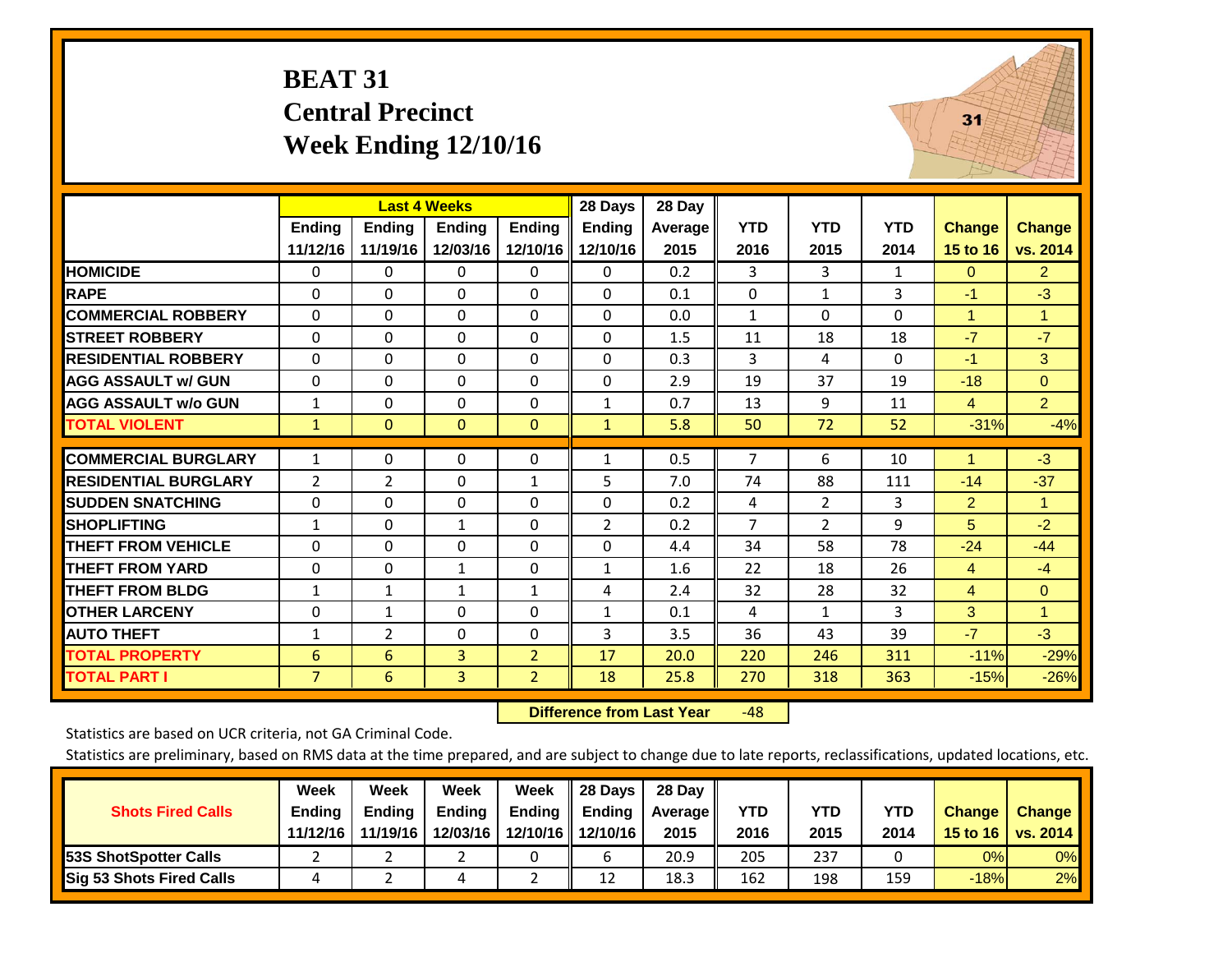#### **BEAT 32 Central Precinct Week Ending 12/10/16**



|                             |                |                | <b>Last 4 Weeks</b> |                | 28 Days        | 28 Day  |              |                |                |                |               |
|-----------------------------|----------------|----------------|---------------------|----------------|----------------|---------|--------------|----------------|----------------|----------------|---------------|
|                             | <b>Ending</b>  | <b>Endina</b>  | <b>Endina</b>       | <b>Endina</b>  | <b>Endina</b>  | Average | <b>YTD</b>   | <b>YTD</b>     | <b>YTD</b>     | Change         | <b>Change</b> |
|                             | 11/12/16       | 11/19/16       | 12/03/16            | 12/10/16       | 12/10/16       | 2015    | 2016         | 2015           | 2014           | 15 to 16       | vs. 2014      |
| <b>HOMICIDE</b>             | $\mathbf{0}$   | $\Omega$       | 0                   | $\Omega$       | $\Omega$       | 0.2     | 4            | 3              | 5.             | 1              | $-1$          |
| <b>RAPE</b>                 | 0              | $\Omega$       | $\Omega$            | $\mathbf{0}$   | $\Omega$       | 0.1     | $\mathbf{1}$ | $\mathbf{1}$   | $\mathbf{1}$   | $\mathbf{0}$   | $\mathbf{0}$  |
| <b>COMMERCIAL ROBBERY</b>   | $\Omega$       | $\Omega$       | 0                   | $\mathbf{0}$   | $\Omega$       | 0.2     | 5            | 3              | 5              | $\overline{2}$ | $\Omega$      |
| <b>STREET ROBBERY</b>       | 0              | 0              | 0                   | $\mathbf{0}$   | $\Omega$       | 0.5     | 14           | 5              | 16             | 9              | $-2$          |
| <b>RESIDENTIAL ROBBERY</b>  | $\Omega$       | $\Omega$       | 0                   | $\Omega$       | $\Omega$       | 0.0     | $\Omega$     | $\Omega$       | $\Omega$       | $\Omega$       | $\Omega$      |
| <b>AGG ASSAULT w/ GUN</b>   | $\Omega$       | 0              | 0                   | $\mathbf{0}$   | $\Omega$       | 1.4     | 13           | 15             | 13             | $-2$           | $\mathbf{0}$  |
| <b>AGG ASSAULT w/o GUN</b>  | $\mathbf 0$    | $\Omega$       | $\Omega$            | $\Omega$       | $\Omega$       | 0.9     | 6            | 11             | 9              | $-5$           | $-3$          |
| <b>TOTAL VIOLENT</b>        | $\mathbf{0}$   | $\Omega$       | $\Omega$            | $\mathbf{0}$   | $\mathbf{0}$   | 3.4     | 43           | 38             | 49             | 13%            | $-12%$        |
|                             |                |                |                     |                |                |         |              |                |                |                |               |
| <b>COMMERCIAL BURGLARY</b>  | 1              | 0              | 0                   | $\Omega$       | $\mathbf{1}$   | 1.1     | 22           | 12             | 8              | 10             | 14            |
| <b>RESIDENTIAL BURGLARY</b> | 2              | $\Omega$       | 3                   | 1              | 6              | 3.6     | 56           | 45             | 72             | 11             | $-16$         |
| <b>SUDDEN SNATCHING</b>     | 0              | $\Omega$       | 0                   | $\mathbf{0}$   | $\Omega$       | 0.2     | 2            | $\overline{2}$ | $\overline{2}$ | $\Omega$       | $\Omega$      |
| <b>SHOPLIFTING</b>          | 0              | $\Omega$       | $\Omega$            | $\mathbf 0$    | $\Omega$       | 1.5     | 25           | 19             | 13             | 6              | 12            |
| <b>THEFT FROM VEHICLE</b>   | $\overline{2}$ | $\overline{2}$ | 0                   | 3              | $\overline{7}$ | 4.4     | 55           | 53             | 58             | $\overline{2}$ | $-3$          |
| <b>THEFT FROM YARD</b>      | $\mathbf{1}$   | 1              | $\Omega$            | $\overline{2}$ | 4              | 1.2     | 22           | 15             | 33             | $\overline{7}$ | $-11$         |
| <b>THEFT FROM BLDG</b>      | 0              | 1              | 0                   | $\mathbf{0}$   | 1              | 2.1     | 35           | 27             | 43             | 8              | -8            |
| <b>OTHER LARCENY</b>        | 0              | $\Omega$       | $\Omega$            | $\Omega$       | $\Omega$       | 0.2     | $\mathbf{1}$ | 3              | 4              | $-2$           | $-3$          |
| <b>AUTO THEFT</b>           | $\mathbf{1}$   | $\overline{2}$ | $\overline{2}$      | $\mathbf{1}$   | 6              | 3.0     | 35           | 37             | 24             | $-2$           | 11            |
| <b>TOTAL PROPERTY</b>       | 7              | 6              | 5                   | $\overline{7}$ | 25             | 17.3    | 253          | 213            | 257            | 19%            | $-2%$         |
| <b>TOTAL PART I</b>         | $\overline{7}$ | 6              | 5                   | $\overline{7}$ | 25             | 20.6    | 296          | 251            | 306            | 18%            | $-3%$         |

 **Difference from Last Yearr** 45

Statistics are based on UCR criteria, not GA Criminal Code.

|                                 | Week          | Week          | Week          | Week          | 28 Days               | 28 Day         |      |      |      |               |               |
|---------------------------------|---------------|---------------|---------------|---------------|-----------------------|----------------|------|------|------|---------------|---------------|
| <b>Shots Fired Calls</b>        | <b>Ending</b> | <b>Endina</b> | <b>Ending</b> | <b>Ending</b> | $\blacksquare$ Ending | <b>Average</b> | YTD  | YTD  | YTD  | <b>Change</b> | <b>Change</b> |
|                                 | 11/12/16      | 11/19/16      | 12/03/16      |               | 12/10/16   12/10/16   | 2015           | 2016 | 2015 | 2014 | 15 to 16      | vs. $2014$    |
| <b>153S ShotSpotter Calls</b>   |               |               |               |               |                       | 0.0            |      |      |      | 0%            | $0\%$         |
| <b>Sig 53 Shots Fired Calls</b> |               |               | ь             |               | 12                    | 10.5           | 97   | 122  | 92   | $-20%$        | 5%            |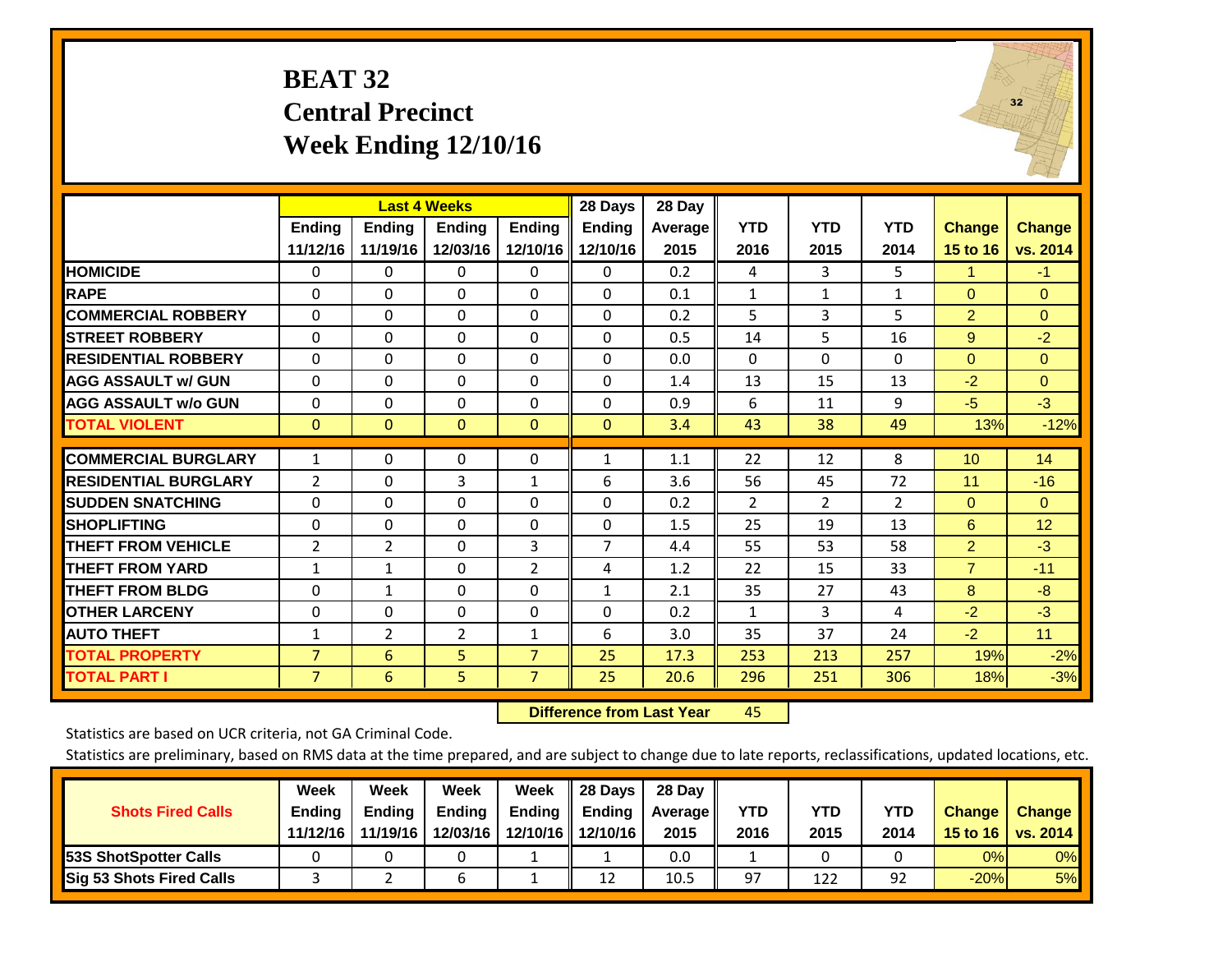#### **BEAT 33 Central Precinct Week Ending 12/10/16**



|                             |               | <b>Last 4 Weeks</b> |              |                | 28 Days      | 28 Day     |              |                |                |                      |                 |
|-----------------------------|---------------|---------------------|--------------|----------------|--------------|------------|--------------|----------------|----------------|----------------------|-----------------|
|                             | <b>Ending</b> | <b>Ending</b>       | Ending       | <b>Endina</b>  | Ending       | Average II | <b>YTD</b>   | <b>YTD</b>     | <b>YTD</b>     | <b>Change</b>        | <b>Change</b>   |
|                             | 11/12/16      | 11/19/16            | 12/03/16     | 12/10/16       | 12/10/16     | 2015       | 2016         | 2015           | 2014           | 15 to 16             | vs. 2014        |
| <b>HOMICIDE</b>             | 0             | $\mathbf{0}$        | $\Omega$     | $\Omega$       | $\mathbf{0}$ | 0.4        | 10           | 5.             | 0              | 5                    | 10 <sup>°</sup> |
| <b>RAPE</b>                 | 0             | $\Omega$            | $\Omega$     | $\Omega$       | $\Omega$     | 0.2        | 5            | 2              | $\overline{2}$ | 3                    | 3               |
| <b>COMMERCIAL ROBBERY</b>   | $\Omega$      | 0                   | $\Omega$     | $\Omega$       | $\Omega$     | 0.2        | 3            | $\overline{2}$ | $\mathbf{1}$   | $\blacktriangleleft$ | $\overline{2}$  |
| <b>STREET ROBBERY</b>       | $\Omega$      | $\Omega$            | 1            | 3              | 4            | 2.2        | 23           | 28             | 29             | $-5$                 | $-6$            |
| <b>RESIDENTIAL ROBBERY</b>  | $\Omega$      | $\Omega$            | $\mathbf{0}$ | $\Omega$       | $\Omega$     | 0.2        | $\mathbf{1}$ | $\overline{2}$ | $\mathbf{1}$   | $-1$                 | $\Omega$        |
| <b>AGG ASSAULT w/ GUN</b>   | $\Omega$      | $\mathbf{1}$        | $\Omega$     | $\mathbf{0}$   | 1            | 0.9        | 5            | 12             | 10             | $-7$                 | $-5$            |
| <b>AGG ASSAULT w/o GUN</b>  | $\Omega$      | 0                   | $\Omega$     | $\mathbf{1}$   | $\mathbf{1}$ | 0.9        | 11           | 11             | 6              | $\mathbf{0}$         | 5               |
| <b>TOTAL VIOLENT</b>        | $\mathbf{0}$  | $\mathbf{1}$        | $\mathbf{1}$ | 4              | 6            | 4.9        | 58           | 62             | 49             | $-6%$                | 18%             |
| <b>COMMERCIAL BURGLARY</b>  |               |                     |              |                |              | 2.0        | 31           | 23             | 6              |                      | 25              |
|                             | 0             | 0                   | $\mathbf{1}$ | $\mathbf{0}$   | $\mathbf{1}$ |            |              |                |                | 8                    |                 |
| <b>RESIDENTIAL BURGLARY</b> | 4             | $\Omega$            | 2            | $\mathbf{0}$   | 6            | 4.0        | 46           | 51             | 31             | $-5$                 | 15              |
| <b>SUDDEN SNATCHING</b>     | 0             | 0                   | $\Omega$     | $\mathbf{0}$   | 0            | 0.4        | 6            | 5.             | 5              | 1                    | 1               |
| <b>SHOPLIFTING</b>          | 1             | 0                   | $\Omega$     | $\Omega$       | $\mathbf{1}$ | 1.2        | 27           | 15             | 25             | 12                   | $\overline{2}$  |
| <b>THEFT FROM VEHICLE</b>   | 3             | 3                   | 6            | 5              | 17           | 8.3        | 104          | 102            | 65             | $\overline{2}$       | 39              |
| <b>THEFT FROM YARD</b>      | $\Omega$      | $\mathbf{1}$        | $\mathbf{0}$ | $\Omega$       | $\mathbf{1}$ | 4.6        | 78           | 57             | 66             | 21                   | 12              |
| <b>THEFT FROM BLDG</b>      | 3             | 0                   | 2            | $\overline{2}$ | 7            | 3.6        | 61           | 44             | 53             | 17                   | 8               |
| <b>OTHER LARCENY</b>        | $\Omega$      | 0                   | $\Omega$     | $\Omega$       | $\Omega$     | 0.9        | 6            | 11             | 3              | $-5$                 | 3               |
| <b>AUTO THEFT</b>           | $\mathbf{1}$  | $\Omega$            | $\mathbf{1}$ | 1              | 3            | 4.1        | 43           | 51             | 51             | -8                   | $-8$            |
| <b>TOTAL PROPERTY</b>       | 12            | $\overline{4}$      | 12           | 8              | 36           | 29.1       | 402          | 359            | 305            | 12%                  | 32%             |
| <b>TOTAL PART I</b>         | 12            | 5.                  | 13           | 12             | 42           | 34.0       | 460          | 421            | 354            | 9%                   | 30%             |

 **Difference from Last Year**r 39

Statistics are based on UCR criteria, not GA Criminal Code.

| <b>Shots Fired Calls</b>        | Week<br><b>Ending</b><br>11/12/16 | Week<br><b>Endina</b><br>11/19/16 | Week<br>Ending<br>12/03/16 | Week<br>Ending | 28 Days<br><b>Ending</b><br>12/10/16   12/10/16 | 28 Day<br>Average II<br>2015 | YTD<br>2016 | YTD<br>2015 | <b>YTD</b><br>2014 | <b>Change</b><br>15 to $16$ | <b>Change</b><br><b>vs. 2014</b> |
|---------------------------------|-----------------------------------|-----------------------------------|----------------------------|----------------|-------------------------------------------------|------------------------------|-------------|-------------|--------------------|-----------------------------|----------------------------------|
| <b>153S ShotSpotter Calls</b>   |                                   |                                   |                            |                |                                                 | 5.6                          | 67          | 62          |                    | 0%                          | 0%                               |
| <b>Sig 53 Shots Fired Calls</b> |                                   |                                   |                            |                |                                                 | 12.4                         | 155         | 138         | 89                 | 12%                         | 74%                              |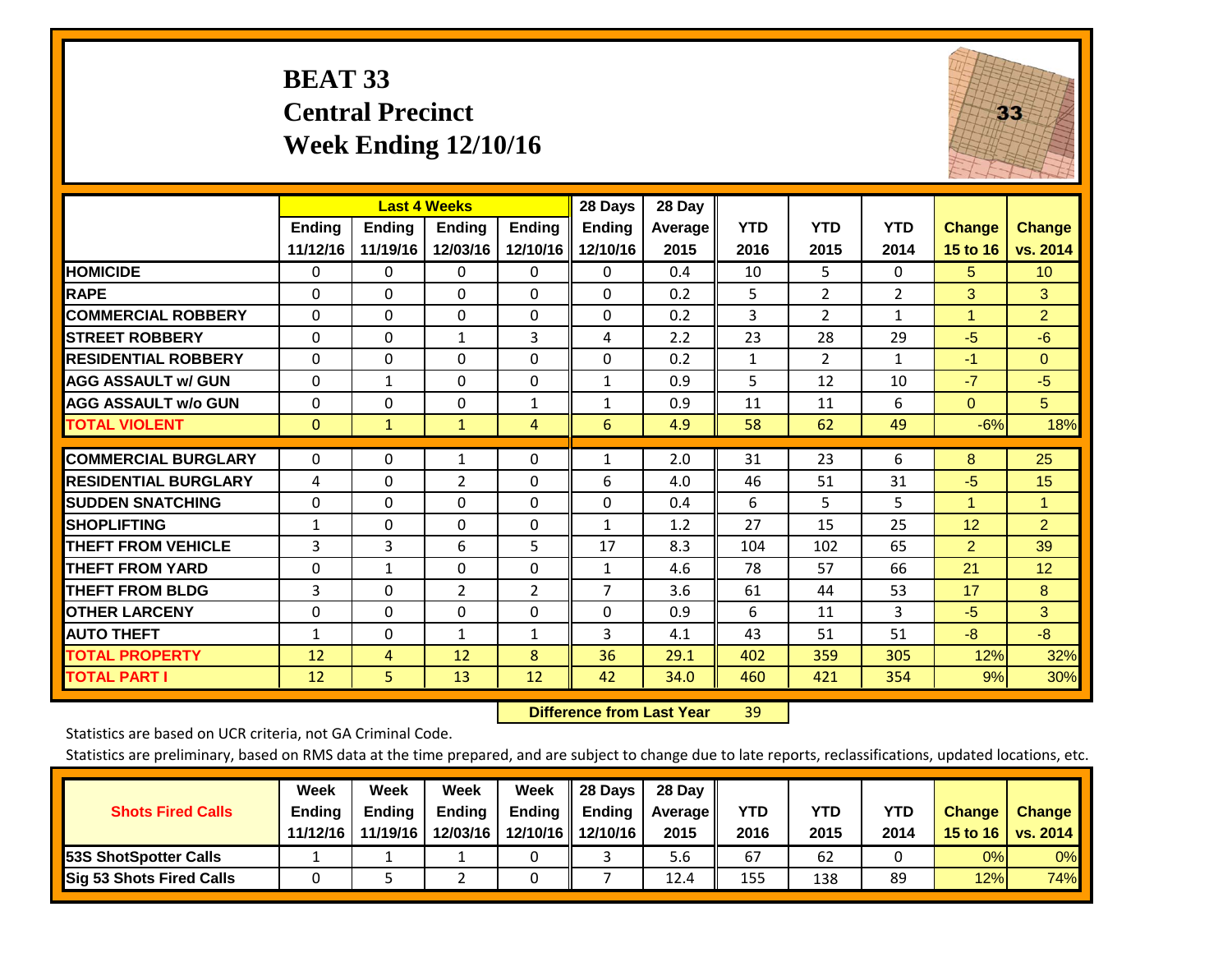#### **BEAT 34 Central Precinct Week Ending 12/10/16**



|                             |                | <b>Last 4 Weeks</b> |                |               | 28 Days        | 28 Day  |                |                |                |                 |                |
|-----------------------------|----------------|---------------------|----------------|---------------|----------------|---------|----------------|----------------|----------------|-----------------|----------------|
|                             | <b>Ending</b>  | <b>Ending</b>       | <b>Ending</b>  | <b>Ending</b> | <b>Ending</b>  | Average | <b>YTD</b>     | <b>YTD</b>     | <b>YTD</b>     | <b>Change</b>   | <b>Change</b>  |
|                             | 11/12/16       | 11/19/16            | 12/03/16       | 12/10/16 II   | 12/10/16       | 2015    | 2016           | 2015           | 2014           | <b>15 to 16</b> | vs. 2014       |
| <b>HOMICIDE</b>             | 0              | $\Omega$            | $\Omega$       | $\Omega$      | 0              | 0.1     | 0              | 1              | $\overline{2}$ | $-1$            | $-2$           |
| <b>RAPE</b>                 | $\Omega$       | 0                   | $\Omega$       | $\Omega$      | 0              | 0.2     | $\mathbf{1}$   | 3              | 1              | $-2$            | $\Omega$       |
| <b>COMMERCIAL ROBBERY</b>   | $\Omega$       | $\Omega$            | $\mathbf{0}$   | $\Omega$      | $\Omega$       | 0.7     | 3              | 9              | 5              | $-6$            | $-2$           |
| <b>STREET ROBBERY</b>       | $\Omega$       | $\Omega$            | $\mathbf{1}$   | $\Omega$      | $\mathbf{1}$   | 0.5     | 10             | $\overline{7}$ | 8              | 3               | $\overline{2}$ |
| <b>RESIDENTIAL ROBBERY</b>  | $\Omega$       | $\Omega$            | $\Omega$       | 1             | 1              | 0.1     | $\overline{2}$ | $\mathbf{1}$   | 1              | 1               | 1              |
| <b>AGG ASSAULT w/ GUN</b>   | $\Omega$       | $\Omega$            | $\overline{2}$ | $\mathbf{0}$  | $\overline{2}$ | 0.8     | 6              | 11             | 3              | $-5$            | 3              |
| <b>AGG ASSAULT w/o GUN</b>  | $\Omega$       | $\Omega$            | $\mathbf{0}$   | $\Omega$      | $\Omega$       | 0.5     | 6              | 4              | $\overline{2}$ | $\overline{2}$  | $\overline{4}$ |
| <b>TOTAL VIOLENT</b>        | $\overline{0}$ | $\mathbf{0}$        | $\overline{3}$ | $\mathbf{1}$  | 4              | 2.9     | 28             | 36             | 22             | $-22%$          | 27%            |
|                             |                |                     |                |               |                |         |                |                |                |                 |                |
| <b>COMMERCIAL BURGLARY</b>  | $\mathbf 0$    | 1                   | $\mathbf{1}$   | 1             | 3              | 0.9     | 17             | 11             | 10             | 6               | $\overline{7}$ |
| <b>RESIDENTIAL BURGLARY</b> | $\mathbf{1}$   | $\overline{2}$      | $\mathbf{1}$   | $\mathbf{0}$  | 4              | 3.3     | 55             | 42             | 61             | 13              | $-6$           |
| <b>ISUDDEN SNATCHING</b>    | $\Omega$       | $\Omega$            | $\Omega$       | $\mathbf{0}$  | 0              | 0.1     | $\mathbf{1}$   | 1              | 1              | $\Omega$        | $\Omega$       |
| <b>SHOPLIFTING</b>          | 0              | $\Omega$            | 3              | 1             | 4              | 2.0     | 54             | 25             | 25             | 29              | 29             |
| <b>THEFT FROM VEHICLE</b>   | 4              | $\mathbf{1}$        | $\overline{2}$ | 5             | 12             | 9.0     | 89             | 112            | 81             | $-23$           | 8              |
| <b>THEFT FROM YARD</b>      | $\mathbf 0$    | $\Omega$            | $\Omega$       | $\mathbf 0$   | $\Omega$       | 3.4     | 33             | 41             | 30             | $-8$            | 3              |
| <b>THEFT FROM BLDG</b>      | 3              | 2                   | $\mathbf{0}$   | 1             | 6              | 2.8     | 65             | 32             | 39             | 33              | 26             |
| <b>OTHER LARCENY</b>        | $\Omega$       | $\Omega$            | $\mathbf{0}$   | 1             | $\mathbf{1}$   | 0.7     | 3              | 7              | 5              | $-4$            | $-2$           |
| <b>AUTO THEFT</b>           | $\mathbf{1}$   | $\Omega$            | $\Omega$       | 0             | 1              | 3.4     | 39             | 41             | 39             | $-2$            | $\overline{0}$ |
| <b>TOTAL PROPERTY</b>       | 9              | 6                   | $\overline{7}$ | 9             | 31             | 25.5    | 356            | 312            | 291            | 14%             | 22%            |
| <b>TOTAL PART I</b>         | 9              | 6                   | 10             | 10            | 35             | 28.4    | 384            | 348            | 313            | 10%             | 23%            |

 **Difference from Last Year**r 36

Statistics are based on UCR criteria, not GA Criminal Code.

| <b>Shots Fired Calls</b>        | Week<br><b>Ending</b> | Week<br><b>Endina</b> | <b>Week</b><br>Ending | Week<br>Ending | 28 Days<br><b>Ending</b> | 28 Day<br>Average II | YTD  | YTD  | <b>YTD</b> | <b>Change</b> | <b>Change</b>   |
|---------------------------------|-----------------------|-----------------------|-----------------------|----------------|--------------------------|----------------------|------|------|------------|---------------|-----------------|
|                                 | 11/12/16              | 11/19/16              | 12/03/16              |                | 12/10/16 12/10/16        | 2015                 | 2016 | 2015 | 2014       | 15 to 16      | <b>vs. 2014</b> |
| <b>153S ShotSpotter Calls</b>   |                       |                       |                       |                |                          | 0.2                  |      |      |            | 0%            | 0%              |
| <b>Sig 53 Shots Fired Calls</b> |                       |                       |                       |                |                          | 10.1                 | 88   | 116  | 65         | $-24%$        | 35%             |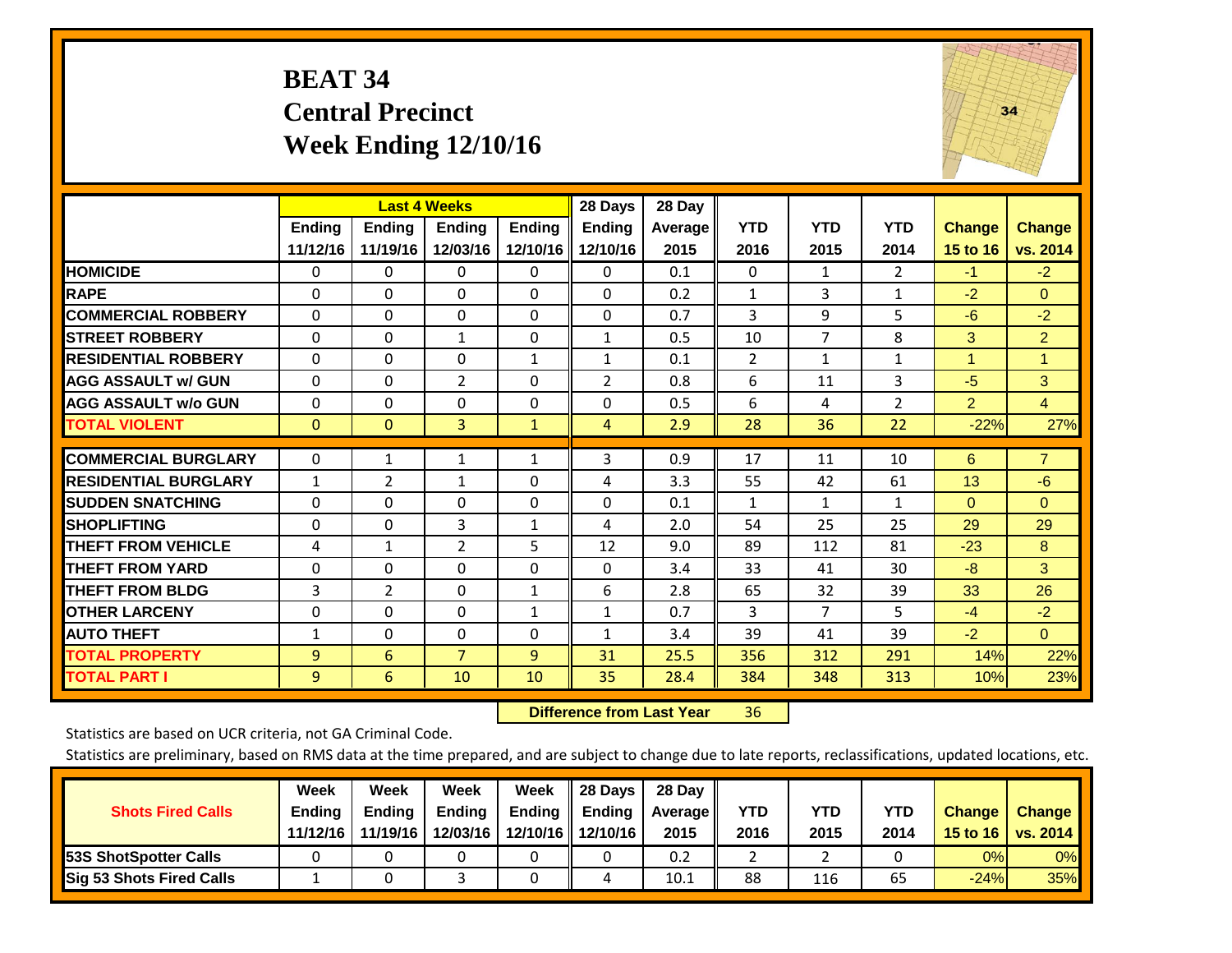#### **BEAT 35 Central Precinct Week Ending 12/10/16**



|                             |                | <b>Last 4 Weeks</b> |                |                | 28 Days       | 28 Day  |              |                |              |                |                      |
|-----------------------------|----------------|---------------------|----------------|----------------|---------------|---------|--------------|----------------|--------------|----------------|----------------------|
|                             | <b>Ending</b>  | <b>Endina</b>       | <b>Endina</b>  | <b>Endina</b>  | <b>Ending</b> | Average | <b>YTD</b>   | <b>YTD</b>     | <b>YTD</b>   | <b>Change</b>  | <b>Change</b>        |
|                             | 11/12/16       | 11/19/16            | 12/03/16       | 12/10/16       | 12/10/16      | 2015    | 2016         | 2015           | 2014         | 15 to 16       | vs. 2014             |
| <b>HOMICIDE</b>             | 0              | 0                   | 0              | 0              | 0             | 0.4     | 6            | 4              | 5.           | $\overline{2}$ | 1.                   |
| <b>RAPE</b>                 | 0              | 1                   | $\Omega$       | $\Omega$       | 1             | 0.2     | 3            | $\overline{2}$ | 6            | 1              | $-3$                 |
| <b>COMMERCIAL ROBBERY</b>   | 0              | 0                   | 1              | $\Omega$       | 1             | 0.2     | $\mathbf{1}$ | $\overline{2}$ | 3            | $-1$           | $-2$                 |
| <b>ISTREET ROBBERY</b>      | 0              | $\mathbf{1}$        | $\Omega$       | 1              | 2             | 1.6     | 18           | 20             | 18           | $-2$           | $\Omega$             |
| <b>RESIDENTIAL ROBBERY</b>  | $\Omega$       | 1                   | $\mathbf{0}$   | 0              | 1             | 0.2     | 5            | 3              | $\mathbf{1}$ | $\overline{2}$ | $\overline{4}$       |
| <b>AGG ASSAULT w/ GUN</b>   | $\mathbf{1}$   | $\Omega$            | 0              | 0              | 1             | 2.2     | 15           | 26             | 23           | $-11$          | $-8$                 |
| <b>AGG ASSAULT w/o GUN</b>  | 1              | $\Omega$            | $\overline{2}$ | $\mathbf{0}$   | 3             | 1.0     | 14           | 13             | 10           | 1              | $\overline{4}$       |
| <b>TOTAL VIOLENT</b>        | $\overline{2}$ | 3                   | 3              | $\mathbf{1}$   | 9             | 5.8     | 62           | 70             | 66           | $-11%$         | $-6%$                |
| <b>COMMERCIAL BURGLARY</b>  | $\mathbf 0$    | 0                   | 0              | 0              | $\Omega$      | 0.5     | 13           | 5              | 8            | 8              | 5                    |
| <b>RESIDENTIAL BURGLARY</b> | 3              | $\overline{2}$      | $\mathbf{1}$   | 1              | 7             | 8.9     | 103          | 113            | 115          | $-10$          | $-12$                |
| <b>ISUDDEN SNATCHING</b>    | $\Omega$       | 0                   | $\Omega$       | $\mathbf{0}$   | $\Omega$      | 0.0     | 2            | $\Omega$       |              | $\overline{2}$ |                      |
|                             |                |                     |                |                |               |         |              |                | 3            |                | $-1$                 |
| <b>SHOPLIFTING</b>          | 0              | 0                   | $\Omega$       | $\Omega$       | 0             | 0.4     | 4            | 5.             | $\mathbf{1}$ | $-1$           | 3                    |
| <b>THEFT FROM VEHICLE</b>   | $\mathbf{1}$   | $\mathbf{1}$        | $\mathbf{1}$   | 0              | 3             | 4.8     | 64           | 63             | 51           | $\mathbf{1}$   | 13                   |
| <b>THEFT FROM YARD</b>      | $\Omega$       | 1                   | $\Omega$       | 0              | 1             | 2.8     | 27           | 30             | 45           | $-3$           | $-18$                |
| <b>THEFT FROM BLDG</b>      | $\Omega$       | 1                   | $\Omega$       | $\mathbf{0}$   | $\mathbf{1}$  | 3.2     | 60           | 41             | 30           | 19             | 30                   |
| <b>OTHER LARCENY</b>        | 1              | 0                   | $\Omega$       | $\Omega$       | 1             | 0.3     | 4            | 4              | 3            | $\Omega$       | $\blacktriangleleft$ |
| <b>AUTO THEFT</b>           | 1              | $\mathbf{1}$        | $\Omega$       | 1              | 3             | 3.9     | 50           | 46             | 33           | $\overline{4}$ | 17                   |
| <b>TOTAL PROPERTY</b>       | 6              | 6                   | $\overline{2}$ | $\overline{2}$ | 16            | 24.8    | 327          | 307            | 289          | 7%             | 13%                  |
| <b>TOTAL PART I</b>         | 8              | 9                   | 5              | $\overline{3}$ | 25            | 30.5    | 389          | 377            | 355          | 3%             | 10%                  |

 **Difference from Last Year**r 12

Statistics are based on UCR criteria, not GA Criminal Code.

|                                 | Week          | Week          | <b>Week</b>   | Week     | 28 Days       | 28 Dav     |      |      |      |               |               |
|---------------------------------|---------------|---------------|---------------|----------|---------------|------------|------|------|------|---------------|---------------|
| <b>Shots Fired Calls</b>        | <b>Ending</b> | <b>Endina</b> | <b>Ending</b> | Ending   | <b>Ending</b> | Average II | YTD  | YTD  | YTD  | <b>Change</b> | <b>Change</b> |
|                                 | 11/12/16      | 11/19/16      | 12/03/16      | 12/10/16 | 12/10/16      | 2015       | 2016 | 2015 | 2014 | 15 to 16      | vs. $2014$    |
| 53S ShotSpotter Calls           |               |               |               |          |               | 22.5       | 264  | 246  |      | 0%            | $0\%$         |
| <b>Sig 53 Shots Fired Calls</b> |               |               |               | ப        | 11            | 19.8       | 228  | 221  | 167  | 3%            | <b>37%</b>    |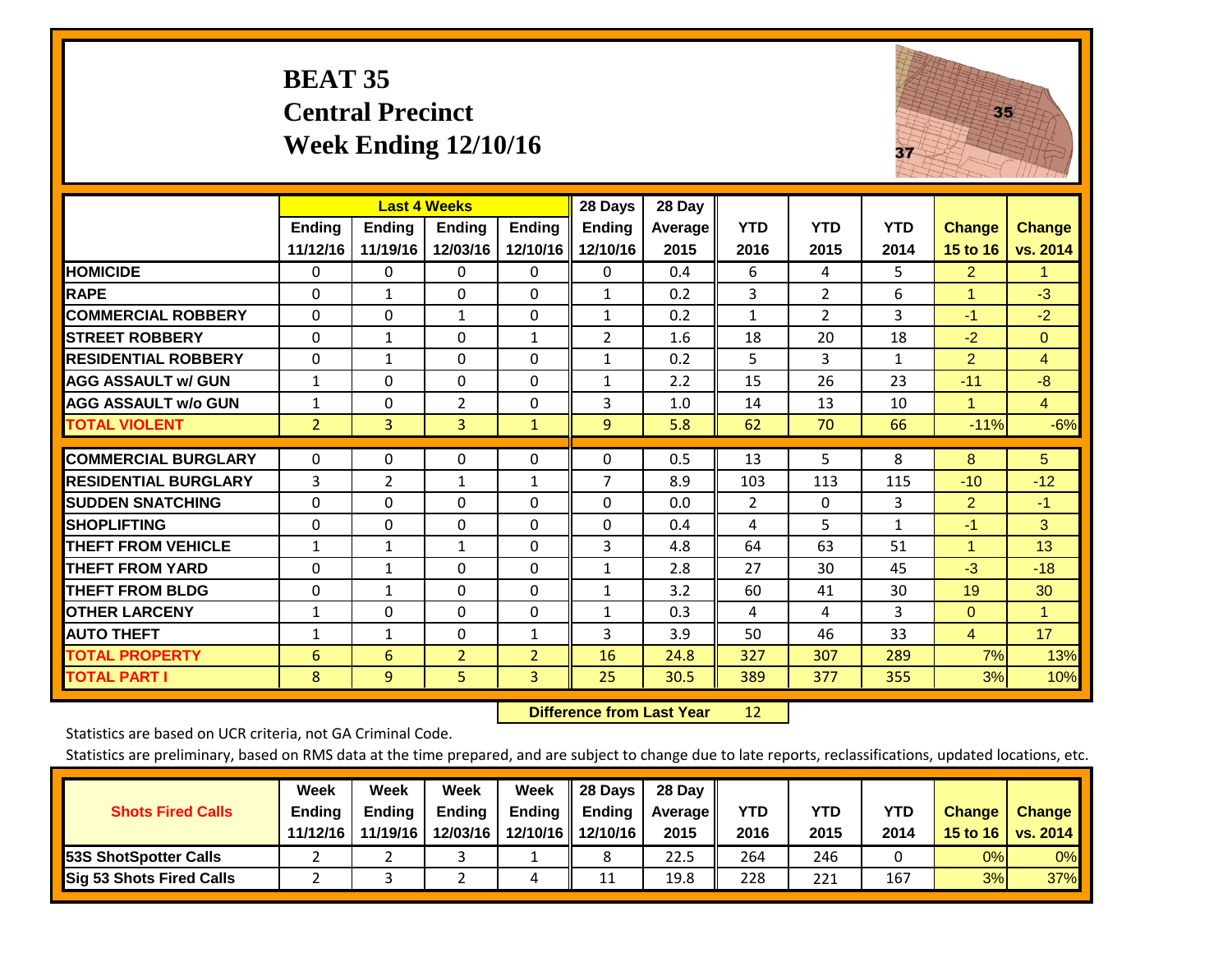|                             | <b>BEAT 37</b>            | <b>Central Precinct</b><br><b>Week Ending 12/10/16</b> |                           |                           |                                      |                           |                    |                    | 37                 |                           |                           |
|-----------------------------|---------------------------|--------------------------------------------------------|---------------------------|---------------------------|--------------------------------------|---------------------------|--------------------|--------------------|--------------------|---------------------------|---------------------------|
|                             | <b>Ending</b><br>11/12/16 | <b>Last 4 Weeks</b><br><b>Ending</b><br>11/19/16       | <b>Ending</b><br>12/03/16 | <b>Ending</b><br>12/10/16 | 28 Days<br><b>Ending</b><br>12/10/16 | 28 Day<br>Average<br>2015 | <b>YTD</b><br>2016 | <b>YTD</b><br>2015 | <b>YTD</b><br>2014 | <b>Change</b><br>15 to 16 | <b>Change</b><br>vs. 2014 |
| <b>HOMICIDE</b>             | $\Omega$                  | $\Omega$                                               | $\Omega$                  | $\mathbf{0}$              | 0                                    | 0.2                       | $\mathbf{0}$       | $\overline{2}$     | $\mathbf{1}$       | $-2$                      | $-1$                      |
| <b>RAPE</b>                 | $\Omega$                  | $\Omega$                                               | $\Omega$                  | $\Omega$                  | $\Omega$                             | 0.0                       | $\mathbf{1}$       | $\Omega$           | $\Omega$           | $\mathbf{1}$              | $\mathbf{1}$              |
| <b>COMMERCIAL ROBBERY</b>   | $\Omega$                  | $\Omega$                                               | $\Omega$                  | 0                         | $\mathbf 0$                          | 0.2                       | $\mathbf{1}$       | 2                  | $\mathbf{1}$       | $-1$                      | $\Omega$                  |
| <b>STREET ROBBERY</b>       | $\Omega$                  | $\mathbf 0$                                            | $\mathbf 0$               | $\Omega$                  | $\mathbf 0$                          | 1.7                       | 19                 | 19                 | 10                 | $\Omega$                  | 9                         |
| <b>RESIDENTIAL ROBBERY</b>  | $\Omega$                  | $\Omega$                                               | $\Omega$                  | $\Omega$                  | $\Omega$                             | 0.1                       | $\Omega$           | $\mathbf{1}$       | $\Omega$           | $-1$                      | $\mathbf{0}$              |
| <b>AGG ASSAULT w/ GUN</b>   | $\Omega$                  | $\mathbf 0$                                            | $\Omega$                  | $\Omega$                  | $\mathbf 0$                          | 0.2                       | 6                  | $\overline{2}$     | 5                  | $\overline{4}$            | $\mathbf{1}$              |
| <b>AGG ASSAULT w/o GUN</b>  | $\Omega$                  | $\mathbf 0$                                            | $\Omega$                  | $\Omega$                  | $\mathbf 0$                          | 0.5                       | $\overline{3}$     | 6                  | 3                  | $-3$                      | $\overline{0}$            |
| <b>TOTAL VIOLENT</b>        | $\mathbf{0}$              | $\Omega$                                               | $\mathbf{0}$              | $\mathbf{0}$              | $\mathbf{0}$                         | 2.8                       | 30                 | 32                 | 20                 | $-6%$                     | 50%                       |
| <b>COMMERCIAL BURGLARY</b>  | $\mathbf{1}$              | $\Omega$                                               | 0                         | 0                         | $\mathbf{1}$                         | 0.6                       | 17                 | 7                  | 4                  | 10                        | 13                        |
| <b>RESIDENTIAL BURGLARY</b> | $\Omega$                  | 1                                                      | $\overline{2}$            | $\Omega$                  | 3                                    | 4.6                       | 38                 | 54                 | 41                 | $-16$                     | $-3$                      |
| <b>SUDDEN SNATCHING</b>     | 0                         | 0                                                      | 0                         | 0                         | 0                                    | 0.3                       | 3                  | 4                  | 3                  | $-1$                      | $\overline{0}$            |
| <b>SHOPLIFTING</b>          | $\overline{2}$            | 0                                                      | $\mathbf{1}$              | $\overline{2}$            | 5                                    | 2.5                       | 39                 | 30                 | 22                 | 9                         | 17                        |
| <b>THEFT FROM VEHICLE</b>   | 2                         | $\Omega$                                               | 5                         | 3                         | 10                                   | 12.3                      | 89                 | 158                | 105                | $-69$                     | $-16$                     |
| <b>THEFT FROM YARD</b>      | $\mathbf{1}$              | $\overline{2}$                                         | $\Omega$                  | $\mathbf{1}$              | 4                                    | 2.5                       | 40                 | 29                 | 48                 | 11                        | $-8$                      |
| <b>THEFT FROM BLDG</b>      | 0                         | 0                                                      | $\overline{2}$            | $\mathbf{1}$              | 3                                    | 2.6                       | 29                 | 34                 | 28                 | $-5$                      | $\mathbf{1}$              |
| <b>OTHER LARCENY</b>        | $\Omega$                  | $\Omega$                                               | $\mathbf{1}$              | $\Omega$                  | $\mathbf{1}$                         | 0.9                       | $\overline{2}$     | 10                 | $\overline{2}$     | $-8$                      | $\Omega$                  |
| <b>AUTO THEFT</b>           | $\Omega$                  | 0                                                      | $\mathbf 0$               | 0                         | $\Omega$                             | 2.9                       | 18                 | 38                 | 23                 | $-20$                     | $-5$                      |
| <b>TOTAL PROPERTY</b>       | 6                         | $\overline{3}$                                         | 11                        | $\overline{7}$            | 27                                   | 29.2                      | 275                | 364                | 276                | $-24%$                    | 0%                        |
| <b>TOTAL PART I</b>         | $6\phantom{1}6$           | $\overline{3}$                                         | 11                        | $\overline{7}$            | 27                                   | 32.1                      | 305                | 396                | 296                | $-23%$                    | 3%                        |

 **Difference from Last Year**r -91 The state of the state of the state

Statistics are based on UCR criteria, not GA Criminal Code.

| <b>Shots Fired Calls</b>        | Week<br><b>Ending</b><br>11/12/16 | Week<br><b>Endina</b><br>11/19/16 | <b>Week</b><br>Ending<br>12/03/16 | Week<br>Ending | 28 Days<br><b>Ending</b><br>12/10/16 12/10/16 | 28 Day<br>Average II<br>2015 | YTD<br>2016 | YTD<br>2015 | <b>YTD</b><br>2014 | <b>Change</b><br>15 to 16 | <b>Change</b><br><b>vs. 2014</b> |
|---------------------------------|-----------------------------------|-----------------------------------|-----------------------------------|----------------|-----------------------------------------------|------------------------------|-------------|-------------|--------------------|---------------------------|----------------------------------|
| <b>153S ShotSpotter Calls</b>   |                                   |                                   |                                   |                |                                               | 2.8                          | 44          | 30          |                    | 0%                        | 0%                               |
| <b>Sig 53 Shots Fired Calls</b> |                                   |                                   |                                   |                | 12                                            | 13.4                         | 152         | 146         | 62                 | 4%                        | 145%                             |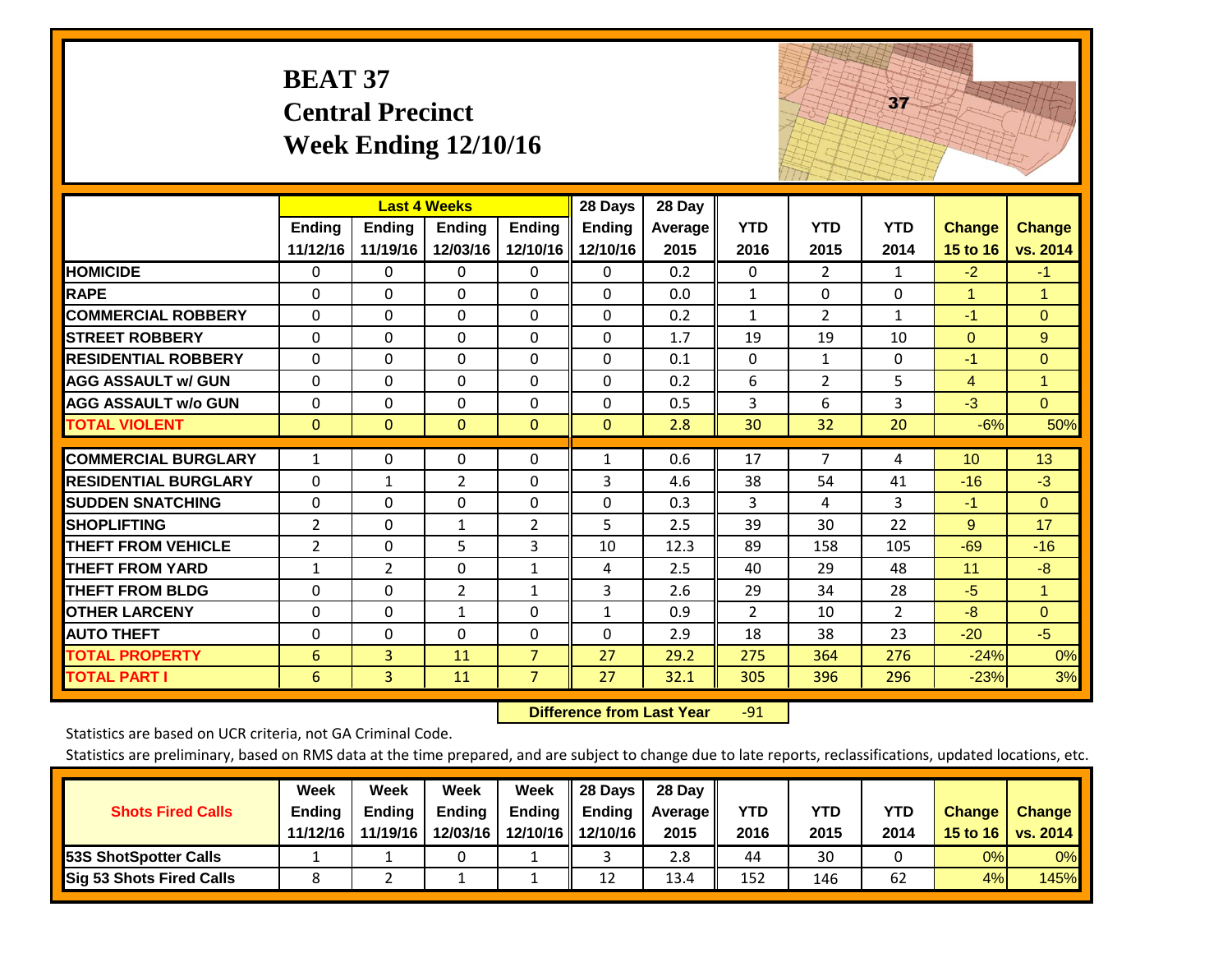

#### **COMPSTATSOUTHSIDE PRECINCT** CAPT. ASHLEY BROWN **Week Ending 12/10/16**

**PRECINCT COMMANDER:**



|                             | Week<br><b>Ending</b><br>12/10/16 | Week<br><b>Ending</b><br>12/03/16 | <b>Weekly</b><br>Avq<br>2015 | $28$ -Day<br>Ending<br>12/10/16 | $28$ -Day<br>Ending<br>11/12/16 | Avg<br>$28$ -Day<br>2015 | <b>YTD</b><br>2016 | <b>YTD</b><br>2015 | <b>YTD</b><br>2014 | <b>Change</b><br><b>15 to 16</b> | <b>Change</b><br>vs. 2014 |
|-----------------------------|-----------------------------------|-----------------------------------|------------------------------|---------------------------------|---------------------------------|--------------------------|--------------------|--------------------|--------------------|----------------------------------|---------------------------|
| <b>HOMICIDE</b>             | 0                                 | 0                                 | 0                            |                                 |                                 |                          | 6                  |                    | 2                  | -1.                              | 4                         |
| <b>RAPE</b>                 | $\bf{0}$                          | $\Omega$                          | $\Omega$                     | $\bf{0}$                        |                                 |                          | 11                 | 8                  | 10                 | 3                                |                           |
| <b>COMMERCIAL ROBBERY</b>   | 0                                 | 0                                 | $\Omega$                     | $\bf{0}$                        | 2                               | 2                        | 30                 | 25                 | 34                 | 5                                | $-4$                      |
| <b>STREET ROBBERY</b>       | 1                                 |                                   |                              | 4                               | 1                               | 3                        | 27                 | 41                 | 48                 | $-14$                            | $-21$                     |
| <b>RESIDENTIAL ROBBERY</b>  | 0                                 | $\Omega$                          | $\Omega$                     | $\bf{0}$                        | $\Omega$                        |                          | 6                  | 14                 | 12                 | -8                               | $-6$                      |
| <b>AGG ASSAULT w/ GUN</b>   | $\bf{0}$                          | 0                                 |                              | $\bf{0}$                        | $\mathbf 0$                     | $\overline{2}$           | 20                 | 30                 | 14                 | $-10$                            | 6                         |
| <b>AGG ASSAULT w/o GUN</b>  |                                   |                                   |                              | $\mathbf{2}$                    | 2                               | 2                        | 35                 | 27                 | 21                 | 8                                | 14                        |
| <b>TOTAL VIOLENT</b>        | $\overline{2}$                    | $\overline{2}$                    | 3                            | $\overline{7}$                  | $\overline{7}$                  | 12                       | 135                | 152                | 141                | $-11%$                           | $-4%$                     |
|                             |                                   |                                   |                              |                                 |                                 |                          |                    |                    |                    |                                  |                           |
| <b>COMMERCIAL BURGLARY</b>  |                                   |                                   |                              | 6                               | 6                               | 4                        | 60                 | 50                 | 38                 | 10                               | 22                        |
| <b>RESIDENTIAL BURGLARY</b> | 3                                 | 5                                 | 6                            | 15                              | 13                              | 24                       | 213                | 298                | 224                | $-85$                            | $-11$                     |
| <b>ISUDDEN SNATCHING</b>    | 0                                 | $\Omega$                          | $\Omega$                     | $\bf{0}$                        | $\Omega$                        |                          | 10                 | 15                 | 11                 | $-5$                             | $-1$                      |
| <b>SHOPLIFTING</b>          | 12                                | 17                                | 15                           | 57                              | 48                              | 59                       | 593                | 712                | 613                | $-119$                           | $-20$                     |
| <b>THEFT FROM VEHICLE</b>   | 11                                | 11                                | 8                            | 36                              | 23                              | 32                       | 289                | 387                | 340                | $-98$                            | $-51$                     |
| <b>THEFT FROM YARD</b>      | $\mathbf{2}$                      | $\overline{2}$                    | $\overline{2}$               | 8                               | 11                              | 10 <sup>1</sup>          | 136                | 118                | 110                | 18                               | 26                        |
| <b>THEFT FROM BLDG</b>      | 8                                 | 4                                 | 5                            | 23                              | 17                              | 19                       | 179                | 239                | 211                | $-60$                            | $-32$                     |
| <b>OTHER LARCENY</b>        | $\overline{2}$                    |                                   | 0                            | 5                               | 3                               | $\overline{2}$           | 25                 | 25                 | 28                 | $\Omega$                         | $-3$                      |
| <b>AUTO THEFT</b>           | 5                                 | $\Omega$                          | 4                            | 15                              | 11                              | 15                       | 112                | 187                | 92                 | $-75$                            | 20                        |
| <b>TOTAL PROPERTY</b>       | 44                                | 41                                | 41                           | 165                             | 132                             | 165                      | 1617               | 2031               | 1667               | $-20%$                           | $-3%$                     |
| <b>TOTAL PART I</b>         | 46                                | 43                                | 44                           | 172                             | 139                             | 177                      | 1752               | 2183               | 1808               | $-20%$                           | $-3%$                     |

Statistics are based on UCR criteria, not GA Criminal Code. **Difference from Last Year** -431 Statistics are preliminary, based on RMS data at the time prepared, and are subject to change due to late reports, reclassifications, updated locations, etc.

Cell Shading: white is within 0.6 standard deviation of the mean; red is above; green is below

| <b>Citizen Initiated Calls</b>  | <b>Week</b><br><b>Ending</b><br>12/10/16 | <b>Week</b><br><b>Ending</b><br>12/03/16 | Weekly<br>Avg<br>2015 | $28 - Day$<br><b>Endina</b><br>12/10/16 | 28-Dav<br><b>Ending</b><br>11/12/16 | Avg<br>$28-Day$<br>2015 | YTD<br>2016 | YTD<br>2015 | YTD<br>2014 | <b>Change</b><br>15 to 16 | <b>Change</b><br>vs. 2014 |
|---------------------------------|------------------------------------------|------------------------------------------|-----------------------|-----------------------------------------|-------------------------------------|-------------------------|-------------|-------------|-------------|---------------------------|---------------------------|
| <b>Midnight Shift</b>           | 110                                      | 86                                       | 100                   | 357                                     | 364                                 | 399                     | 4638        | 4901        | 4666        | $-263$                    | $-28$                     |
| Day Shift                       | 302                                      | 248                                      | 273                   | 1039                                    | 1069                                | 1090                    | 12980       | 13442       | 13064       | $-462$                    | $-84$                     |
| <b>Afternoon Shift</b>          | 241                                      | 280                                      | 269                   | 979                                     | 1059                                | 1077                    | 12771       | 13122       | 12858       | $-351$                    | $-87$                     |
| <b>TOTAL CITIZEN CFS</b>        | 653                                      | 614                                      | 641                   | 2375                                    | 2492                                | 2566                    | 30389       | 31465       | 30588       | $-3.4%$                   | $-0.6%$                   |
| <b>53S ShotSpotter Calls</b>    |                                          |                                          |                       |                                         |                                     |                         |             |             |             |                           |                           |
| <b>Sig 53 Shots Fired Calls</b> |                                          |                                          | 10                    | 34                                      | 32                                  | 38                      | 452         | 400         | 245         | 52                        | 207                       |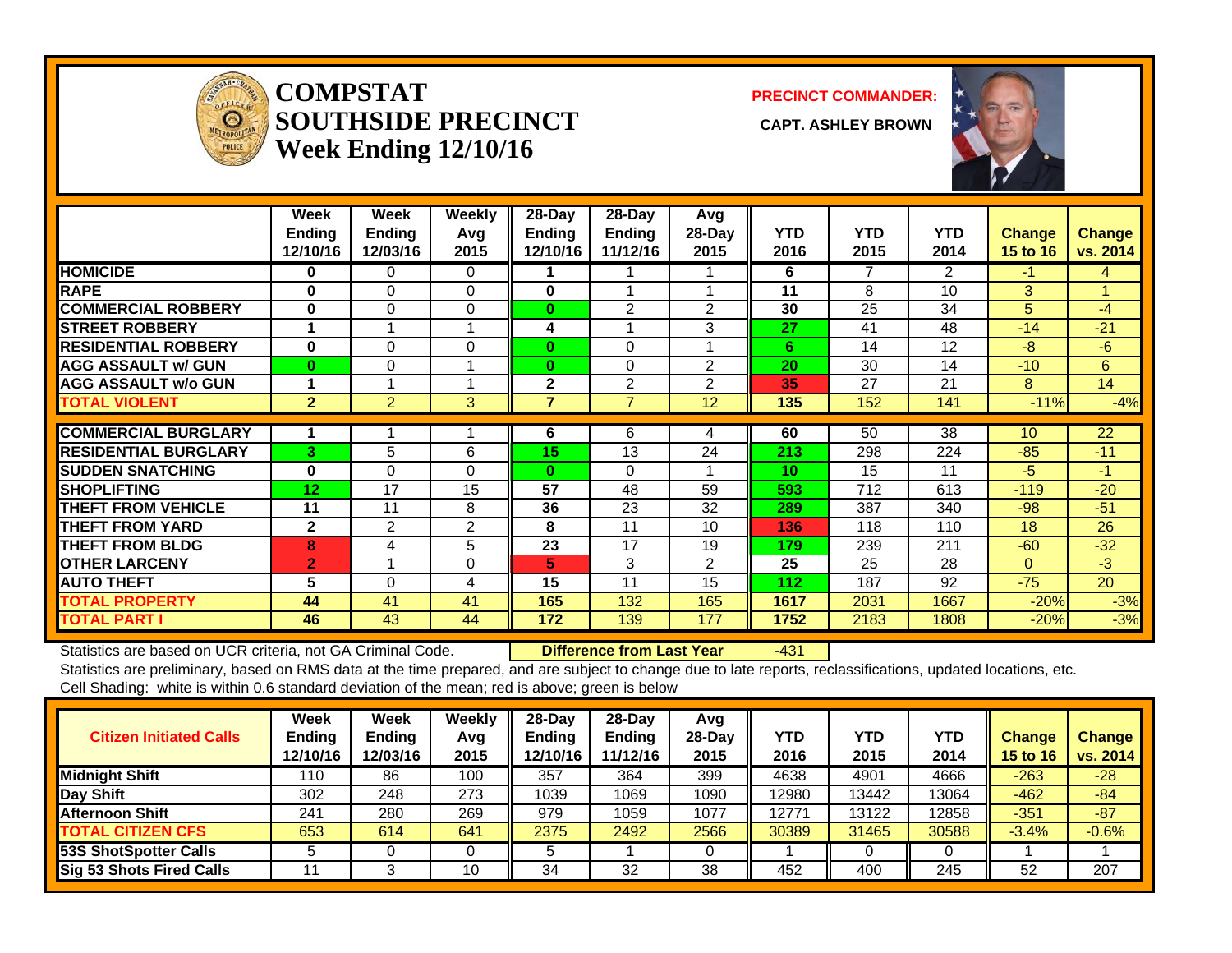# **BEAT 41 Southside Precinct Week Ending 12/10/16**



|                             |               | <b>Last 4 Weeks</b> |                |                | 28 Days        | 28 Day  |                |            |                |                |                |
|-----------------------------|---------------|---------------------|----------------|----------------|----------------|---------|----------------|------------|----------------|----------------|----------------|
|                             | <b>Ending</b> | Ending              | <b>Ending</b>  | <b>Ending</b>  | <b>Ending</b>  | Average | <b>YTD</b>     | <b>YTD</b> | <b>YTD</b>     | <b>Change</b>  | <b>Change</b>  |
|                             | 11/12/16      | 11/19/16            | 12/03/16       | 12/10/16       | 12/10/16       | 2015    | 2016           | 2015       | 2014           | 15 to 16       | vs. 2014       |
| <b>HOMICIDE</b>             | 0             | 0                   | $\mathbf 0$    | $\Omega$       | 0              | 0.1     | $\Omega$       | 1          | $\Omega$       | $-1$           | $\overline{0}$ |
| <b>RAPE</b>                 | $\Omega$      | 0                   | $\Omega$       | $\Omega$       | $\Omega$       | 0.0     | 3              | $\Omega$   | $\mathbf{1}$   | 3              | $\overline{2}$ |
| <b>COMMERCIAL ROBBERY</b>   | $\Omega$      | $\Omega$            | $\Omega$       | $\Omega$       | $\Omega$       | 0.4     | 5              | 5          | 11             | $\Omega$       | $-6$           |
| <b>STREET ROBBERY</b>       | $\mathbf 0$   | $\Omega$            | $\Omega$       | $\Omega$       | $\Omega$       | 0.5     | 3              | 7          | 5              | $-4$           | $-2$           |
| <b>IRESIDENTIAL ROBBERY</b> | $\Omega$      | $\Omega$            | $\mathbf{0}$   | $\Omega$       | $\Omega$       | 0.2     | $\mathbf{1}$   | 3          | 3              | $-2$           | $-2$           |
| <b>AGG ASSAULT w/ GUN</b>   | $\Omega$      | $\Omega$            | $\mathbf{0}$   | $\Omega$       | 0              | 0.0     | 4              | 0          | 2              | $\overline{4}$ | $\overline{2}$ |
| <b>AGG ASSAULT w/o GUN</b>  | 0             | $\Omega$            | $\mathbf{1}$   | 0              | $\mathbf{1}$   | 0.1     | 6              | 1          | 0              | 5 <sup>5</sup> | 6              |
| <b>TOTAL VIOLENT</b>        | $\mathbf{0}$  | $\mathbf{0}$        | 1              | $\mathbf{0}$   | $\mathbf{1}$   | 1.3     | 22             | 17         | 22             | 29%            | 0%             |
|                             |               |                     |                |                |                |         |                |            |                |                |                |
| <b>COMMERCIAL BURGLARY</b>  | $\Omega$      | 1                   | $\mathbf{1}$   | $\Omega$       | $\overline{2}$ | 0.8     | 23             | 11         | 8              | 12             | 15             |
| <b>RESIDENTIAL BURGLARY</b> | $\Omega$      | $\Omega$            | $\mathbf{0}$   | $\Omega$       | $\Omega$       | 0.8     | 15             | 11         | $\overline{7}$ | 4              | 8              |
| <b>SUDDEN SNATCHING</b>     | $\Omega$      | $\Omega$            | $\mathbf{0}$   | $\Omega$       | 0              | 0.2     | $\mathbf{0}$   | 3          | 1              | $-3$           | $-1$           |
| <b>SHOPLIFTING</b>          | 1             | $\Omega$            | $\mathbf{1}$   | $\overline{2}$ | 4              | 1.6     | 28             | 19         | 21             | 9              | $\overline{7}$ |
| <b>THEFT FROM VEHICLE</b>   | $\mathbf{1}$  | $\mathbf{1}$        | $\mathbf{1}$   | $\Omega$       | 3              | 5.9     | 56             | 72         | 95             | $-16$          | $-39$          |
| <b>THEFT FROM YARD</b>      | $\Omega$      | $\Omega$            | $\Omega$       | $\Omega$       | $\Omega$       | 3.0     | 21             | 36         | 19             | $-15$          | $\overline{2}$ |
| <b>THEFT FROM BLDG</b>      | 1             | $\Omega$            | $\mathbf{0}$   | $\Omega$       | $\mathbf{1}$   | 4.4     | 26             | 55         | 40             | $-29$          | $-14$          |
| <b>OTHER LARCENY</b>        | $\Omega$      | $\Omega$            | $\Omega$       | $\Omega$       | 0              | 0.3     | $\overline{2}$ | 4          | 5              | $-2$           | $-3$           |
| <b>AUTO THEFT</b>           | $\Omega$      | $\Omega$            | $\Omega$       | $\overline{2}$ | $\overline{2}$ | 2.3     | 16             | 29         | 9              | $-13$          | $\overline{7}$ |
| <b>TOTAL PROPERTY</b>       | 3             | $\overline{2}$      | 3              | 4              | 12             | 19.4    | 187            | 240        | 205            | $-22%$         | $-9%$          |
| <b>TOTAL PART I</b>         | 3             | $\overline{2}$      | $\overline{4}$ | 4              | 13             | 20.7    | 209            | 257        | 227            | $-19%$         | $-8%$          |

 **Difference from Last Year**r -48

Statistics are based on UCR criteria, not GA Criminal Code.

| <b>Shots Fired Calls</b>        | Week<br><b>Ending</b><br>11/12/16 | Week<br><b>Endina</b><br>11/19/16 | Week<br>Ending<br>12/03/16 | Week<br>Ending | 28 Days<br><b>Ending</b><br>12/10/16   12/10/16 | 28 Day<br>Average II<br>2015 | YTD<br>2016 | YTD<br>2015 | <b>YTD</b><br>2014 | <b>Change</b><br>15 to 16 $\vert$ | <b>Change</b><br><b>vs. 2014</b> |
|---------------------------------|-----------------------------------|-----------------------------------|----------------------------|----------------|-------------------------------------------------|------------------------------|-------------|-------------|--------------------|-----------------------------------|----------------------------------|
| <b>153S ShotSpotter Calls</b>   |                                   |                                   |                            |                |                                                 | 0.0                          |             |             |                    | 0%                                | 0%                               |
| <b>Sig 53 Shots Fired Calls</b> |                                   |                                   |                            |                |                                                 | 1.8                          | 23          | 19          |                    | 21%                               | 53%                              |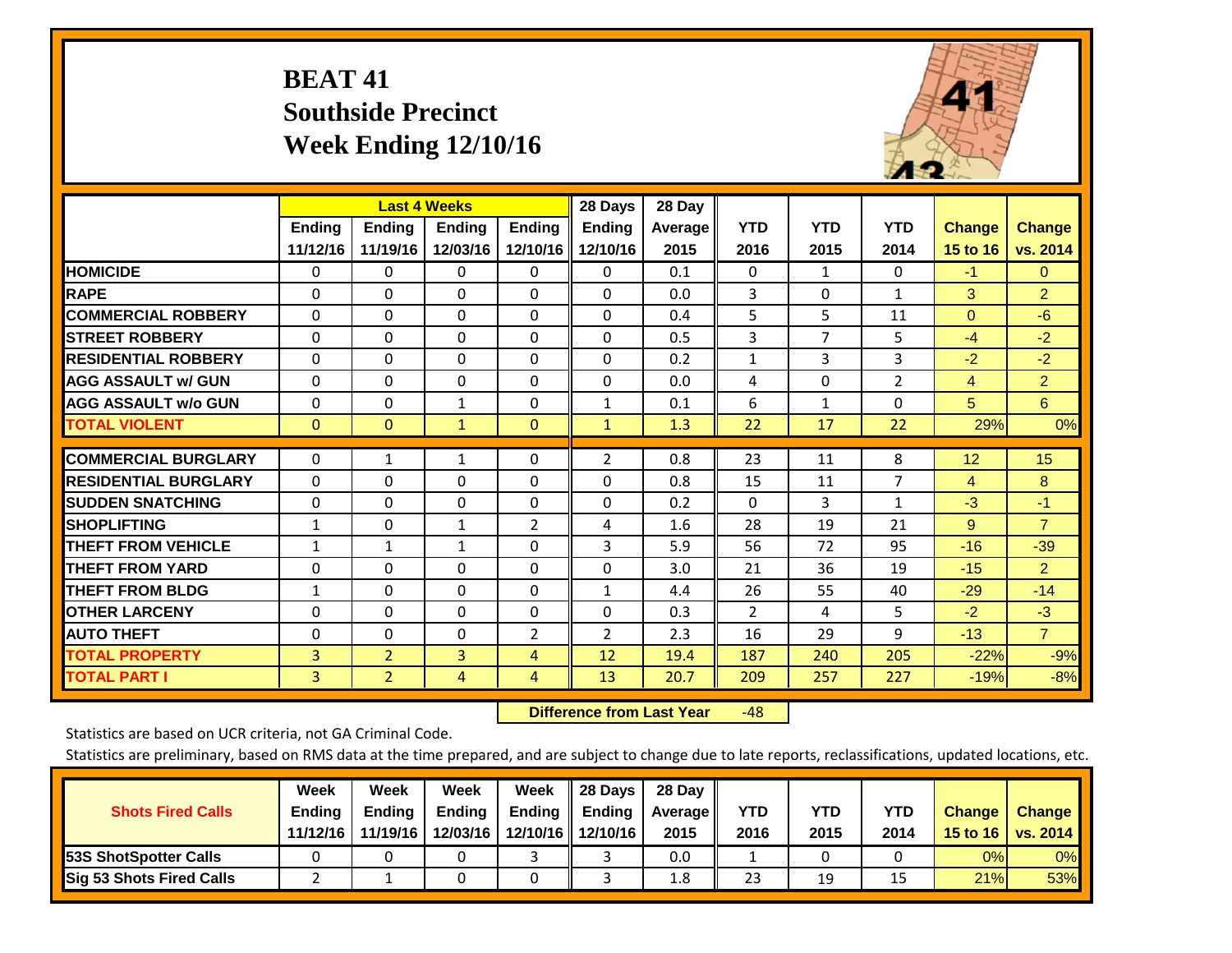# **BEAT 42 Southside Precinct Week Ending 12/10/16**



|                             |                | <b>Last 4 Weeks</b> |                |                | 28 Days        | 28 Day  |                |              |              |                      |                      |
|-----------------------------|----------------|---------------------|----------------|----------------|----------------|---------|----------------|--------------|--------------|----------------------|----------------------|
|                             | <b>Ending</b>  | <b>Endina</b>       | <b>Endina</b>  | <b>Endina</b>  | <b>Ending</b>  | Average | <b>YTD</b>     | <b>YTD</b>   | <b>YTD</b>   | <b>Change</b>        | <b>Change</b>        |
|                             | 11/12/16       | 11/19/16            | 12/03/16       | 12/10/16       | 12/10/16       | 2015    | 2016           | 2015         | 2014         | 15 to 16             | vs. 2014             |
| <b>HOMICIDE</b>             | 1              | $\mathbf{0}$        | 0              | 0              | $\mathbf{1}$   | 0.1     | 1              | $\mathbf{1}$ | $\mathbf{1}$ | $\mathbf{0}$         | $\mathbf{0}$         |
| <b>RAPE</b>                 | 0              | 0                   | $\Omega$       | $\Omega$       | $\Omega$       | 0.0     | 3              | $\Omega$     | 5            | 3                    | $-2$                 |
| <b>COMMERCIAL ROBBERY</b>   | 0              | 0                   | $\Omega$       | $\Omega$       | $\Omega$       | 0.6     | 8              | 8            | 9            | $\mathbf{0}$         | $-1$                 |
| <b>ISTREET ROBBERY</b>      | 0              | $\overline{2}$      | $\mathbf{1}$   | 0              | 3              | 1.0     | 12             | 12           | 17           | $\mathbf{0}$         | $-5$                 |
| <b>RESIDENTIAL ROBBERY</b>  | $\Omega$       | 0                   | $\mathbf{0}$   | 0              | $\Omega$       | 0.5     | 3              | 6            | 5            | $-3$                 | $-2$                 |
| <b>AGG ASSAULT w/ GUN</b>   | $\Omega$       | $\Omega$            | $\Omega$       | 0              | $\Omega$       | 0.9     | $\overline{7}$ | 10           | 3            | $-3$                 | $\overline{4}$       |
| <b>AGG ASSAULT w/o GUN</b>  | 0              | $\Omega$            | $\Omega$       | 1              | 1              | 0.8     | 9              | 10           | 5            | $-1$                 | $\overline{4}$       |
| <b>TOTAL VIOLENT</b>        | 1              | $\overline{2}$      | $\mathbf{1}$   | $\mathbf{1}$   | 5              | 3.8     | 43             | 47           | 45           | $-9%$                | $-4%$                |
| <b>COMMERCIAL BURGLARY</b>  | $\overline{2}$ | 1                   | 0              | 0              | 3              | 1.2     | 13             | 15           | 17           | $-2$                 | $-4$                 |
| <b>RESIDENTIAL BURGLARY</b> | $\Omega$       | $\mathbf{1}$        | $\mathbf{0}$   | 3              | 4              | 5.9     | 54             | 71           | 66           | $-17$                |                      |
|                             |                |                     |                |                |                |         |                |              |              |                      | $-12$                |
| <b>ISUDDEN SNATCHING</b>    | $\Omega$       | 0                   | $\Omega$       | $\mathbf{0}$   | $\Omega$       | 0.3     | $\Omega$       | 4            | 1            | $-4$                 | $-1$                 |
| <b>SHOPLIFTING</b>          | 7              | 4                   | $\overline{2}$ | $\overline{2}$ | 15             | 13.7    | 105            | 172          | 113          | $-67$                | $-8$                 |
| <b>THEFT FROM VEHICLE</b>   | $\mathbf{1}$   | 0                   | 3              | $\overline{2}$ | 6              | 9.6     | 67             | 115          | 78           | $-48$                | $-11$                |
| <b>THEFT FROM YARD</b>      | $\mathbf{1}$   | $\Omega$            | $\Omega$       | $\overline{2}$ | 3              | 2.3     | 28             | 27           | 26           | $\mathbf{1}$         | $\overline{2}$       |
| <b>THEFT FROM BLDG</b>      | $\Omega$       | $\Omega$            | $\Omega$       | $\overline{2}$ | $\overline{2}$ | 4.3     | 35             | 54           | 46           | $-19$                | $-11$                |
| <b>OTHER LARCENY</b>        | 0              | 1                   | $\Omega$       | 1              | $\overline{2}$ | 0.4     | 6              | 5.           | 5            | $\blacktriangleleft$ | $\blacktriangleleft$ |
| <b>AUTO THEFT</b>           | $\mathbf{1}$   | $\mathbf{1}$        | $\Omega$       | $\overline{2}$ | 4              | 5.1     | 27             | 61           | 24           | $-34$                | 3 <sup>1</sup>       |
| <b>TOTAL PROPERTY</b>       | 12             | 8                   | 5              | 14             | 39             | 42.7    | 335            | 524          | 376          | $-36%$               | $-11%$               |
| <b>TOTAL PART I</b>         | 13             | 10                  | 6              | 15             | 44             | 46.5    | 378            | 571          | 421          | $-34%$               | $-10%$               |

 **Difference from Last Year**r -193

Statistics are based on UCR criteria, not GA Criminal Code.

| <b>Shots Fired Calls</b>        | Week<br><b>Ending</b><br>11/12/16 | Week<br><b>Endina</b><br>11/19/16 | Week<br>Ending<br>12/03/16 | Week<br>Ending | 28 Days<br><b>Ending</b><br>12/10/16 12/10/16 | 28 Day<br>Average II<br>2015 | YTD<br>2016 | YTD<br>2015 | <b>YTD</b><br>2014 | <b>Change</b><br>15 to $16$ | <b>Change</b><br><b>vs. 2014</b> |
|---------------------------------|-----------------------------------|-----------------------------------|----------------------------|----------------|-----------------------------------------------|------------------------------|-------------|-------------|--------------------|-----------------------------|----------------------------------|
| <b>153S ShotSpotter Calls</b>   |                                   |                                   |                            |                |                                               | 0.0                          |             |             |                    | 0%                          | 0%                               |
| <b>Sig 53 Shots Fired Calls</b> |                                   |                                   |                            |                |                                               | ט.                           | 95          | 84          | 45                 | 13%                         | 111%                             |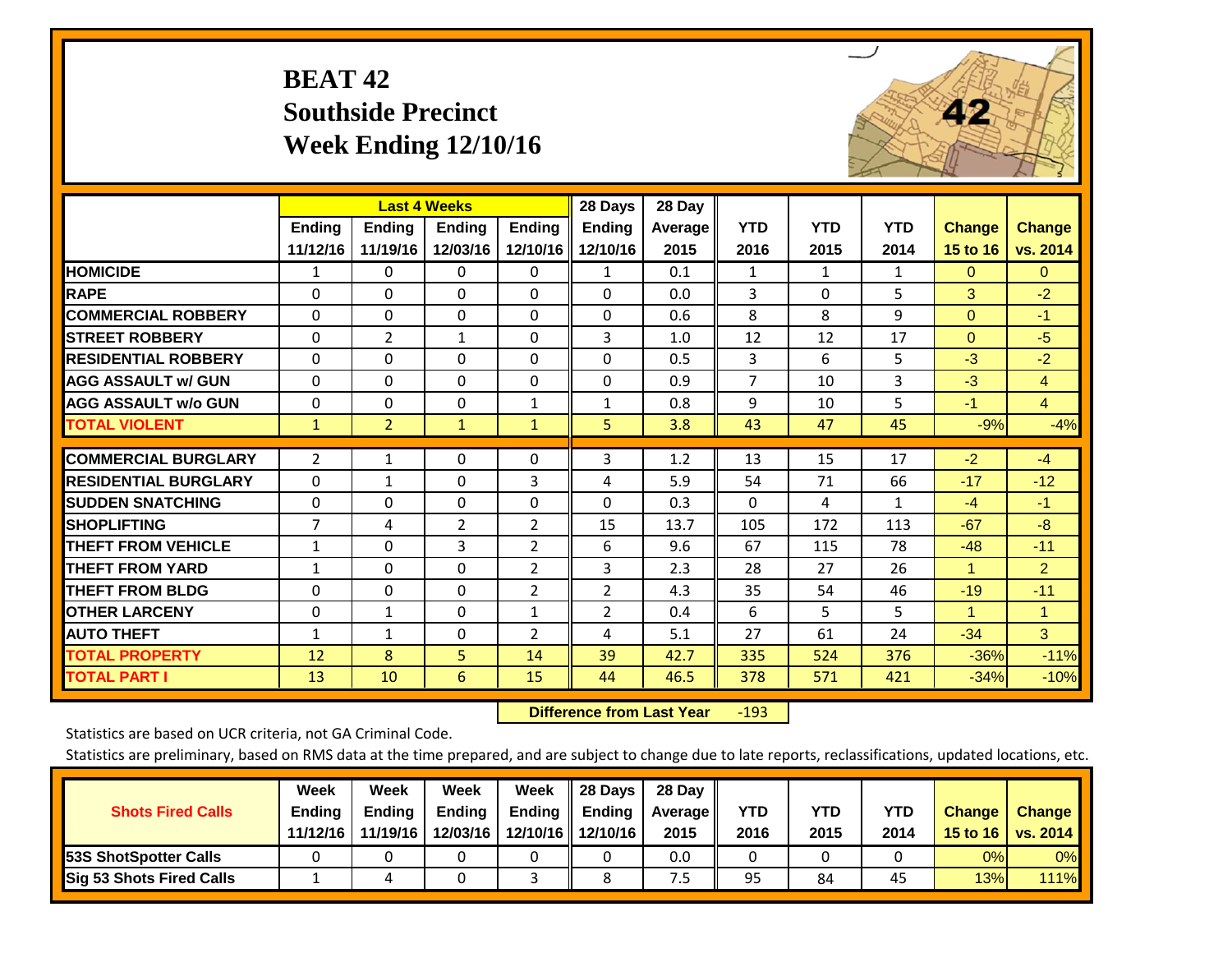# **BEAT 43 Southside Precinct Week Ending 12/10/16**



|                             |              | <b>Last 4 Weeks</b> |               |               | 28 Days       | 28 Day         |              |                |              |                |                |
|-----------------------------|--------------|---------------------|---------------|---------------|---------------|----------------|--------------|----------------|--------------|----------------|----------------|
|                             | Ending       | Ending              | <b>Ending</b> | <b>Ending</b> | <b>Ending</b> | <b>Average</b> | <b>YTD</b>   | <b>YTD</b>     | <b>YTD</b>   | <b>Change</b>  | <b>Change</b>  |
|                             | 11/12/16     | 11/19/16            | 12/03/16      | 12/10/16      | 12/10/16      | 2015           | 2016         | 2015           | 2014         | 15 to 16       | vs. 2014       |
| <b>HOMICIDE</b>             | 0            | 0                   | 0             | $\Omega$      | 0             | 0.2            | 3            | $\overline{2}$ | 1            | 1              | $\overline{2}$ |
| <b>RAPE</b>                 | $\Omega$     | 0                   | $\mathbf{0}$  | 0             | $\Omega$      | 0.0            | 1            | 0              | $\Omega$     | 1              | 1              |
| <b>COMMERCIAL ROBBERY</b>   | $\Omega$     | $\Omega$            | 0             | $\Omega$      | $\Omega$      | 0.5            | 11           | 6              | 9            | 5              | $\overline{2}$ |
| <b>STREET ROBBERY</b>       | 0            | $\Omega$            | 0             | $\Omega$      | $\Omega$      | 0.8            | 6            | 10             | 8            | $-4$           | $-2$           |
| <b>RESIDENTIAL ROBBERY</b>  | $\Omega$     | $\Omega$            | $\mathbf{0}$  | $\Omega$      | $\Omega$      | 0.1            | $\mathbf{1}$ | $\mathbf{1}$   | $\mathbf{1}$ | $\mathbf{0}$   | $\Omega$       |
| <b>AGG ASSAULT w/ GUN</b>   | $\Omega$     | $\Omega$            | $\mathbf{0}$  | $\Omega$      | $\Omega$      | 0.6            | $\mathbf{1}$ | 8              | 3            | $-7$           | $-2$           |
| <b>AGG ASSAULT w/o GUN</b>  | $\Omega$     | 0                   | $\Omega$      | $\Omega$      | $\Omega$      | 0.3            | 9            | 4              | 3            | 5              | 6              |
| <b>TOTAL VIOLENT</b>        | $\mathbf{0}$ | $\mathbf{0}$        | $\mathbf{0}$  | $\mathbf{0}$  | $\mathbf{0}$  | 2.4            | 32           | 31             | 25           | 3%             | 28%            |
|                             |              |                     |               |               |               |                |              |                |              |                |                |
| <b>COMMERCIAL BURGLARY</b>  | $\Omega$     | $\Omega$            | 0             | $\Omega$      | $\Omega$      | 1.2            | 18           | 16             | 10           | $\overline{2}$ | 8              |
| <b>RESIDENTIAL BURGLARY</b> | $\Omega$     | 0                   | 1             | 0             | $\mathbf{1}$  | 2.3            | 29           | 27             | 32           | $\overline{2}$ | $-3$           |
| <b>SUDDEN SNATCHING</b>     | $\Omega$     | 0                   | $\mathbf{0}$  | $\Omega$      | 0             | 0.2            | 4            | 3              | 4            | 1              | $\Omega$       |
| <b>SHOPLIFTING</b>          | 4            | 8                   | 9             | 6             | 27            | 28.4           | 307          | 342            | 356          | $-35$          | $-49$          |
| <b>THEFT FROM VEHICLE</b>   | $\mathbf{1}$ | $\Omega$            | $\Omega$      | 3             | 4             | 4.0            | 32           | 50             | 53           | $-18$          | $-21$          |
| <b>THEFT FROM YARD</b>      | $\Omega$     | $\mathbf{1}$        | $\Omega$      | $\Omega$      | $\mathbf{1}$  | 1.2            | 18           | 15             | 14           | 3              | $\overline{4}$ |
| <b>THEFT FROM BLDG</b>      | $\mathbf{1}$ | 2                   | $\mathbf{1}$  | 1             | 5             | 2.9            | 37           | 38             | 38           | $-1$           | $-1$           |
| <b>OTHER LARCENY</b>        | $\Omega$     | $\mathbf{1}$        | $\mathbf{0}$  | $\Omega$      | $\mathbf{1}$  | 0.4            | 4            | 5              | 6            | $-1$           | $-2$           |
| <b>AUTO THEFT</b>           | $\Omega$     | $\Omega$            | $\Omega$      | $\Omega$      | $\Omega$      | 2.3            | 15           | 29             | 12           | $-14$          | 3              |
| <b>TOTAL PROPERTY</b>       | 6            | 12                  | 11            | 10            | 39            | 42.9           | 464          | 525            | 525          | $-12%$         | $-12%$         |
| <b>TOTAL PART I</b>         | 6            | 12                  | 11            | 10            | 39            | 45.3           | 496          | 556            | 550          | $-11%$         | $-10%$         |

 **Difference from Last Year**r -60

Statistics are based on UCR criteria, not GA Criminal Code.

| <b>Shots Fired Calls</b>        | Week<br><b>Ending</b> | Week<br><b>Endina</b> | Week<br>Ending | Week<br>Ending | 28 Days<br><b>Ending</b> | 28 Day<br>Average II | YTD  | YTD  | <b>YTD</b> | <b>Change</b>    | <b>Change</b>   |
|---------------------------------|-----------------------|-----------------------|----------------|----------------|--------------------------|----------------------|------|------|------------|------------------|-----------------|
|                                 | 11/12/16              | 11/19/16              | 12/03/16       |                | 12/10/16   12/10/16      | 2015                 | 2016 | 2015 | 2014       | 15 to 16 $\vert$ | <b>vs. 2014</b> |
| <b>153S ShotSpotter Calls</b>   |                       |                       |                |                |                          | 0.1                  |      |      |            | 0%               | 0%              |
| <b>Sig 53 Shots Fired Calls</b> |                       |                       |                |                |                          | 5.6                  | 69   | 61   | 64         | 13%              | 8%              |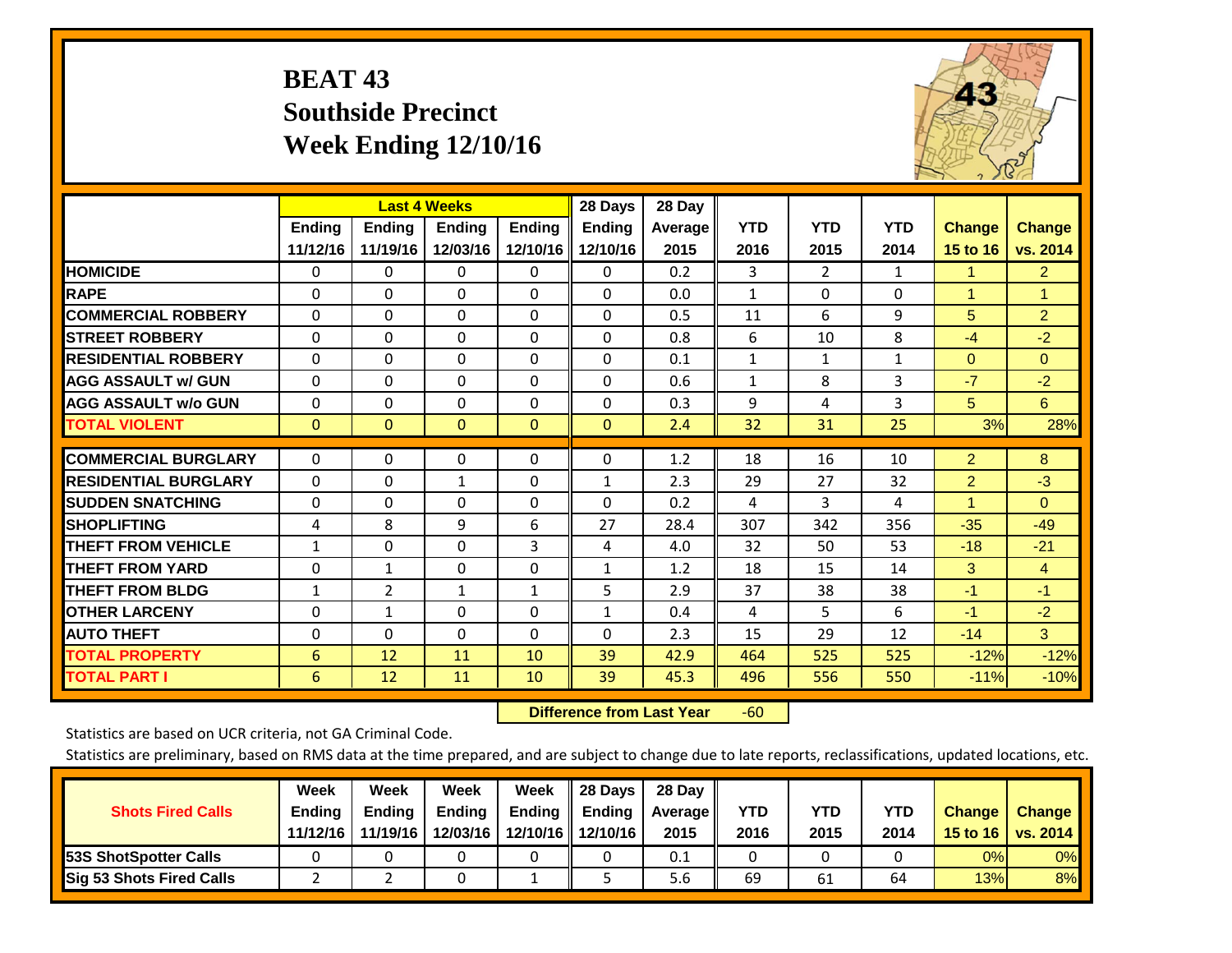# **BEAT 44 Southside Precinct Week Ending 12/10/16**



|                             |                           |                           | <b>Last 4 Weeks</b> |                           | 28 Days                   | 28 Day          |                    |                    |                    |                           |                           |
|-----------------------------|---------------------------|---------------------------|---------------------|---------------------------|---------------------------|-----------------|--------------------|--------------------|--------------------|---------------------------|---------------------------|
|                             | <b>Ending</b><br>11/12/16 | <b>Ending</b><br>11/19/16 | Ending<br>12/03/16  | <b>Ending</b><br>12/10/16 | <b>Ending</b><br>12/10/16 | Average<br>2015 | <b>YTD</b><br>2016 | <b>YTD</b><br>2015 | <b>YTD</b><br>2014 | <b>Change</b><br>15 to 16 | <b>Change</b><br>vs. 2014 |
| <b>HOMICIDE</b>             | 0                         | 0                         | $\Omega$            | $\Omega$                  | $\Omega$                  | 0.1             | 1                  | 1                  | 0                  | $\Omega$                  | -1                        |
| <b>RAPE</b>                 | $\Omega$                  | $\Omega$                  | $\Omega$            | $\Omega$                  | $\Omega$                  | 0.3             | 3                  | 4                  | 3                  | $-1$                      | $\Omega$                  |
| <b>COMMERCIAL ROBBERY</b>   | $\Omega$                  | $\Omega$                  | $\Omega$            | $\mathbf{0}$              | $\Omega$                  | 0.4             | 3                  | 5                  | $\overline{2}$     | $-2$                      | 1                         |
| <b>STREET ROBBERY</b>       | $\Omega$                  | $\Omega$                  | 0                   | $\mathbf{1}$              | $\mathbf{1}$              | 0.6             | 2                  | 8                  | 8                  | $-6$                      | $-6$                      |
| <b>RESIDENTIAL ROBBERY</b>  | $\Omega$                  | $\Omega$                  | 0                   | $\mathbf{0}$              | 0                         | 0.2             | $\mathbf{1}$       | 3                  | 3                  | $-2$                      | $-2$                      |
| <b>AGG ASSAULT w/ GUN</b>   | $\Omega$                  | $\Omega$                  | 0                   | $\mathbf{0}$              | $\Omega$                  | 0.5             | 5                  | 7                  | $\overline{2}$     | $-2$                      | 3                         |
| <b>AGG ASSAULT w/o GUN</b>  | 0                         | $\Omega$                  | $\Omega$            | $\mathbf 0$               | $\Omega$                  | 0.5             | $\overline{7}$     | 7                  | 6                  | $\Omega$                  | $\mathbf{1}$              |
| <b>TOTAL VIOLENT</b>        | $\mathbf{0}$              | $\mathbf{0}$              | $\mathbf{0}$        | $\mathbf{1}$              | $\mathbf{1}$              | 2.7             | 22                 | 35                 | 24                 | $-37%$                    | $-8%$                     |
|                             |                           |                           |                     |                           |                           |                 |                    |                    |                    |                           |                           |
| <b>COMMERCIAL BURGLARY</b>  | $\Omega$                  | 0                         | 0                   | $\mathbf{1}$              | $\mathbf{1}$              | 0.4             | 3                  | 5                  | $\overline{2}$     | $-2$                      | $\blacktriangleleft$      |
| <b>RESIDENTIAL BURGLARY</b> | 3                         | 0                         | 0                   | $\Omega$                  | 3                         | 8.1             | 44                 | 101                | 57                 | $-57$                     | $-13$                     |
| <b>SUDDEN SNATCHING</b>     | 0                         | $\Omega$                  | 0                   | $\mathbf{0}$              | $\Omega$                  | 0.2             | 2                  | $\overline{2}$     | $\overline{2}$     | $\Omega$                  | $\mathbf{0}$              |
| <b>SHOPLIFTING</b>          | 0                         | 0                         | $\mathbf{1}$        | $\mathbf 0$               | $\mathbf{1}$              | 0.7             | 14                 | 9                  | 17                 | 5                         | $-3$                      |
| <b>THEFT FROM VEHICLE</b>   | $\mathbf 0$               | 1                         | $\overline{2}$      | 4                         | 7                         | 5.6             | 50                 | 71                 | 64                 | $-21$                     | $-14$                     |
| <b>THEFT FROM YARD</b>      | $\Omega$                  | $\Omega$                  | $\Omega$            | $\Omega$                  | $\Omega$                  | 1.4             | 21                 | 17                 | 23                 | 4                         | $-2$                      |
| <b>THEFT FROM BLDG</b>      | 2                         | 1                         | $\mathbf{1}$        | $\mathbf{0}$              | 4                         | 3.0             | 34                 | 39                 | 34                 | $-5$                      | $\Omega$                  |
| <b>OTHER LARCENY</b>        | $\Omega$                  | 0                         | $\Omega$            | $\Omega$                  | $\Omega$                  | 0.5             | 2                  | 6                  | 3                  | $-4$                      | $-1$                      |
| <b>AUTO THEFT</b>           | 2                         | $\Omega$                  | $\Omega$            | 1                         | 3                         | 3.1             | 26                 | 41                 | 26                 | $-15$                     | $\Omega$                  |
| <b>TOTAL PROPERTY</b>       | $\overline{7}$            | $\overline{2}$            | 4                   | 6                         | 19                        | 22.9            | 196                | 291                | 228                | $-33%$                    | $-14%$                    |
| <b>TOTAL PART I</b>         | $\overline{7}$            | $\overline{2}$            | 4                   | $\overline{7}$            | 20                        | 25.6            | 218                | 326                | 252                | $-33%$                    | $-13%$                    |

 **Difference from Last Year**r -108

Statistics are based on UCR criteria, not GA Criminal Code.

| <b>Shots Fired Calls</b>        | Week<br><b>Ending</b><br>11/12/16 | Week<br><b>Endina</b><br>11/19/16 | Week<br>Ending<br>12/03/16 | Week<br>Ending | 28 Days<br><b>Ending</b><br>12/10/16 12/10/16 | 28 Day<br>Average II<br>2015 | YTD<br>2016 | YTD<br>2015 | YTD<br>2014 | <b>Change</b><br>15 to $16$ | <b>Change</b><br><b>vs. 2014</b> |
|---------------------------------|-----------------------------------|-----------------------------------|----------------------------|----------------|-----------------------------------------------|------------------------------|-------------|-------------|-------------|-----------------------------|----------------------------------|
| <b>153S ShotSpotter Calls</b>   |                                   |                                   |                            |                |                                               | 0.0                          |             |             |             | 0%                          | 0%                               |
| <b>Sig 53 Shots Fired Calls</b> |                                   |                                   |                            |                |                                               | 8.0                          | 95          | 78          | 42          | 22%                         | 126%                             |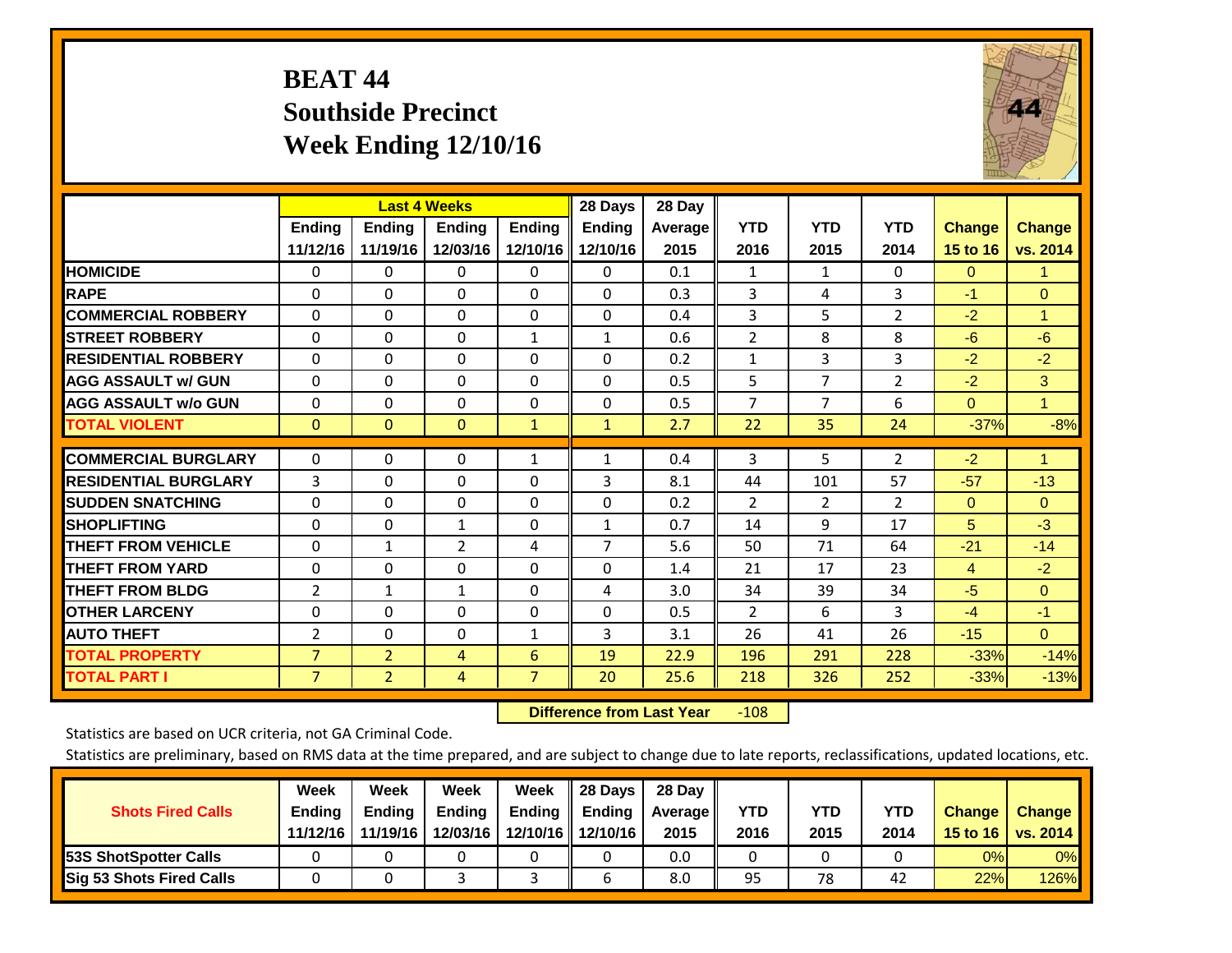# **BEAT 45 Southside Precinct Week Ending 12/10/16**



|                             |               | <b>Last 4 Weeks</b> |                |                | 28 Days        | 28 Day  |                |                |                |                |                |
|-----------------------------|---------------|---------------------|----------------|----------------|----------------|---------|----------------|----------------|----------------|----------------|----------------|
|                             | <b>Ending</b> | <b>Ending</b>       | Ending         | <b>Ending</b>  | <b>Ending</b>  | Average | <b>YTD</b>     | <b>YTD</b>     | <b>YTD</b>     | <b>Change</b>  | <b>Change</b>  |
|                             | 11/12/16      | 11/19/16            | 12/03/16       | 12/10/16       | 12/10/16       | 2015    | 2016           | 2015           | 2014           | 15 to 16       | vs. 2014       |
| <b>HOMICIDE</b>             | 0             | 0                   | $\Omega$       | $\Omega$       | 0              | 0.1     | 1              | $\mathbf{1}$   | 0              | $\Omega$       | 1.             |
| <b>RAPE</b>                 | $\Omega$      | 0                   | $\mathbf{0}$   | $\Omega$       | 0              | 0.2     | $\mathbf{0}$   | 3              | $\mathbf{1}$   | $-3$           | $-1$           |
| <b>COMMERCIAL ROBBERY</b>   | $\Omega$      | 0                   | $\Omega$       | $\Omega$       | $\Omega$       | 0.0     | $\mathbf{0}$   | $\Omega$       | 0              | $\Omega$       | $\mathbf{0}$   |
| <b>STREET ROBBERY</b>       | $\Omega$      | $\Omega$            | $\Omega$       | $\Omega$       | $\Omega$       | 0.2     | $\mathbf{1}$   | 2              | 5              | $-1$           | $-4$           |
| <b>RESIDENTIAL ROBBERY</b>  | $\Omega$      | $\Omega$            | $\mathbf{0}$   | $\mathbf{0}$   | $\Omega$       | 0.1     | $\mathbf{0}$   | $\mathbf{1}$   | 0              | $-1$           | $\mathbf{0}$   |
| <b>AGG ASSAULT w/ GUN</b>   | $\Omega$      | 0                   | $\mathbf{0}$   | $\Omega$       | 0              | 0.2     | $\mathbf{0}$   | $\overline{2}$ | $\overline{2}$ | $-2$           | $-2$           |
| <b>AGG ASSAULT w/o GUN</b>  | $\Omega$      | $\Omega$            | $\Omega$       | $\Omega$       | $\Omega$       | 0.2     | 4              | $\overline{2}$ | 5              | $\overline{2}$ | $-1$           |
| <b>TOTAL VIOLENT</b>        | $\mathbf{0}$  | $\mathbf{0}$        | $\mathbf{0}$   | $\mathbf{0}$   | $\mathbf{0}$   | 0.8     | 6              | 11             | 13             | $-45%$         | $-54%$         |
|                             |               |                     |                |                |                |         |                |                |                |                |                |
| <b>COMMERCIAL BURGLARY</b>  | $\Omega$      | $\Omega$            | 0              | 0              | $\Omega$       | 0.2     | 3              | 3              | 0              | $\Omega$       | 3              |
| <b>RESIDENTIAL BURGLARY</b> | 1             | 2                   | 2              | $\Omega$       | 5              | 5.2     | 49             | 65             | 37             | $-16$          | 12             |
| <b>SUDDEN SNATCHING</b>     | $\Omega$      | $\Omega$            | $\Omega$       | $\Omega$       | $\Omega$       | 0.1     | $\overline{2}$ | 1              | 1              | 1              | 1              |
| <b>SHOPLIFTING</b>          | $\Omega$      | $\Omega$            | $\Omega$       | $\Omega$       | 0              | 0.1     | 6              | $\mathbf{1}$   | $\mathbf{1}$   | 5              | 5              |
| <b>THEFT FROM VEHICLE</b>   | 3             | 6                   | 5              | $\Omega$       | 14             | 2.9     | 59             | 33             | 20             | 26             | 39             |
| <b>THEFT FROM YARD</b>      | $\Omega$      | $\mathbf{1}$        | $\mathbf{0}$   | $\Omega$       | $\mathbf{1}$   | 1.2     | 28             | 15             | 19             | 13             | 9              |
| <b>THEFT FROM BLDG</b>      | 0             | 2                   | $\overline{2}$ | 2              | 6              | 2.7     | 26             | 31             | 27             | $-5$           | $-1$           |
| <b>OTHER LARCENY</b>        | $\Omega$      | 0                   | $\mathbf{1}$   | $\mathbf{1}$   | $\overline{2}$ | 0.2     | 7              | 2              | 5              | 5              | $\overline{2}$ |
| <b>AUTO THEFT</b>           | $\Omega$      | $\overline{2}$      | $\Omega$       | $\Omega$       | $\overline{2}$ | 0.6     | 14             | 7              | 10             | $\overline{7}$ | $\overline{4}$ |
| <b>TOTAL PROPERTY</b>       | 4             | 13                  | 10             | $\overline{3}$ | 30             | 13.1    | 194            | 158            | 120            | 23%            | 62%            |
| <b>TOTAL PART I</b>         | 4             | 13                  | 10             | 3              | 30             | 14.0    | 200            | 169            | 133            | 18%            | 50%            |

 **Difference from Last Year**r 31

Statistics are based on UCR criteria, not GA Criminal Code.

| <b>Shots Fired Calls</b>        | Week<br><b>Ending</b><br>11/12/16 | Week<br><b>Endina</b><br>11/19/16 | Week<br>Ending<br>12/03/16 | Week<br>Ending | 28 Days<br><b>Ending</b><br>12/10/16 12/10/16 | 28 Day<br>Average II<br>2015 | YTD<br>2016 | YTD<br>2015 | <b>YTD</b><br>2014 | <b>Change</b><br>15 to 16 $\vert$ | <b>Change</b><br><b>vs. 2014</b> |
|---------------------------------|-----------------------------------|-----------------------------------|----------------------------|----------------|-----------------------------------------------|------------------------------|-------------|-------------|--------------------|-----------------------------------|----------------------------------|
| <b>153S ShotSpotter Calls</b>   |                                   |                                   |                            |                |                                               | 0.0                          |             |             |                    | 0%                                | 0%                               |
| <b>Sig 53 Shots Fired Calls</b> |                                   |                                   |                            |                |                                               | 7.9                          | 75          | 84          | 41                 | $-11%$                            | 83%                              |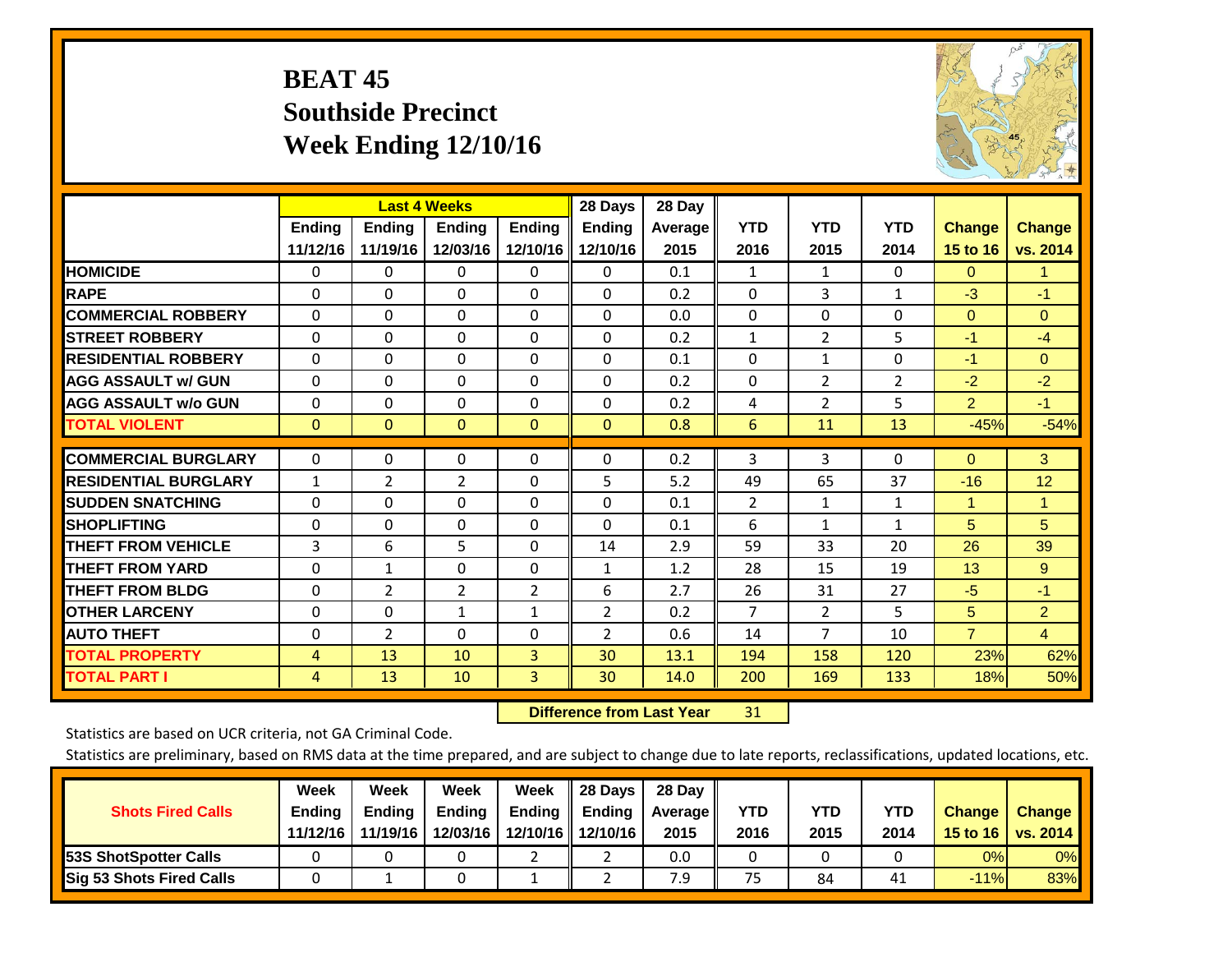# **BEAT 46 Southside Precinct Week Ending 12/10/16**



|                             |               | <b>Last 4 Weeks</b> |                |               | 28 Days        | 28 Day  |                |                |                |                      |               |
|-----------------------------|---------------|---------------------|----------------|---------------|----------------|---------|----------------|----------------|----------------|----------------------|---------------|
|                             | <b>Ending</b> | <b>Ending</b>       | Ending         | <b>Endina</b> | <b>Endina</b>  | Average | <b>YTD</b>     | <b>YTD</b>     | <b>YTD</b>     | <b>Change</b>        | <b>Change</b> |
|                             | 11/12/16      | 11/19/16            | 12/03/16       | 12/10/16      | 12/10/16       | 2015    | 2016           | 2015           | 2014           | <b>15 to 16</b>      | vs. 2014      |
| <b>HOMICIDE</b>             | $\Omega$      | $\mathbf{0}$        | 0              | $\Omega$      | $\mathbf{0}$   | 0.1     | $\Omega$       | $\mathbf{1}$   | 0              | $-1$                 | $\mathbf{0}$  |
| <b>RAPE</b>                 | $\Omega$      | $\Omega$            | $\Omega$       | $\Omega$      | $\Omega$       | 0.1     | $\mathbf{1}$   | $\mathbf{1}$   | 0              | $\Omega$             | 1             |
| <b>COMMERCIAL ROBBERY</b>   | $\Omega$      | $\Omega$            | $\Omega$       | $\Omega$      | $\Omega$       | 0.2     | 3              | 1              | 3              | $\overline{2}$       | $\Omega$      |
| <b>ISTREET ROBBERY</b>      | $\Omega$      | 0                   | $\Omega$       | $\mathbf{0}$  | $\Omega$       | 0.2     | 3              | 2              | 5              | $\blacktriangleleft$ | $-2$          |
| <b>RESIDENTIAL ROBBERY</b>  | $\Omega$      | 0                   | $\Omega$       | $\mathbf{0}$  | $\Omega$       | 0.0     | $\mathbf{0}$   | 0              | 0              | $\Omega$             | $\mathbf{0}$  |
| <b>AGG ASSAULT w/ GUN</b>   | $\Omega$      | $\Omega$            | $\Omega$       | $\Omega$      | $\Omega$       | 0.2     | 3              | 3              | $\overline{2}$ | $\Omega$             | $\mathbf{1}$  |
| <b>AGG ASSAULT w/o GUN</b>  | 0             | $\Omega$            | $\Omega$       | $\Omega$      | $\Omega$       | 0.2     | $\Omega$       | 3              | $\overline{2}$ | $-3$                 | $-2$          |
| <b>TOTAL VIOLENT</b>        | $\mathbf{0}$  | $\mathbf{0}$        | $\Omega$       | $\mathbf{0}$  | $\Omega$       | 1.0     | 10             | 11             | 12             | $-9%$                | $-17%$        |
|                             |               |                     |                |               |                |         |                |                |                |                      |               |
| <b>COMMERCIAL BURGLARY</b>  | $\Omega$      | $\Omega$            | 0              | 0             | $\Omega$       | 0.0     | $\mathbf{0}$   | $\mathbf{0}$   | 1              | $\Omega$             | $-1$          |
| <b>RESIDENTIAL BURGLARY</b> | $\Omega$      | $\Omega$            | $\overline{2}$ | $\mathbf{0}$  | $\overline{2}$ | 1.8     | 22             | 23             | 25             | -1                   | $-3$          |
| <b>ISUDDEN SNATCHING</b>    | $\Omega$      | $\Omega$            | $\Omega$       | $\Omega$      | $\Omega$       | 0.2     | $\overline{2}$ | $\overline{2}$ | $\overline{2}$ | $\Omega$             | $\mathbf{0}$  |
| SHOPLIFTING                 | $\mathbf{1}$  | 3                   | 4              | 2             | 10             | 14.6    | 133            | 169            | 105            | $-36$                | 28            |
| <b>THEFT FROM VEHICLE</b>   | 0             | $\Omega$            | 0              | 2             | $\overline{2}$ | 3.6     | 25             | 46             | 30             | $-21$                | $-5$          |
| <b>THEFT FROM YARD</b>      | $\mathbf{1}$  | $\Omega$            | $\overline{2}$ | $\mathbf{0}$  | 3              | 0.6     | 20             | 8              | 9              | 12                   | 11            |
| <b>THEFT FROM BLDG</b>      | $\mathbf{1}$  | $\mathbf{1}$        | $\Omega$       | 3             | 5              | 1.8     | 21             | 22             | 26             | $-1$                 | $-5$          |
| <b>IOTHER LARCENY</b>       | $\Omega$      | $\Omega$            | $\Omega$       | $\Omega$      | $\Omega$       | 0.2     | 4              | 3              | 4              | $\blacktriangleleft$ | $\mathbf{0}$  |
| <b>AUTO THEFT</b>           | $\mathbf{1}$  | 3                   | $\Omega$       | $\Omega$      | 4              | 1.5     | 14             | 20             | 11             | $-6$                 | 3             |
| <b>TOTAL PROPERTY</b>       | 4             | $\overline{7}$      | 8              | 7             | 26             | 24.2    | 241            | 293            | 213            | $-18%$               | 13%           |
| <b>TOTAL PART I</b>         | 4             | $\overline{7}$      | 8              | 7             | 26             | 25.2    | 251            | 304            | 225            | $-17%$               | 12%           |

 **Difference from Last Year**‐53

Statistics are based on UCR criteria, not GA Criminal Code.

| <b>Shots Fired Calls</b>        | Week<br><b>Ending</b><br>11/12/16 | Week<br><b>Endina</b><br>11/19/16 | <b>Week</b><br>Ending<br>12/03/16 | Week<br>Ending | 28 Days<br><b>Ending</b><br>12/10/16 12/10/16 | 28 Day<br>Average II<br>2015 | YTD<br>2016 | YTD<br>2015 | YTD<br>2014 | <b>Change</b><br>15 to $16$ | <b>Change</b><br><b>vs. 2014</b> |
|---------------------------------|-----------------------------------|-----------------------------------|-----------------------------------|----------------|-----------------------------------------------|------------------------------|-------------|-------------|-------------|-----------------------------|----------------------------------|
| <b>153S ShotSpotter Calls</b>   |                                   |                                   |                                   |                |                                               | 0.0                          |             |             |             | 0%                          | 0%                               |
| <b>Sig 53 Shots Fired Calls</b> |                                   |                                   |                                   |                | 10                                            | 7.3                          | 95          | 74          | 38          | 28%                         | 150%                             |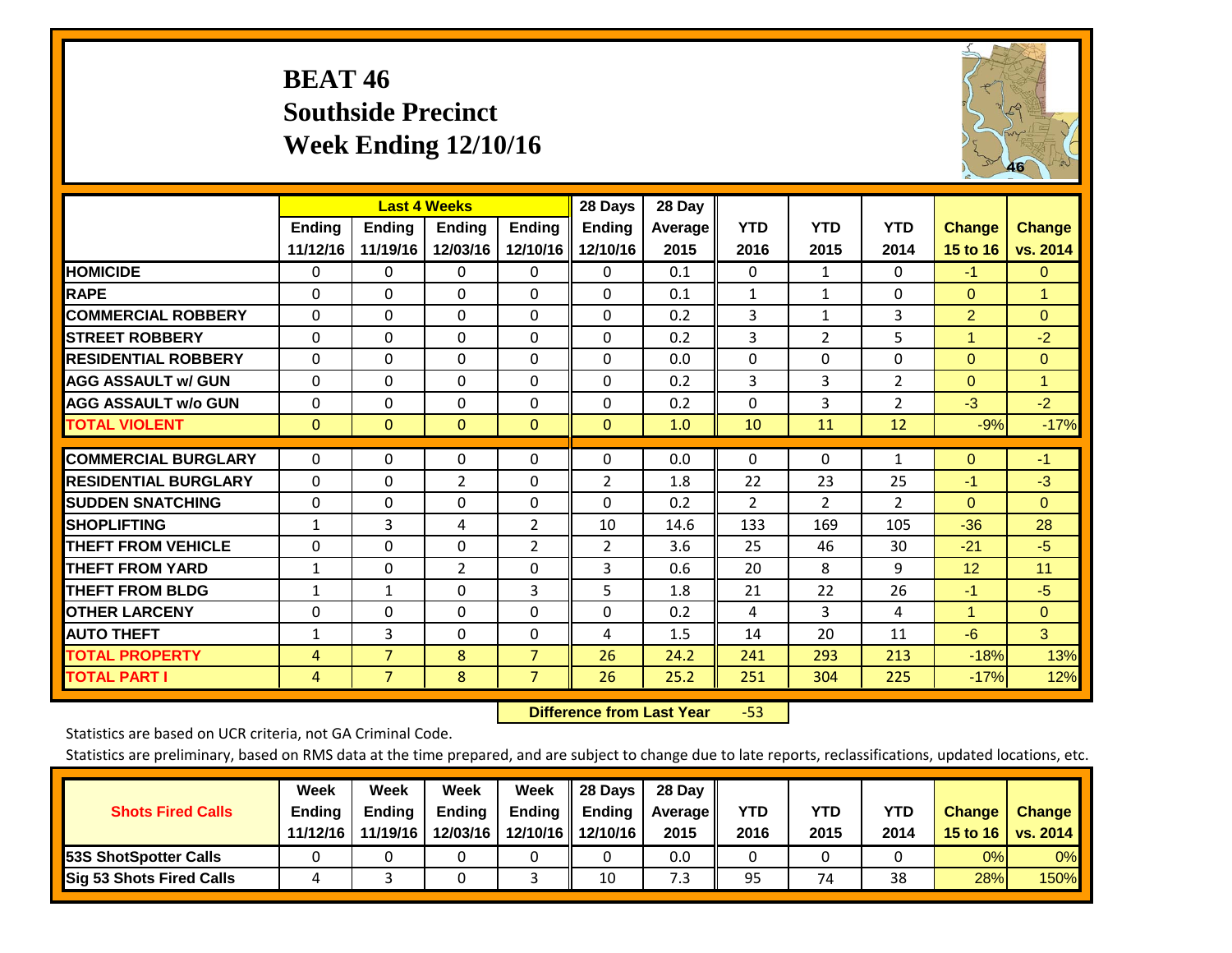

#### **COMPSTATISLANDS PRECINCT** CAPT. CARY HILL **Week Ending 12/10/16**

**PRECINCT COMMANDER:**



|                             | Week<br>Ending<br>12/10/16 | Week<br><b>Ending</b><br>12/03/16 | <b>Weekly</b><br>Avg<br>2015 | 28-Day<br><b>Ending</b><br>12/10/16 | 28-Day<br><b>Ending</b><br>11/12/16 | Avg<br>28-Day<br>2015 | <b>YTD</b><br>2016 | <b>YTD</b><br>2015 | <b>YTD</b><br>2014 | <b>Change</b><br>15 to 16 | <b>Change</b><br>vs. 2014 |
|-----------------------------|----------------------------|-----------------------------------|------------------------------|-------------------------------------|-------------------------------------|-----------------------|--------------------|--------------------|--------------------|---------------------------|---------------------------|
| <b>HOMICIDE</b>             | $\bf{0}$                   | $\Omega$                          | $\Omega$                     |                                     |                                     |                       | 9                  | 13                 | 6                  | $-4$                      | 3                         |
| <b>RAPE</b>                 |                            | $\Omega$                          | $\Omega$                     |                                     | $\Omega$                            |                       | 6                  | 9                  | 15                 | $-3$                      | $-9$                      |
| <b>COMMERCIAL ROBBERY</b>   |                            | 0                                 |                              | $\mathbf{2}$                        | 3                                   | 3                     | 16.                | 34                 | 17                 | $-18$                     | $-1$                      |
| <b>STREET ROBBERY</b>       |                            |                                   |                              | 5                                   | 4                                   | 5                     | 48                 | 61                 | 41                 | $-13$                     | $\overline{7}$            |
| <b>RESIDENTIAL ROBBERY</b>  | $\bf{0}$                   | $\Omega$                          | $\Omega$                     | $\bf{0}$                            | $\overline{2}$                      |                       | 8                  | 9                  | 6                  | $-1$                      | 2                         |
| <b>AGG ASSAULT w/ GUN</b>   |                            | $\overline{2}$                    |                              | 6                                   | 6                                   | 6                     | 65                 | 75                 | 43                 | $-10$                     | 22                        |
| <b>AGG ASSAULT w/o GUN</b>  | $\overline{2}$             | 2                                 |                              | 5                                   | 4                                   | 4                     | 47                 | 50                 | 39                 | $-3$                      | 8                         |
| <b>TOTAL VIOLENT</b>        | 6                          | 5                                 | 5                            | 20                                  | 20                                  | 20                    | 199                | 251                | 167                | $-21%$                    | 19%                       |
| <b>COMMERCIAL BURGLARY</b>  | $\bf{0}$                   |                                   |                              |                                     | 3                                   | 2                     | 42                 | 28                 | 37                 | 14                        | 5                         |
|                             |                            | 0                                 | $\overline{7}$               |                                     |                                     |                       |                    |                    |                    |                           |                           |
| <b>RESIDENTIAL BURGLARY</b> | 8                          | 5                                 |                              | 23                                  | 28                                  | 30                    | 432                | 367                | 345                | 65                        | 87                        |
| <b>SUDDEN SNATCHING</b>     | 4                          | $\Omega$                          | $\Omega$                     |                                     |                                     |                       | 15                 | 11                 | 10                 | 4                         | 5                         |
| <b>SHOPLIFTING</b>          | 9                          | 16                                | 9                            | 34                                  | 25                                  | 36                    | 385                | 446                | 471                | $-61$                     | $-86$                     |
| THEFT FROM VEHICLE          | 6                          | 6                                 | 7                            | 25                                  | 19                                  | 29                    | 313                | 358                | 302                | $-45$                     | 11                        |
| <b>THEFT FROM YARD</b>      | 4                          | 6                                 | 3                            | 19                                  | 10                                  | 13                    | 144                | 155                | 174                | $-11$                     | $-30$                     |
| <b>THEFT FROM BLDG</b>      | 3                          | 8                                 | 5                            | 20                                  | 22                                  | 19                    | 245                | 238                | 206                | $\overline{7}$            | 39                        |
| <b>OTHER LARCENY</b>        | 3                          | 0                                 | 0                            | 5                                   | 2                                   | $\overline{2}$        | 35                 | 21                 | 31                 | 14                        | $\overline{4}$            |
| <b>AUTO THEFT</b>           | $\Omega$                   | 8                                 | 4                            | 13                                  | 14                                  | 14                    | 170                | 174                | 120                | $-4$                      | 50                        |
| <b>TOTAL PROPERTY</b>       | 34                         | 49                                | 37                           | 141                                 | 124                                 | 146                   | 1781               | 1798               | 1696               | $-1%$                     | 5%                        |
| <b>TOTAL PART I</b>         | 40                         | 54                                | 42                           | 161                                 | 144                                 | 167                   | 1980               | 2049               | 1863               | $-3%$                     | 6%                        |

Statistics are based on UCR criteria, not GA Criminal Code. **Difference from Last Year** -69 Statistics are preliminary, based on RMS data at the time prepared, and are subject to change due to late reports, reclassifications, updated locations, etc. Cell Shading: white is within 0.6 standard deviation of the mean; red is above; green is below.

| <b>Citizen Initiated Calls</b>  | <b>Week</b><br><b>Ending</b><br>12/10/16 | Week<br><b>Ending</b><br>12/03/16 | Weekly<br>Avg<br>2015 | $28$ -Day<br>Ending<br>12/10/16 | $28-Dav$<br><b>Ending</b><br>11/12/16 | Avg<br>$28-Day$<br>2015 | <b>YTD</b><br>2016 | YTD<br>2015 | YTD<br>2014 | Change<br><b>15 to 16</b> | <b>Change</b><br>vs. 2014 |
|---------------------------------|------------------------------------------|-----------------------------------|-----------------------|---------------------------------|---------------------------------------|-------------------------|--------------------|-------------|-------------|---------------------------|---------------------------|
| <b>Midnight Shift</b>           | 96                                       | 106                               | 108                   | 380                             | 416                                   | 432                     | 5150               | 5300        | 5141        | $-150$                    | 9                         |
| Day Shift                       | 252                                      | 270                               | 265                   | 1002                            | 1046                                  | 1060                    | 13243              | 13041       | 13099       | 202                       | 144                       |
| <b>Afternoon Shift</b>          | 231                                      | 290                               | 297                   | 993                             | 194                                   | 1188                    | 14766              | 14517       | 14496       | 249                       | 270                       |
| <b>TOTAL CITIZEN CFS</b>        | 579                                      | 666                               | 670                   | 2375                            | 2656                                  | 2680                    | 33159              | 32858       | 32736       | $0.9\%$                   | 1.3%                      |
| <b>53S ShotSpotter Calls</b>    |                                          |                                   |                       |                                 | 13                                    | 9                       | 147                | 93          |             | 54                        | 147                       |
| <b>Sig 53 Shots Fired Calls</b> | 13                                       | 29                                | 20                    | 81                              | 86                                    | 81                      | 951                | 897         | 577         | 54                        | 374                       |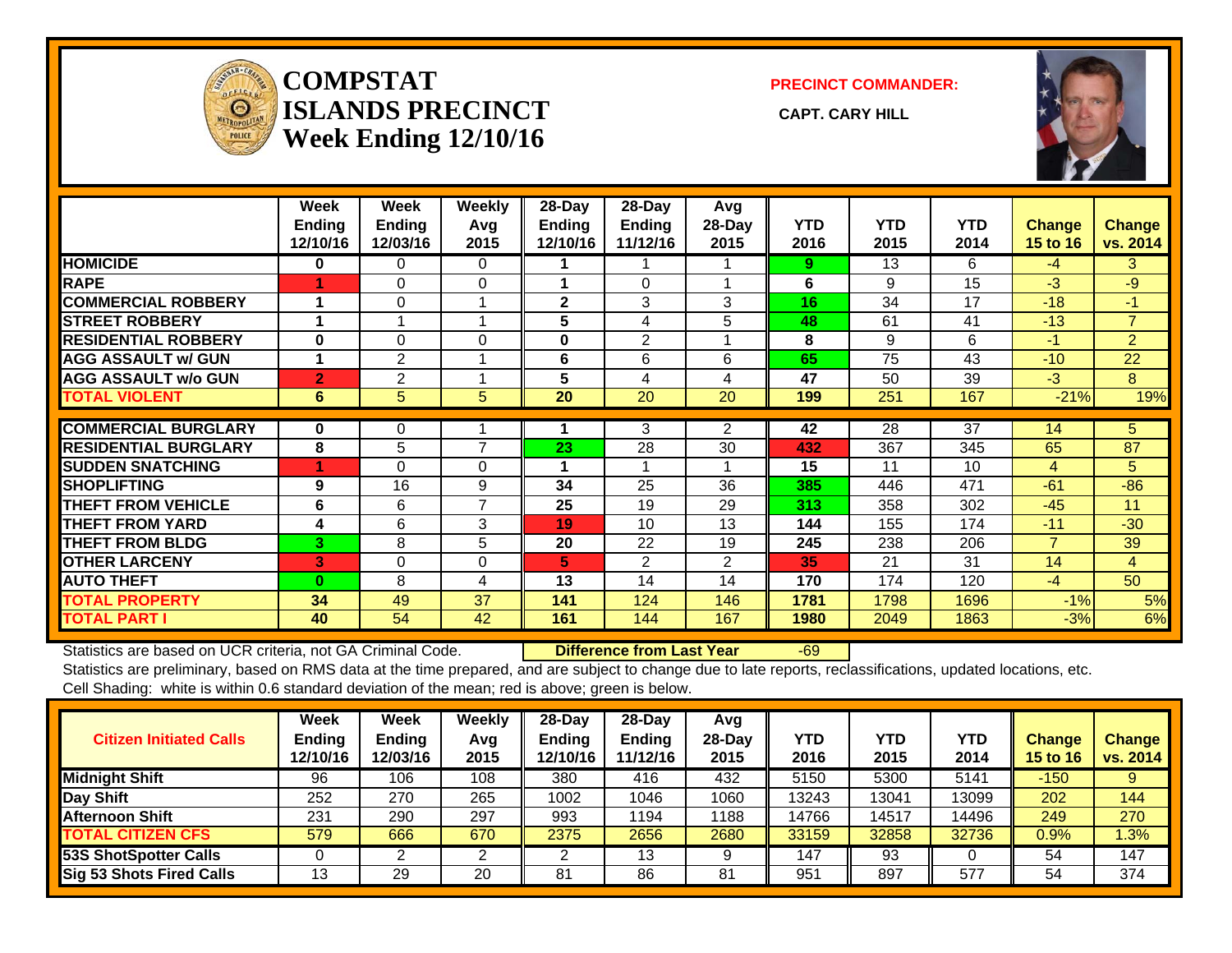# **BEAT 51 Islands Precinct Week Ending 12/10/16**



|                             |               | <b>Last 4 Weeks</b> |                |                | 28 Days        | 28 Day  |                |                       |                |                |                |
|-----------------------------|---------------|---------------------|----------------|----------------|----------------|---------|----------------|-----------------------|----------------|----------------|----------------|
|                             | <b>Ending</b> | <b>Ending</b>       | Ending         | <b>Ending</b>  | <b>Ending</b>  | Average | <b>YTD</b>     | <b>YTD</b>            | <b>YTD</b>     | <b>Change</b>  | <b>Change</b>  |
|                             | 11/12/16      | 11/19/16            | 12/03/16       | 12/10/16       | 12/10/16       | 2015    | 2016           | 2015                  | 2014           | 15 to 16       | vs. 2014       |
| <b>HOMICIDE</b>             | 0             | 0                   | $\Omega$       | $\mathbf{0}$   | 0              | 0.2     | $\overline{2}$ | $\mathbf{2}^{\prime}$ | 1              | $\Omega$       | 1.             |
| <b>RAPE</b>                 | $\Omega$      | $\Omega$            | $\Omega$       | $\mathbf{1}$   | $\mathbf{1}$   | 0.1     | $\overline{2}$ | 1                     | 1              | 1              | 1              |
| <b>COMMERCIAL ROBBERY</b>   | $\Omega$      | $\mathbf{1}$        | $\Omega$       | 1              | $\overline{2}$ | 0.7     | 4              | 9                     | 5              | $-5$           | $-1$           |
| <b>STREET ROBBERY</b>       | $\Omega$      | $\mathbf{1}$        | $\mathbf 0$    | $\Omega$       | $\mathbf{1}$   | 2.2     | 19             | 26                    | 15             | $-7$           | $\overline{4}$ |
| <b>RESIDENTIAL ROBBERY</b>  | $\Omega$      | 0                   | $\Omega$       | $\mathbf{0}$   | $\Omega$       | 0.2     | 4              | $\overline{2}$        | $\overline{2}$ | $\overline{2}$ | $\overline{2}$ |
| <b>AGG ASSAULT w/ GUN</b>   | $\mathbf{1}$  | 0                   | $\Omega$       | $\mathbf{0}$   | $\mathbf{1}$   | 1.5     | 20             | 19                    | 11             | $\mathbf{1}$   | 9              |
| <b>AGG ASSAULT w/o GUN</b>  | $\mathbf 0$   | $\Omega$            | $\Omega$       | $\Omega$       | $\Omega$       | 0.8     | 8              | 10                    | $\overline{7}$ | $-2$           | $\mathbf{1}$   |
| <b>TOTAL VIOLENT</b>        | $\mathbf{1}$  | $\overline{2}$      | $\mathbf{0}$   | $\overline{2}$ | 5.             | 5.6     | 59             | 69                    | 42             | $-14%$         | 40%            |
|                             |               |                     |                |                |                |         |                |                       |                |                |                |
| <b>COMMERCIAL BURGLARY</b>  | $\Omega$      | $\Omega$            | $\Omega$       | $\mathbf{0}$   | $\Omega$       | 0.9     | 15             | 10                    | 10             | 5              | 5 <sup>5</sup> |
| <b>RESIDENTIAL BURGLARY</b> | 2             | 0                   | $\mathbf{0}$   | 2              | 4              | 6.1     | 85             | 75                    | 63             | 10             | 22             |
| <b>ISUDDEN SNATCHING</b>    | $\Omega$      | $\Omega$            | $\Omega$       | 1              | $\mathbf{1}$   | 0.4     | $\overline{2}$ | 5                     | 1              | $-3$           | $\mathbf{1}$   |
| <b>SHOPLIFTING</b>          | 3             | $\mathbf{1}$        | 5              | 6              | 15             | 17.9    | 169            | 222                   | 154            | $-53$          | 15             |
| <b>THEFT FROM VEHICLE</b>   | $\mathbf{1}$  | $\overline{2}$      | $\Omega$       | $\mathbf{1}$   | 4              | 6.9     | 67             | 83                    | 78             | $-16$          | $-11$          |
| <b>THEFT FROM YARD</b>      | $\mathbf{1}$  | $\mathbf{1}$        | $\mathbf{1}$   | $\overline{2}$ | 5              | 2.9     | 26             | 37                    | 45             | $-11$          | $-19$          |
| <b>THEFT FROM BLDG</b>      | 0             | $\mathbf{1}$        | $\mathbf{1}$   | $\Omega$       | $\overline{2}$ | 5.2     | 50             | 66                    | 45             | $-16$          | 5              |
| <b>OTHER LARCENY</b>        | $\Omega$      | 0                   | $\Omega$       | 1              | $\mathbf{1}$   | 0.3     | 6              | 4                     | $\overline{7}$ | $\overline{2}$ | $-1$           |
| <b>AUTO THEFT</b>           | 1             | $\mathbf{1}$        | $\overline{2}$ | $\mathbf{0}$   | 4              | 3.8     | 38             | 48                    | 24             | $-10$          | 14             |
| <b>TOTAL PROPERTY</b>       | 8             | 6                   | 9              | 13             | 36             | 44.4    | 458            | 550                   | 427            | $-17%$         | 7%             |
| <b>TOTAL PART I</b>         | 9             | 8                   | 9              | 15             | 41             | 50.0    | 517            | 619                   | 469            | $-16%$         | 10%            |

 **Difference from Last Year**r -102

Statistics are based on UCR criteria, not GA Criminal Code.

|                                 | Week          | Week          | <b>Week</b> | Week     | 28 Days       | 28 Day     |      |      |            |               |                 |
|---------------------------------|---------------|---------------|-------------|----------|---------------|------------|------|------|------------|---------------|-----------------|
| <b>Shots Fired Calls</b>        | <b>Ending</b> | <b>Endina</b> | Ending      | Ending   | <b>Ending</b> | Average II | YTD  | YTD  | <b>YTD</b> | <b>Change</b> | <b>Change</b>   |
|                                 | 11/12/16      | 11/19/16      | 12/03/16    | 12/10/16 | 12/10/16      | 2015       | 2016 | 2015 | 2014       | 15 to 16      | <b>VS. 2014</b> |
| <b>153S ShotSpotter Calls</b>   |               |               |             |          |               | 7.8        | 137  | 82   |            | 0%            | 0%              |
| <b>Sig 53 Shots Fired Calls</b> |               |               | b           |          | 19            | 19.9       | 263  | 216  | 159        | 22%           | 65%             |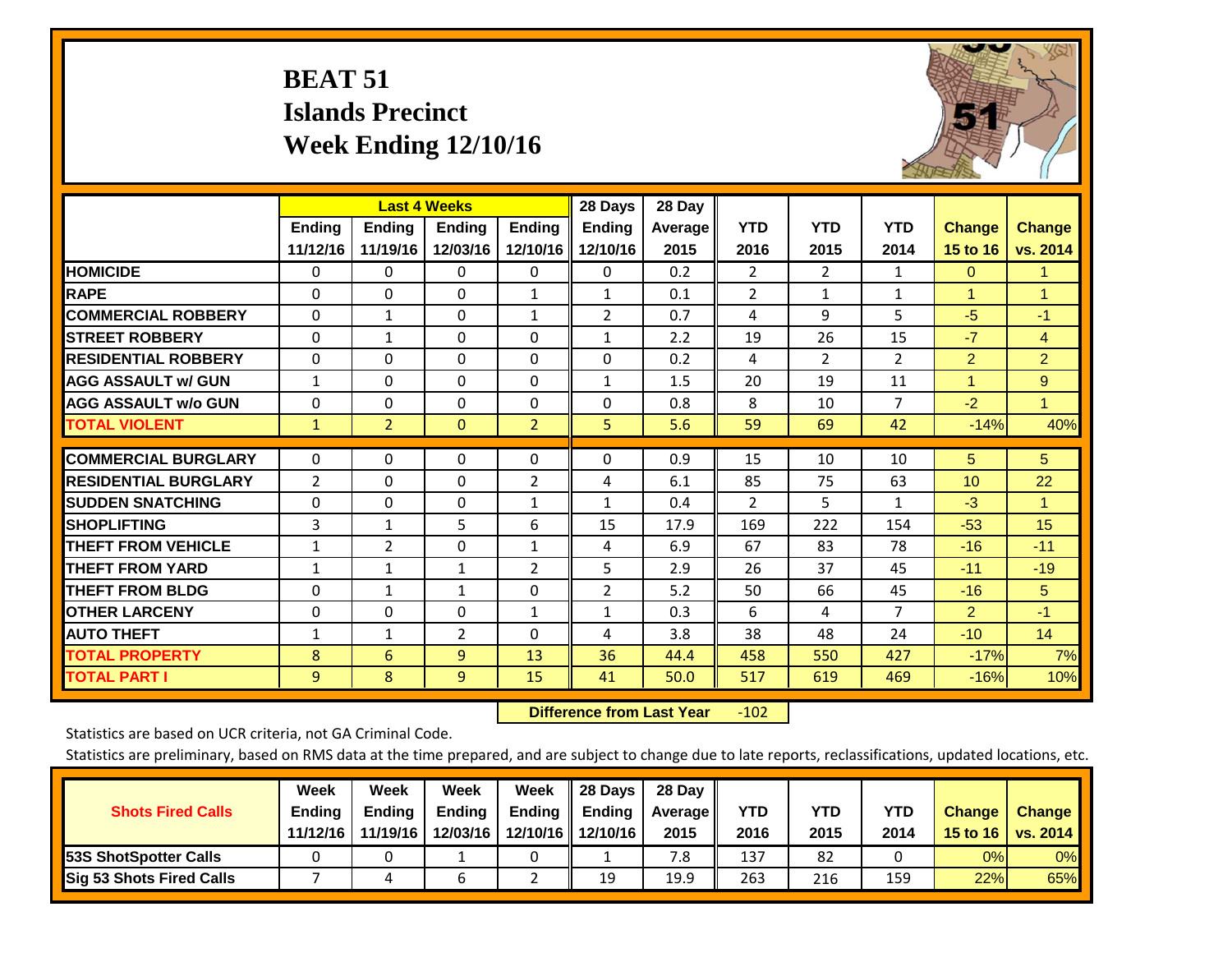# **BEAT 52 Islands Precinct Week Ending 12/10/16**



|                              |                           |                           | <b>Last 4 Weeks</b>       |                           | 28 Days                   | 28 Day          |                    |                    |                    |                           |                           |
|------------------------------|---------------------------|---------------------------|---------------------------|---------------------------|---------------------------|-----------------|--------------------|--------------------|--------------------|---------------------------|---------------------------|
|                              | <b>Ending</b><br>11/12/16 | <b>Endina</b><br>11/19/16 | <b>Endina</b><br>12/03/16 | <b>Endina</b><br>12/10/16 | <b>Endina</b><br>12/10/16 | Average<br>2015 | <b>YTD</b><br>2016 | <b>YTD</b><br>2015 | <b>YTD</b><br>2014 | <b>Change</b><br>15 to 16 | <b>Change</b><br>vs. 2014 |
| <b>HOMICIDE</b>              | 1                         | 0                         | 0                         | 0                         | $\mathbf{1}$              | 0.0             | 5                  | $\Omega$           | 0                  | 5                         | 5                         |
| <b>RAPE</b>                  | 0                         | 0                         | $\Omega$                  | $\Omega$                  | $\Omega$                  | 0.2             | $\mathbf{1}$       | $\overline{2}$     | 5                  | $-1$                      | $-4$                      |
| <b>COMMERCIAL ROBBERY</b>    | $\Omega$                  | 0                         | $\Omega$                  | $\Omega$                  | $\Omega$                  | 0.2             | $\overline{2}$     | 3                  | 3                  | $-1$                      | $-1$                      |
| <b>STREET ROBBERY</b>        | $\Omega$                  | $\Omega$                  | $\Omega$                  | $\Omega$                  | $\Omega$                  | 0.3             | 9                  | 4                  | 7                  | 5                         | $\overline{2}$            |
| <b>RESIDENTIAL ROBBERY</b>   | $\Omega$                  | 0                         | $\Omega$                  | $\Omega$                  | $\Omega$                  | 0.1             | $\overline{2}$     | $\mathbf{1}$       | $\mathbf{1}$       | 4                         | 1                         |
| <b>AGG ASSAULT w/ GUN</b>    | $\Omega$                  | $\mathbf{1}$              | $\Omega$                  | $\mathbf{0}$              | $\mathbf{1}$              | 1.7             | 6                  | 21                 | 11                 | $-15$                     | $-5$                      |
| <b>AGG ASSAULT w/o GUN</b>   | $\Omega$                  | 0                         | $\Omega$                  | $\mathbf 1$               | $\mathbf{1}$              | 1.2             | 10                 | 14                 | 12                 | $-4$                      | $-2$                      |
| <b>TOTAL VIOLENT</b>         | $\mathbf{1}$              | $\mathbf{1}$              | $\mathbf{0}$              | $\mathbf{1}$              | 3                         | 3.6             | 35                 | 45                 | 39                 | $-22%$                    | $-10%$                    |
| <b>COMMERCIAL BURGLARY</b>   | $\Omega$                  | 1                         | 0                         | $\mathbf{0}$              | $\mathbf{1}$              | 0.3             | $\overline{7}$     | 3                  | 8                  | 4                         | $-1$                      |
| <b>IRESIDENTIAL BURGLARY</b> | 2                         | 0                         | $\overline{2}$            | $\mathbf{0}$              | 4                         | 5.3             | 88                 | 65                 | 70                 | 23                        | 18                        |
| <b>ISUDDEN SNATCHING</b>     | $\Omega$                  | 0                         | $\Omega$                  | $\Omega$                  | $\Omega$                  | 0.2             | 4                  | $\overline{2}$     | 3                  | $\overline{2}$            | 1                         |
| <b>SHOPLIFTING</b>           | $\Omega$                  | $\Omega$                  | $\Omega$                  | $\mathbf{0}$              | $\Omega$                  | 0.4             | 8                  | 5                  | 10                 | 3 <sup>1</sup>            | $-2$                      |
| <b>THEFT FROM VEHICLE</b>    | $\mathbf{1}$              | 0                         | 2                         | $\mathbf{1}$              | 4                         | 6.0             | 49                 | 72                 | 73                 | $-23$                     | $-24$                     |
| <b>THEFT FROM YARD</b>       | $\Omega$                  | $\mathbf{1}$              | $\Omega$                  | $\Omega$                  | $\mathbf{1}$              | 2.4             | 21                 | 30                 | 35                 | $-9$                      | $-14$                     |
| <b>THEFT FROM BLDG</b>       | 1                         | 0                         | 5                         | $\Omega$                  | 6                         | 4.1             | 57                 | 51                 | 55                 | 6                         | $\overline{2}$            |
| <b>OTHER LARCENY</b>         | 0                         | $\Omega$                  | $\Omega$                  | $\mathbf{1}$              | $\mathbf{1}$              | 0.1             | 4                  | $\mathbf{1}$       | 6                  | 3                         | $-2$                      |
| <b>AUTO THEFT</b>            | $\Omega$                  | $\Omega$                  | $\Omega$                  | $\mathbf{0}$              | $\Omega$                  | 2.6             | 32                 | 31                 | 25                 | 1                         | $\overline{7}$            |
| <b>TOTAL PROPERTY</b>        | 4                         | $\overline{2}$            | 9                         | $\overline{2}$            | 17                        | 21.2            | 270                | 260                | 285                | 4%                        | $-5%$                     |
| <b>TOTAL PART I</b>          | 5.                        | 3                         | $\overline{9}$            | $\overline{3}$            | 20                        | 24.9            | 305                | 305                | 324                | 0%                        | $-6%$                     |

 **Difference from Last Year**r 0

Statistics are based on UCR criteria, not GA Criminal Code.

|                                 | Week          | Week          | Week          | Week | II 28 Davs                | 28 Day         |      |            |      |               |               |
|---------------------------------|---------------|---------------|---------------|------|---------------------------|----------------|------|------------|------|---------------|---------------|
| <b>Shots Fired Calls</b>        | <b>Ending</b> | <b>Endina</b> | <b>Ending</b> |      | Ending $\parallel$ Ending | <b>Average</b> | YTD  | <b>YTD</b> | YTD  | <b>Change</b> | <b>Change</b> |
|                                 | 11/12/16      | 11/19/16      | 12/03/16      |      | 12/10/16 12/10/16         | 2015           | 2016 | 2015       | 2014 | 15 to 16      | vs. $2014$    |
| <b>153S ShotSpotter Calls</b>   |               |               |               |      |                           | 0.0            |      |            |      | 0%            | $0\%$         |
| <b>Sig 53 Shots Fired Calls</b> |               |               |               |      | 14                        | 15.4           | 164  | 168        | 109  | $-2%$         | <b>50%</b>    |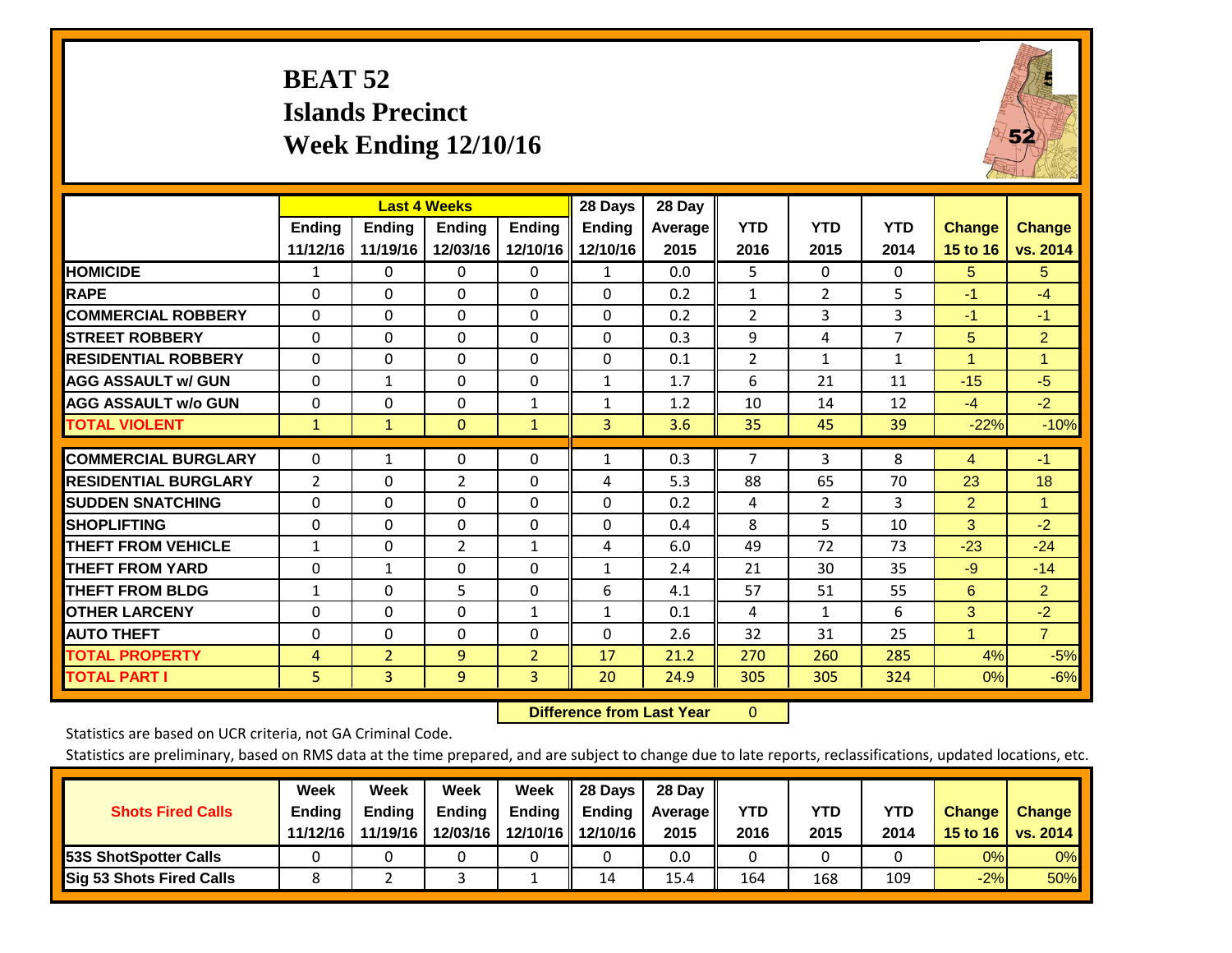# **BEAT 53 Islands Precinct Week Ending 12/10/16**



|                             |              | <b>Last 4 Weeks</b> |                |                | 28 Days        | 28 Day  |              |                |                |                |                |
|-----------------------------|--------------|---------------------|----------------|----------------|----------------|---------|--------------|----------------|----------------|----------------|----------------|
|                             | Ending       | Ending              | <b>Ending</b>  | <b>Endina</b>  | <b>Ending</b>  | Average | <b>YTD</b>   | <b>YTD</b>     | <b>YTD</b>     | <b>Change</b>  | <b>Change</b>  |
|                             | 11/12/16     | 11/19/16            | 12/03/16       | 12/10/16       | 12/10/16       | 2015    | 2016         | 2015           | 2014           | 15 to 16       | vs. 2014       |
| <b>HOMICIDE</b>             | 0            | 0                   | 0              | 0              | $\Omega$       | 0.2     | 1            | 3              | $\overline{2}$ | $-2$           | $-1$           |
| <b>RAPE</b>                 | $\Omega$     | 0                   | $\Omega$       | 0              | 0              | 0.2     | $\Omega$     | $\overline{2}$ | 3              | $-2$           | $-3$           |
| <b>COMMERCIAL ROBBERY</b>   | $\Omega$     | $\Omega$            | $\mathbf{0}$   | $\Omega$       | $\Omega$       | 0.2     | 1            | 3              | $\mathbf{1}$   | $-2$           | $\mathbf{0}$   |
| <b>STREET ROBBERY</b>       | $\Omega$     | $\Omega$            | 1              | $\mathbf{1}$   | $\overline{2}$ | 0.4     | 6            | 5              | 6              | 1              | $\Omega$       |
| <b>RESIDENTIAL ROBBERY</b>  | $\Omega$     | $\Omega$            | 0              | $\Omega$       | $\Omega$       | 0.1     | $\mathbf{1}$ | 1              | $\overline{2}$ | $\mathbf{0}$   | $-1$           |
| <b>AGG ASSAULT w/ GUN</b>   | 1            | $\Omega$            | 1              | 1              | 3              | 0.9     | 13           | 11             | 11             | $\overline{2}$ | $\overline{2}$ |
| <b>AGG ASSAULT w/o GUN</b>  | 0            | $\Omega$            | 0              | 0              | $\Omega$       | 1.2     | 8            | 11             | 3              | $-3$           | 5 <sup>5</sup> |
| <b>TOTAL VIOLENT</b>        | $\mathbf{1}$ | $\mathbf{0}$        | $\overline{2}$ | $\overline{2}$ | 5              | 3.1     | 30           | 36             | 28             | $-17%$         | 7%             |
|                             |              |                     |                |                |                |         |              |                | $\overline{7}$ | 1              |                |
| <b>COMMERCIAL BURGLARY</b>  | $\Omega$     | 0                   | $\mathbf 0$    | 0              | $\Omega$       | 0.2     | 3            | $\overline{2}$ |                |                | $-4$           |
| <b>RESIDENTIAL BURGLARY</b> | 1            | 2                   | 1              | 1              | 5              | 2.9     | 44           | 36             | 37             | 8              | $\overline{7}$ |
| <b>SUDDEN SNATCHING</b>     | $\Omega$     | 0                   | $\Omega$       | 0              | 0              | 0.2     | 2            | $\overline{2}$ | 1              | $\Omega$       | $\mathbf{1}$   |
| <b>SHOPLIFTING</b>          | $\Omega$     | $\Omega$            | $\Omega$       | $\Omega$       | 0              | 0.5     | 11           | 6              | 5              | 5              | 6              |
| <b>THEFT FROM VEHICLE</b>   | 1            | 3                   | 1              | $\mathbf{1}$   | 6              | 1.9     | 31           | 23             | 18             | 8              | 13             |
| <b>THEFT FROM YARD</b>      | 0            | 1                   | $\Omega$       | $\Omega$       | $\mathbf{1}$   | 1.8     | 19           | 21             | 23             | $-2$           | $-4$           |
| <b>THEFT FROM BLDG</b>      | 1            | 1                   | 1              | 0              | 3              | 1.6     | 33           | 20             | 26             | 13             | $\overline{7}$ |
| <b>OTHER LARCENY</b>        | $\Omega$     | $\Omega$            | $\Omega$       | 1              | $\mathbf{1}$   | 0.1     | 3            | 1              | 4              | $\overline{2}$ | $-1$           |
| <b>AUTO THEFT</b>           | 0            | $\Omega$            | $\overline{2}$ | $\Omega$       | 2              | 1.7     | 22           | 20             | 20             | $\overline{2}$ | $\overline{2}$ |
| <b>TOTAL PROPERTY</b>       | 3            | $\overline{7}$      | 5              | 3              | 18             | 10.8    | 168          | 131            | 141            | 28%            | 19%            |
| <b>TOTAL PART I</b>         | 4            | $\overline{7}$      | $\overline{7}$ | 5.             | 23             | 14.0    | 198          | 167            | 169            | 19%            | 17%            |

 **Difference from Last Year**r 31

Statistics are based on UCR criteria, not GA Criminal Code.

| <b>Shots Fired Calls</b>        | Week<br><b>Ending</b><br>11/12/16 | Week<br><b>Endina</b><br>11/19/16 | <b>Week</b><br>Ending<br>12/03/16 | Week<br>Ending | 28 Days<br><b>Ending</b><br>12/10/16   12/10/16 | 28 Day<br>Average II<br>2015 | YTD<br>2016 | YTD<br>2015 | <b>YTD</b><br>2014 | <b>Change</b><br>15 to 16 | <b>Change</b><br>vs. 2014 |
|---------------------------------|-----------------------------------|-----------------------------------|-----------------------------------|----------------|-------------------------------------------------|------------------------------|-------------|-------------|--------------------|---------------------------|---------------------------|
| <b>153S ShotSpotter Calls</b>   |                                   |                                   |                                   |                |                                                 | 1.0                          | 10          | 10          |                    | 0%                        | 0%                        |
| <b>Sig 53 Shots Fired Calls</b> |                                   |                                   |                                   |                | 18                                              | 15.0                         | 187         | 162         | 104                | 15%                       | 80%                       |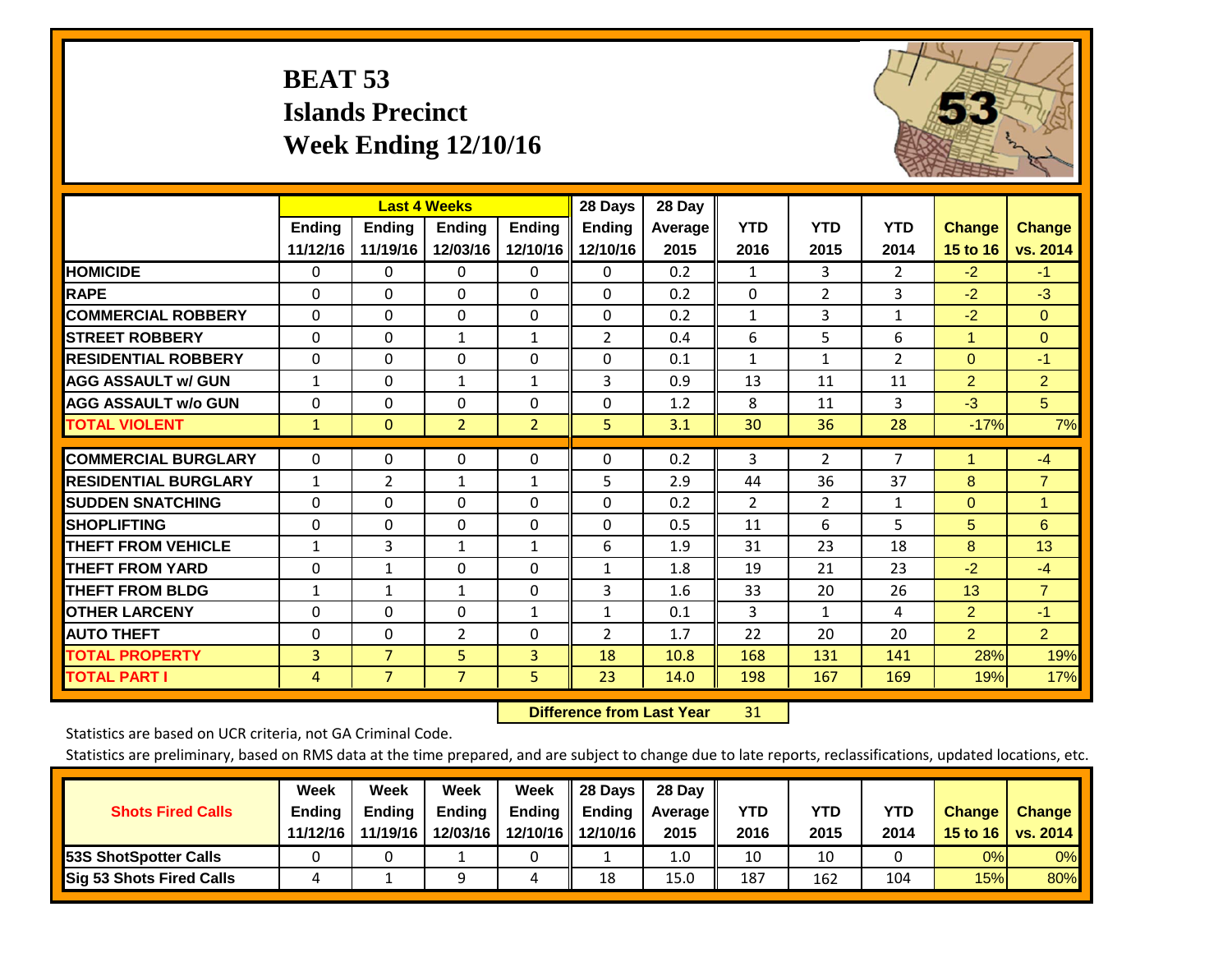# **BEAT 54 Islands Precinct Week Ending 12/10/16**



|                             | <b>Last 4 Weeks</b> |                |                |                | 28 Days        | 28 Day  |                |            |                |                |                |
|-----------------------------|---------------------|----------------|----------------|----------------|----------------|---------|----------------|------------|----------------|----------------|----------------|
|                             | <b>Ending</b>       | Ending         | <b>Endina</b>  | <b>Ending</b>  | <b>Ending</b>  | Average | <b>YTD</b>     | <b>YTD</b> | <b>YTD</b>     | <b>Change</b>  | <b>Change</b>  |
|                             | 11/12/16            | 11/19/16       | 12/03/16       | 12/10/16       | 12/10/16       | 2015    | 2016           | 2015       | 2014           | 15 to 16       | vs. 2014       |
| <b>HOMICIDE</b>             | 0                   | 0              | 0              | 0              | $\Omega$       | 0.3     | 1              | 4          | 2              | $-3$           | $-1$           |
| <b>RAPE</b>                 | $\Omega$            | 0              | $\Omega$       | $\Omega$       | 0              | 0.1     | 1              | 1          | 3              | $\mathbf{0}$   | $-2$           |
| <b>COMMERCIAL ROBBERY</b>   | $\Omega$            | 0              | $\Omega$       | 0              | 0              | 0.7     | $\overline{7}$ | 9          | $\overline{7}$ | $-2$           | $\Omega$       |
| <b>STREET ROBBERY</b>       | 0                   | 0              | 0              | 0              | 0              | 0.8     | 9              | 11         | $\overline{7}$ | $-2$           | $\overline{2}$ |
| <b>RESIDENTIAL ROBBERY</b>  | $\Omega$            | $\Omega$       | $\Omega$       | $\Omega$       | $\Omega$       | 0.0     | $\mathbf{0}$   | $\Omega$   | $\mathbf{1}$   | $\mathbf{0}$   | $-1$           |
| <b>AGG ASSAULT w/ GUN</b>   | $\Omega$            | $\Omega$       | $\mathbf{0}$   | $\Omega$       | $\Omega$       | 1.0     | 8              | 13         | 6              | $-5$           | $\overline{2}$ |
| <b>AGG ASSAULT w/o GUN</b>  | $\Omega$            | $\mathbf{1}$   | $\Omega$       | $\mathbf{1}$   | $\overline{2}$ | 0.4     | 8              | 5          | $\overline{7}$ | 3              | $\mathbf{1}$   |
| <b>TOTAL VIOLENT</b>        | $\mathbf{0}$        | $\mathbf{1}$   | $\mathbf{0}$   | $\mathbf{1}$   | $\overline{2}$ | 3.3     | 34             | 43         | 33             | $-21%$         | 3%             |
| <b>COMMERCIAL BURGLARY</b>  | 0                   | 0              | 0              | 0              | 0              | 0.4     | 2              | 5          | 1              | $-3$           | 1              |
| <b>RESIDENTIAL BURGLARY</b> | $\mathbf{1}$        | 1              | $\Omega$       | 3              | 5              | 3.1     | 71             | 38         | 58             | 33             | 13             |
| <b>ISUDDEN SNATCHING</b>    | 0                   | 0              | 0              | $\Omega$       | 0              | 0.1     | $\Omega$       | 1          | 3              | $-1$           | $-3$           |
| <b>SHOPLIFTING</b>          | 0                   | $\overline{2}$ | $\overline{2}$ | 0              | 4              | 1.2     | 25             | 12         | 15             | 13             | 10             |
| <b>THEFT FROM VEHICLE</b>   | $\mathbf{1}$        | $\Omega$       | $\Omega$       | 3              | 4              | 5.0     | 60             | 63         | 38             | $-3$           | 22             |
| <b>THEFT FROM YARD</b>      | 0                   | $\mathbf{1}$   | $\overline{2}$ | $\Omega$       | 3              | 1.5     | 12             | 18         | 19             | $-6$           | $-7$           |
| <b>THEFT FROM BLDG</b>      | 2                   | $\Omega$       | $\Omega$       | 0              | 2              | 1.9     | 26             | 24         | 19             | $\overline{2}$ | $\overline{7}$ |
| <b>OTHER LARCENY</b>        | 1                   | $\Omega$       | $\mathbf 0$    | 0              | $\mathbf{1}$   | 0.4     | 3              | 4          | 3              | $-1$           | $\overline{0}$ |
| <b>AUTO THEFT</b>           | $\mathbf{1}$        | $\Omega$       | $\overline{2}$ | $\Omega$       | 3              | 2.5     | 35             | 31         | 28             | $\overline{4}$ | $\overline{7}$ |
| <b>TOTAL PROPERTY</b>       | 6                   | $\overline{4}$ | 6              | 6              | 22             | 16.0    | 234            | 196        | 184            | 19%            | 27%            |
| <b>TOTAL PART I</b>         | 6                   | 5.             | 6              | $\overline{7}$ | 24             | 19.3    | 268            | 239        | 217            | 12%            | 24%            |

 **Difference from Last Year**r 29

Statistics are based on UCR criteria, not GA Criminal Code.

| <b>Shots Fired Calls</b>        | Week<br><b>Ending</b><br>11/12/16 | Week<br><b>Endina</b><br>11/19/16 | Week<br>Ending<br>12/03/16 | Week<br>Ending | 28 Days<br><b>Ending</b><br>12/10/16 12/10/16 | 28 Day<br>Average II<br>2015 | YTD<br>2016 | YTD<br>2015 | <b>YTD</b><br>2014 | <b>Change</b><br>15 to $16$ | <b>Change</b><br>vs. 2014 |
|---------------------------------|-----------------------------------|-----------------------------------|----------------------------|----------------|-----------------------------------------------|------------------------------|-------------|-------------|--------------------|-----------------------------|---------------------------|
| <b>153S ShotSpotter Calls</b>   |                                   |                                   |                            |                |                                               | 0.1                          |             |             |                    | 0%                          | 0%                        |
| <b>Sig 53 Shots Fired Calls</b> |                                   |                                   |                            |                | 14                                            | 14.7                         | 131         | 167         | 87                 | $-22%$                      | 51%                       |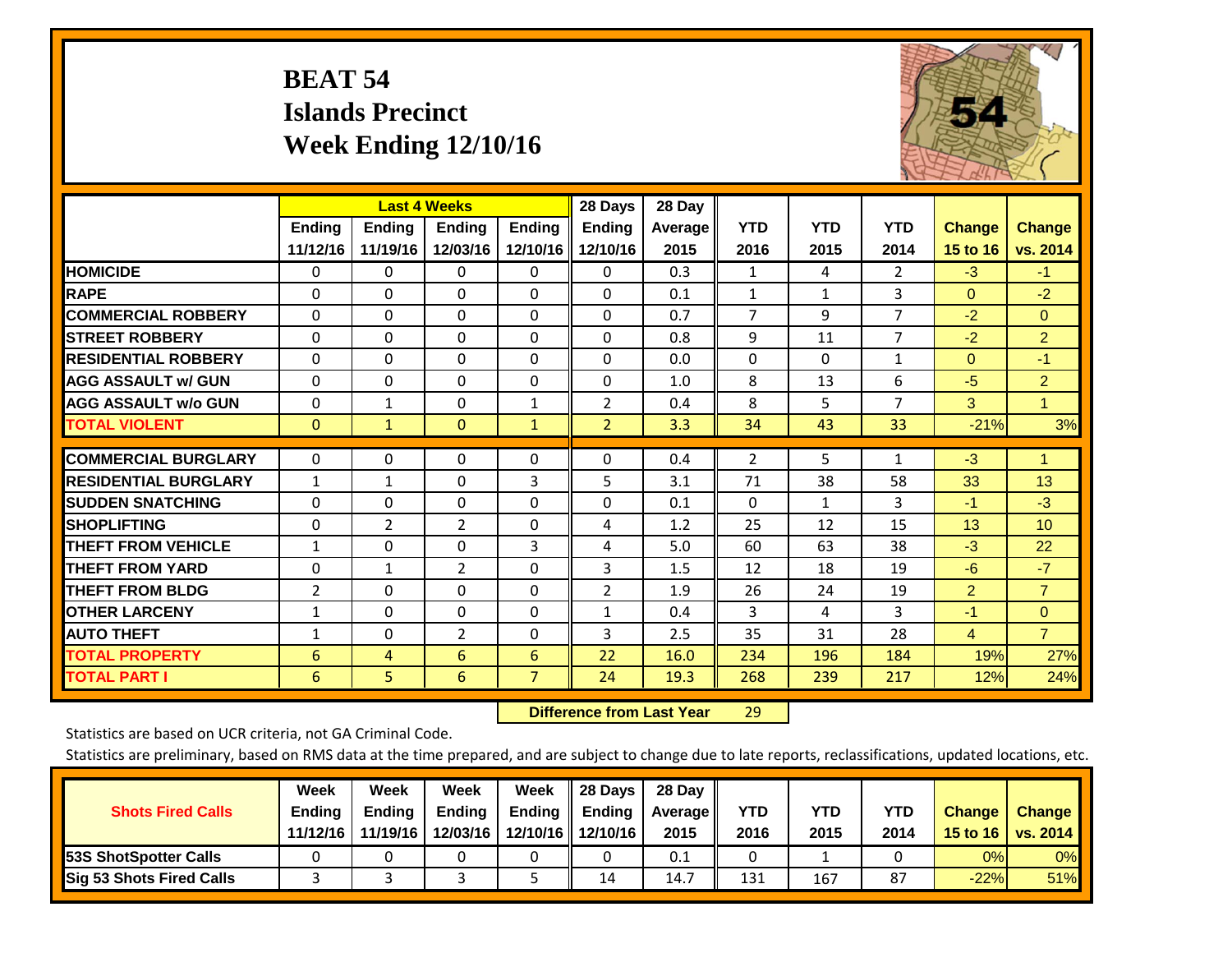# **BEAT 55 Islands Precinct Week Ending 12/10/16**



|                             | <b>Last 4 Weeks</b> |                |                |               | 28 Days        | 28 Day  |              |                |                |                      |                |
|-----------------------------|---------------------|----------------|----------------|---------------|----------------|---------|--------------|----------------|----------------|----------------------|----------------|
|                             | <b>Ending</b>       | <b>Ending</b>  | <b>Endina</b>  | <b>Ending</b> | <b>Ending</b>  | Average | <b>YTD</b>   | <b>YTD</b>     | <b>YTD</b>     | <b>Change</b>        | <b>Change</b>  |
|                             | 11/12/16            | 11/19/16       | 12/03/16       | 12/10/16      | 12/10/16       | 2015    | 2016         | 2015           | 2014           | 15 to 16             | vs. 2014       |
| <b>HOMICIDE</b>             | 0                   | 0              | $\Omega$       | 0             | 0              | 0.1     | $\mathbf{0}$ | $\mathbf{1}$   | 1              | $-1$                 | $-1$           |
| <b>RAPE</b>                 | 0                   | $\Omega$       | $\Omega$       | $\Omega$      | $\Omega$       | 0.2     | 1            | $\overline{2}$ | $\overline{2}$ | $-1$                 | $-1$           |
| <b>COMMERCIAL ROBBERY</b>   | $\Omega$            | 0              | $\Omega$       | 0             | $\Omega$       | 0.2     | $\mathbf{1}$ | 2              | 0              | $-1$                 | 1              |
| <b>ISTREET ROBBERY</b>      | $\Omega$            | $\Omega$       | $\Omega$       | $\Omega$      | $\Omega$       | 0.4     | $\mathbf{1}$ | 5              | $\mathbf{1}$   | $-4$                 | $\Omega$       |
| <b>RESIDENTIAL ROBBERY</b>  | $\Omega$            | $\Omega$       | $\Omega$       | $\mathbf{0}$  | $\Omega$       | 0.2     | $\Omega$     | 2              | 0              | $-2$                 | $\Omega$       |
| <b>AGG ASSAULT w/ GUN</b>   | $\Omega$            | $\Omega$       | $\Omega$       | $\Omega$      | $\Omega$       | 0.1     | 3            | 1              | 1              | $\overline{2}$       | $\overline{2}$ |
| <b>AGG ASSAULT w/o GUN</b>  | 0                   | 0              | $\overline{2}$ | 0             | $\overline{2}$ | 0.2     | 6            | 2              | 3              | 4                    | 3              |
| <b>TOTAL VIOLENT</b>        | $\Omega$            | $\Omega$       | $\overline{2}$ | $\mathbf{0}$  | $\overline{2}$ | 1.2     | 12           | 15             | 8              | $-20%$               | 50%            |
| <b>COMMERCIAL BURGLARY</b>  | $\Omega$            | $\Omega$       | 0              | 0             | $\Omega$       | 0.4     | 3            | 5              | 6              | $-2$                 | $-3$           |
|                             |                     |                |                |               |                |         |              |                |                |                      |                |
| <b>RESIDENTIAL BURGLARY</b> | $\Omega$            | 0              | $\mathbf{1}$   | $\mathbf{0}$  | 1              | 4.9     | 51           | 59             | 40             | -8                   | 11             |
| <b>SUDDEN SNATCHING</b>     | $\Omega$            | 0              | $\mathbf{0}$   | $\mathbf{0}$  | $\Omega$       | 0.0     | 4            | $\Omega$       | $\Omega$       | 4                    | 4              |
| <b>SHOPLIFTING</b>          | $\Omega$            | $\mathbf{1}$   | 5              | $\mathbf{1}$  | 7              | 3.4     | 77           | 43             | 62             | 34                   | 15             |
| <b>THEFT FROM VEHICLE</b>   | $\Omega$            | $\mathbf{1}$   | $\mathbf{1}$   | 0             | 2              | 5.1     | 51           | 59             | 59             | $-8$                 | $-8$           |
| <b>THEFT FROM YARD</b>      | 1                   | $\overline{2}$ | 2              | 1             | 6              | 2.8     | 33           | 32             | 34             | $\blacktriangleleft$ | $-1$           |
| <b>THEFT FROM BLDG</b>      | $\Omega$            | $\overline{2}$ | $\mathbf{1}$   | $\mathbf{1}$  | 4              | 3.3     | 46           | 42             | 38             | 4                    | 8              |
| <b>OTHER LARCENY</b>        | $\Omega$            | 0              | $\Omega$       | $\Omega$      | $\Omega$       | 0.5     | 14           | $\overline{7}$ | $\overline{7}$ | $\overline{7}$       | $\overline{7}$ |
| <b>AUTO THEFT</b>           | 0                   | 0              | $\overline{2}$ | 0             | 2              | 1.3     | 20           | 14             | 3              | 6                    | 17             |
| <b>TOTAL PROPERTY</b>       | $\mathbf{1}$        | 6              | 12             | 3             | 22             | 21.6    | 299          | 261            | 249            | 15%                  | 20%            |
| <b>TOTAL PART I</b>         | $\mathbf{1}$        | 6              | 14             | 3             | 24             | 22.8    | 311          | 276            | 257            | 13%                  | 21%            |

 **Difference from Last Year**r 35

Statistics are based on UCR criteria, not GA Criminal Code.

| <b>Shots Fired Calls</b>        | Week<br><b>Ending</b><br>11/12/16 | Week<br><b>Endina</b><br>11/19/16 | Week<br>Ending<br>12/03/16 | Week<br>Ending | 28 Days<br><b>Ending</b><br>12/10/16 12/10/16 | 28 Day<br>Average II<br>2015 | YTD<br>2016 | YTD<br>2015 | <b>YTD</b><br>2014 | <b>Change</b><br>15 to $16$ | <b>Change</b><br>vs. 2014 |
|---------------------------------|-----------------------------------|-----------------------------------|----------------------------|----------------|-----------------------------------------------|------------------------------|-------------|-------------|--------------------|-----------------------------|---------------------------|
| <b>153S ShotSpotter Calls</b>   |                                   |                                   |                            |                |                                               | 0.0                          |             |             |                    | 0%                          | 0%                        |
| <b>Sig 53 Shots Fired Calls</b> |                                   |                                   |                            |                |                                               | 4.8                          | 60          | 55          | 49                 | 9%                          | 22%                       |